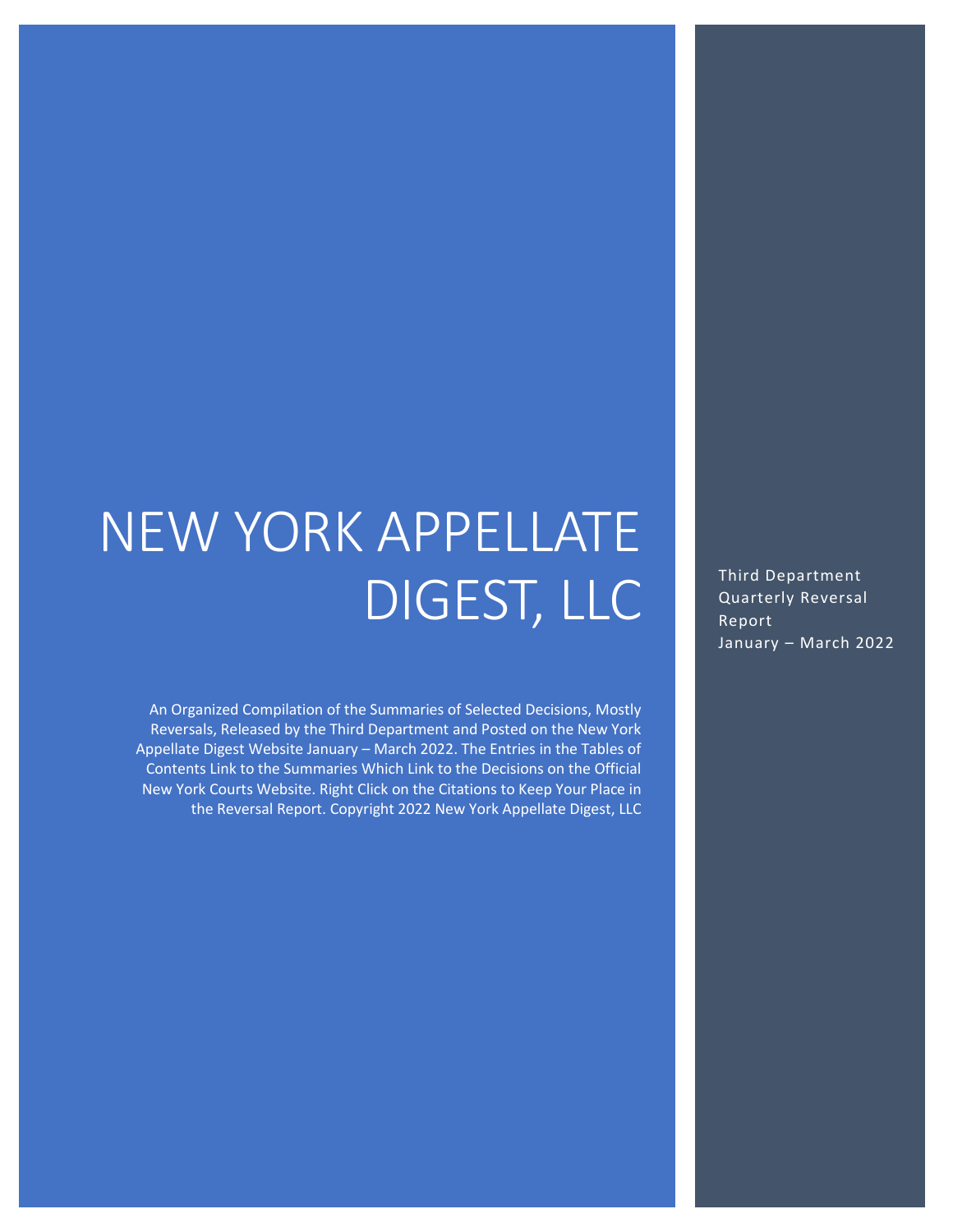# <span id="page-1-0"></span>**Contents**

| ADMINISTRATIVE LAW, CONSTITUTIONAL LAW, ELECTRONIC MONITORING OF COMMERCIAL VEHILCES.                                                                                                                                                                                                                                                                |
|------------------------------------------------------------------------------------------------------------------------------------------------------------------------------------------------------------------------------------------------------------------------------------------------------------------------------------------------------|
| THE USE OF ELECTRONIC LOGGING DEVICES (ELD'S) TO MONITOR THE HOURS AND PLACES OF<br>OPERATION OF COMMERCIAL MOTOR VEHICLES (CMV'S) AND THE INSPECTION OF ELD'S BY LAW<br>ENFORCEMENT PERSONNEL DURING ROADSIDE SAFETY INSPECTIONS CONSTITUTE VALID                                                                                                   |
|                                                                                                                                                                                                                                                                                                                                                      |
| PETITIONERS DID NOT TAKE STEPS TO PRESERVE THE STATUS QUO AS THEY SOUGHT TO VACATE A<br>CONSTRUCTION CONTRACT; THE CONSTRUCTION PROGRESSED TO THE POINT WHERE THE COURT                                                                                                                                                                              |
|                                                                                                                                                                                                                                                                                                                                                      |
| RESPONDENTS' PARTICIPATION IN THE PORTION OF THE ARBITRATION WHICH DEALT WITH THE USE OF<br>ESCROW FUNDS TO REPAIR CONDOMINIUM SWIMMING POOLS WAIVED ANY CHALLENGE TO THE                                                                                                                                                                            |
|                                                                                                                                                                                                                                                                                                                                                      |
| PLAINTIFF COUNTY, ACTING ON BEHALF OF THE NURSING HOME WHERE DECEDENT WAS CARED FOR,<br>WAS ENTITLED TO DISCLOSURE OF DECEDENT'S TAX RETURNS; THE RETURNS ARE RELEVANT TO<br>WHETHER DECEDENT'S SON BREACHED THE "RESPONSIBLE PARTY AGREEMENT" WHICH REQUIRED HIM                                                                                    |
|                                                                                                                                                                                                                                                                                                                                                      |
| THE JUDGE SHOULD NOT HAVE, SUA SPONTE, GRANTED DEFENDANT PARTIAL SUMMARY JUDGMENT<br>ON THE STRUCTURE-LOSS (FIRE-DAMAGE) CLAIM; THE PARTIES WERE NOT MADE AWARE OF THAT                                                                                                                                                                              |
| CIVIL PROCEDURE, TRUSTS AND ESTATES, CONCURRENT JURISDICTION, SUPREME & SURROGATE'S                                                                                                                                                                                                                                                                  |
| PETITIONER STARTED PROCEEDINGS CONCERNING THE EXECUTOR'S HANDLING OF DECEDENT'S ASSETS<br>IN SURROGATE'S COURT; AFTER RELIEF WAS DENIED WITHOUT PREJUDICE PETITIONER STARTED<br>SIMILAR PROCEEDINGS IN SUPREME COURT, A COURT OF CONCURRENT JURISDICTION; THE<br>EXECUTOR'S MOTION TO TRANSFER THAT PROCEEDING TO SURROGATE'S COURT SHOULD HAVE BEEN |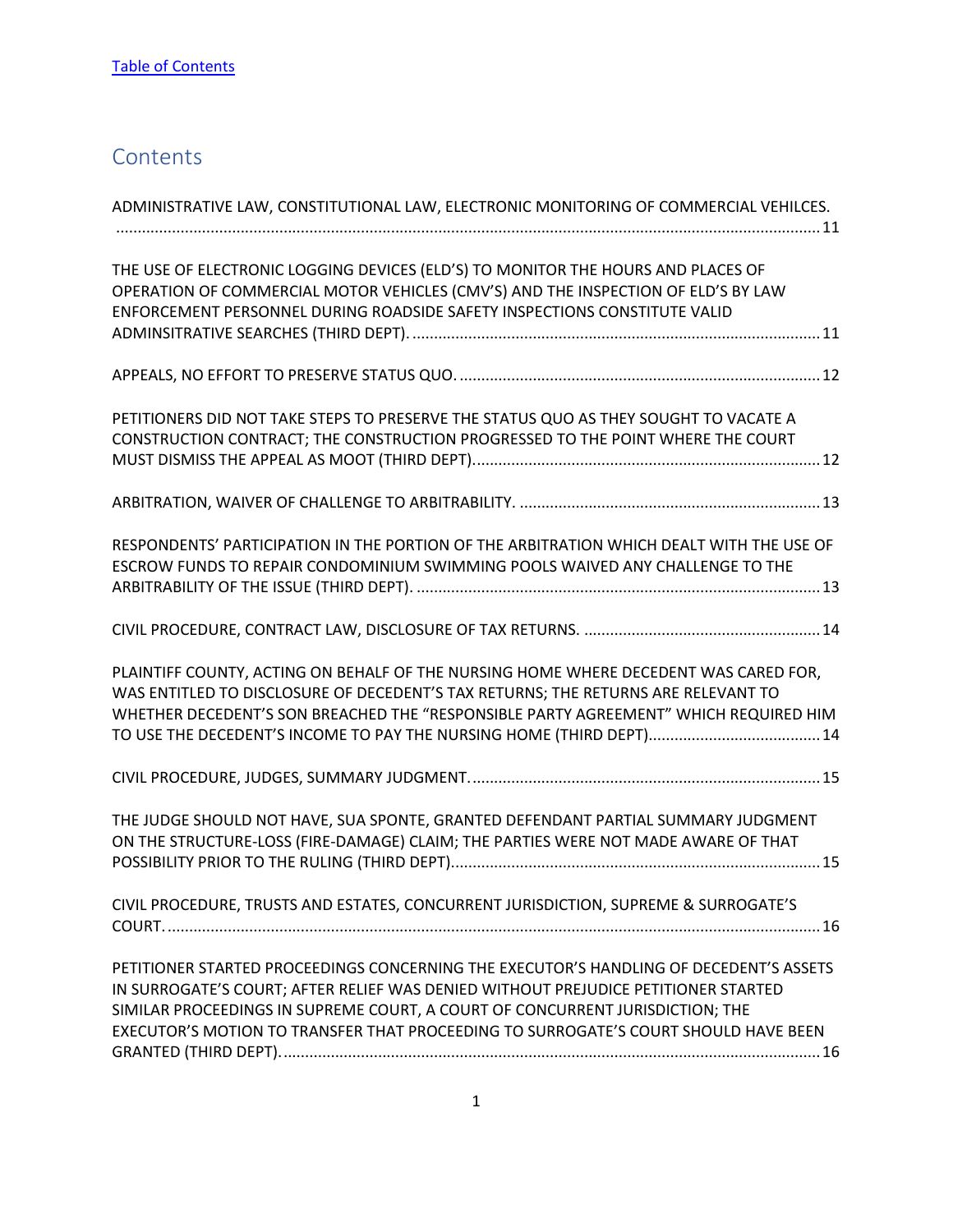| PLAINTIFF AGREED TO PROVIDE POURED, NOT PUMPED, CONCRETE AND SPECIFICALLY EXCLUDED THE<br>INSTALLATION OF TACTILE STRIPS FROM THE SUBCONTRACT; DEFENDANT SUBSEQUENTLY REQUESTED<br>THAT PLAINTIFF PROVIDE PUMPED CONCRETE AND INSTALL TACTILE STRIPS; THESE CHANGES WERE<br>MATERIAL BUT NOT "CARDINAL" SUCH THAT PLAINTIFF'S PERFORMANCE WAS EXCUSED (THIRD DEPT). |
|---------------------------------------------------------------------------------------------------------------------------------------------------------------------------------------------------------------------------------------------------------------------------------------------------------------------------------------------------------------------|
| CONTRACT LAW, BREACH OF COVENANT OF GOOD FAITH VS BREACH OF CONTRACT.  18                                                                                                                                                                                                                                                                                           |
| THE BREACH OF THE IMPLIED COVENANT OF GOOD FAITH SHOULD HAVE BEEN DISMISSED AS                                                                                                                                                                                                                                                                                      |
|                                                                                                                                                                                                                                                                                                                                                                     |
| THE DOCTRINE OF COLLATERAL ESTOPPEL DID NOT PRECLUDE THIS ACTION TO DETERMINE THE<br>VALIDITY OF THE PURPORTED 2017 ELECTION OF THE BOARD OF DIRECTORS; THE PRIOR ACTION<br>CONCERNED ONLY THE VALIDITY OF THE PURPORTED 2019 ELECTION OF THE BOARD OF DIRECTORS                                                                                                    |
| CORRECTION LAW, CRIMINAL LAW, EMPLOYMENT LAW, CERTIFICATES OF GOOD STANDING 20                                                                                                                                                                                                                                                                                      |
| THE DEPARTMENT OF CORRECTIONS AND COMMUNITY SUPERVISION (DOCCS) DID NOT ADEQUATELY<br>EXPLAIN THE STATUTORY FACTORS SUPPORTING ITS DENIAL OF PETITIONER'S REQUEST FOR A<br>CERTIFICATE OF GOOD STANDING, WHICH WOULD ALLOW THE FORMER INMATE TO WORK AS A<br>SCHOOL BUS DRIVER; THEREFORE THE DENIAL WAS ARBITRARY; MATTER REMITTED FOR FURTHER                     |
|                                                                                                                                                                                                                                                                                                                                                                     |
| THE CORRECTION LAW DOES NOT REQUIRE AN INMATE RESIDENTIAL TREATMENT FACILITY (RTF) TO<br>PROVIDE SEX OFFENDERS WHO ARE ABOUT TO BE RELEASED WITH REINTEGRATION PROGRAMS IN THE                                                                                                                                                                                      |
|                                                                                                                                                                                                                                                                                                                                                                     |
| THE CRIMINAL PROCEDURE LAW SPELLS OUT THE ONLY GROUNDS FOR APPEAL IN A CRIMINAL<br>PROCEEDING; NO APPEAL LIES FROM THE DENIAL OF A MOTION TO CORRECT, AMEND OR SETTLE THE<br>SENTENCING TRANSCRIPT; AND NO APPEAL LIES FROM ADDING A MANDATORY SURCHARGE, WHICH IS                                                                                                  |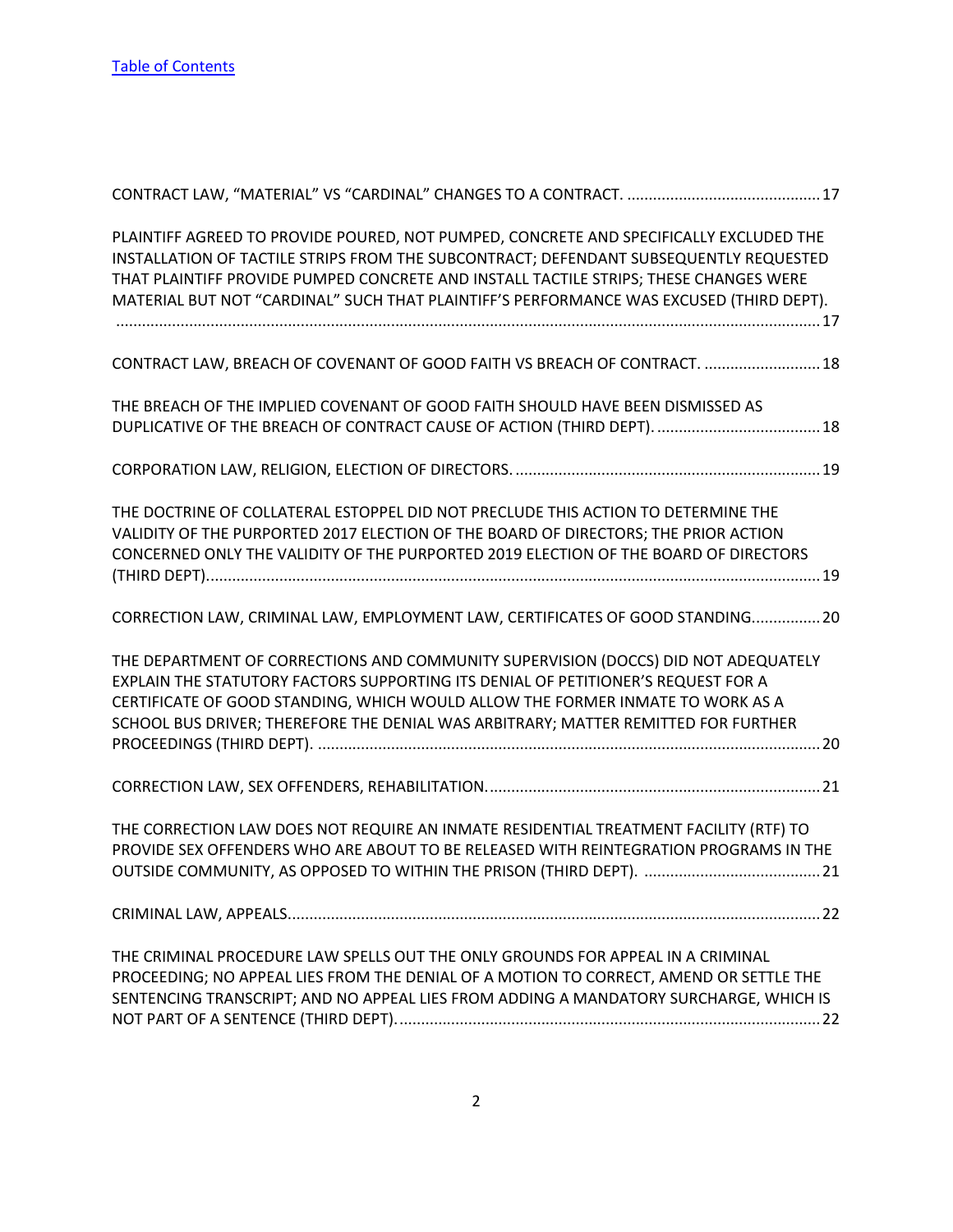| THE LENGTH OF THE SENTENCE WAS NOT PRONOUNCED; RESENTENCING IS REQUIRED (THIRD DEPT). 23                                                                                                                                                                                                                                                                                                                                           |
|------------------------------------------------------------------------------------------------------------------------------------------------------------------------------------------------------------------------------------------------------------------------------------------------------------------------------------------------------------------------------------------------------------------------------------|
| CRIMINAL LAW, JURISDICTIONAL DEFECTS, INDICTMENTS, SUPERIOR COURT INFORMATIONS.  23                                                                                                                                                                                                                                                                                                                                                |
| BOTH THE INDICTMENT AND THE SUPERIOR COURT INFORMATION CHARGED CRIMES WITH THE<br>ELEMENT THAT THE VICTIM WAS LESS THAN 17; BOTH HAD THE WRONG BIRTH DATE FOR THE VICTIM<br>WHICH THEREBY ALLEGED THE VICTIM WAS MORE THAN 17; THAT IS A JURISDICTIONAL DEFECT WHICH                                                                                                                                                               |
|                                                                                                                                                                                                                                                                                                                                                                                                                                    |
| ALLOWING THE PEOPLE'S INVESTIGATOR TO GO INTO THE JURY ROOM DURING DELIBERATIONS TO<br>SHOW THE JURORS HOW TO OPERATE A DIGITAL RECORDER WAS A MODE OF PROCEEDINGS ERROR<br>THAT REQUIRED REVERSAL, DESPITE THE DEFENDANT'S CONSENT TO THE PROCEDURE (THIRD DEPT)25                                                                                                                                                                |
| CRIMINAL LAW, SENTENCING, OFF-THE-RECORD CONDITIONS, YOUTHFUL OFFENDERS.  26                                                                                                                                                                                                                                                                                                                                                       |
| COUNTY COURT SHOULD NOT HAVE ACCORDED ANY WEIGHT TO AN OFF-THE-RECORD "CONDITION"<br>THAT THE PEOPLE WOULD WITHDRAW THEIR CONSENT TO THE PLEA OFFER IF YOUTHFUL OFFENDER<br>STATUS WERE GRANTED; ALTHOUGH THE PEOPLE CAN BARGAIN FOR SUCH A CONDITION, THERE WAS<br>NOTHING ON THE RECORD ABOUT IT; SENTENCE VACATED AND MATTER REMITTED FOR<br>CONSIDERATION OF THE FACTORS FOR A YOUTHFUL OFFENDER ADJUDICATION (THIRD DEPT). 26 |
|                                                                                                                                                                                                                                                                                                                                                                                                                                    |
| RIGHT TO EFFECTIVE ASSISTANCE. THE 3RD DEPARTMENT, JOINING THE 2ND, HOLDS THAT A<br>DEFENDANT HAS A RIGHT TO EFFECTIVE ASSISTANCE OF COUNSEL AT A SORA RISK-LEVEL PROCEEDING,<br>DESPITE ITS CIVIL NATURE; DEFENDANT DID NOT RECEIVE EFFECTIVE ASSISTANCE; THE JUDGE DID NOT<br>MAKE THE REQUIRED FINDINGS OF FACT AND CONCLUSIONS OF LAW (THIRD DEPT).  27                                                                        |
| .28                                                                                                                                                                                                                                                                                                                                                                                                                                |
| CRIMINAL SALE OF A CONTROLLED SUBSTANCE FIRST DEGREE AND THE RELATED CONSPIRACY                                                                                                                                                                                                                                                                                                                                                    |
|                                                                                                                                                                                                                                                                                                                                                                                                                                    |
| A JAIL PHONE CALL IN WHICH DEFENDANT SAID HE MIGHT PLEAD GUILTY SHOULD NOT HAVE BEEN<br>ADMITTED BECAUSE ITS PREJUDICIAL EFFECT OUTWEIGHED ANY PROBATIVE VALUE; THE<br>PROSECUTOR'S SUMMATION REFERENCE TO THE PORTION OF THE PHONE CALL IN WHICH DEFENDANT<br>SAID HE NEEDED A "PAID LAWYER" WAS AN IMPROPER USE OF THE RIGHT TO COUNSEL AGAINST THE                                                                              |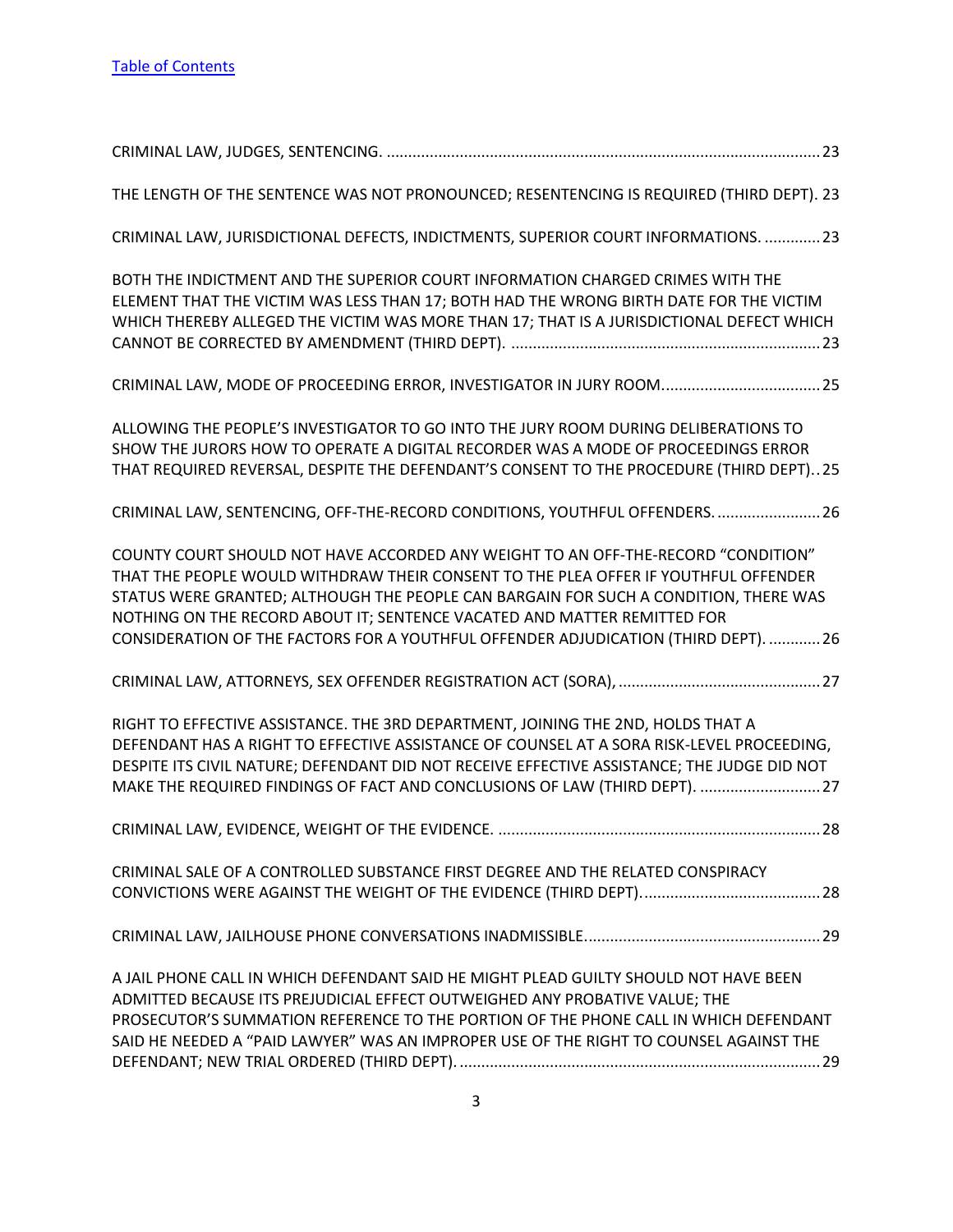| DEFENDANT SHOULD NOT HAVE BEEN RESENTENCED ON THE ORIGINAL CHARGE PURSUANT TO CPL<br>420.10 FOR FAILURE TO PAY RESTITUTION; THE JUDGE DID NOT MAKE THE STATUTORILY REQUIRED<br>FINDINGS FOR RESENTENCING UNDER THAT STATUTE; RESENTENCE VACATED (THIRD DEPT)30            |
|---------------------------------------------------------------------------------------------------------------------------------------------------------------------------------------------------------------------------------------------------------------------------|
|                                                                                                                                                                                                                                                                           |
| IN THIS SEX-OFFENSE CASE, THE SENTENCING JUDGE VIOLATED THE CRIMINAL PROCEDURE LAW BY<br>REFUSING TO DISCLOSE THE VICTIM IMPACT STATEMENT TO THE DEFENDANT WITHOUT PLACING THE<br>REASONS FOR NONDISCLOSURE ON THE RECORD; THE ISSUE SURVIVED THE WAIVER OF APPEAL (THIRD |
|                                                                                                                                                                                                                                                                           |
| DEFENDANT'S WAIVER OF APPEAL WAS NOT VALID; THE COURT'S TERSE INQUIRY ABOUT THE APPEAL<br>WAIVER WAS NOT CURED BY DEFENDANT'S EXECUTION OF A MORE DETAILED WRITTEN WAIVER AFTER<br>SHE WAS SENTENCED AND MORE THAN A YEAR AFTER THE PLEA (THIRD DEPT). 32                 |
| CRIMINAL LAW, JUDGES, SEX OFFENDER REGISTRATION ACT (SORA), DOWNWARD DEPARTURE33                                                                                                                                                                                          |
| COUNTY COURT DID NOT MAKE THE REQUIRED FINDINGS OF FACT FOR DEFENDANT'S REQUEST FOR A<br>DOWNWARD DEPARTURE IN THIS SORA RISK LEVEL PROCEEDING; ORDER REVERSED AND MATTER                                                                                                 |
|                                                                                                                                                                                                                                                                           |
| WHEN THE TERMS OF THE PLEA AGREEMENT WERE DISCUSSED BOTH TWO AND THREE-YEAR<br>SENTENCES WERE MENTIONED; DEFENDANT WAS SENTENCED TO THREE YEARS; DEFENDANT'S GUILTY<br>PLEA WAS THEREFORE NOT VOLUNTARY; THE ISSUE WAS NOT PRESERVED BY A MOTION AND WAS                  |
|                                                                                                                                                                                                                                                                           |
| THE UNLAWFUL SURVEILLANCE CONVICTION DID NOT INVOLVE "SEXUAL CONTACT" AS DEFINED BY THE<br>PENAL LAW; THEREFORE THE 20 POINT ASSESSMENT FOR "SEXUAL CONTACT" WAS ERROR (THIRD                                                                                             |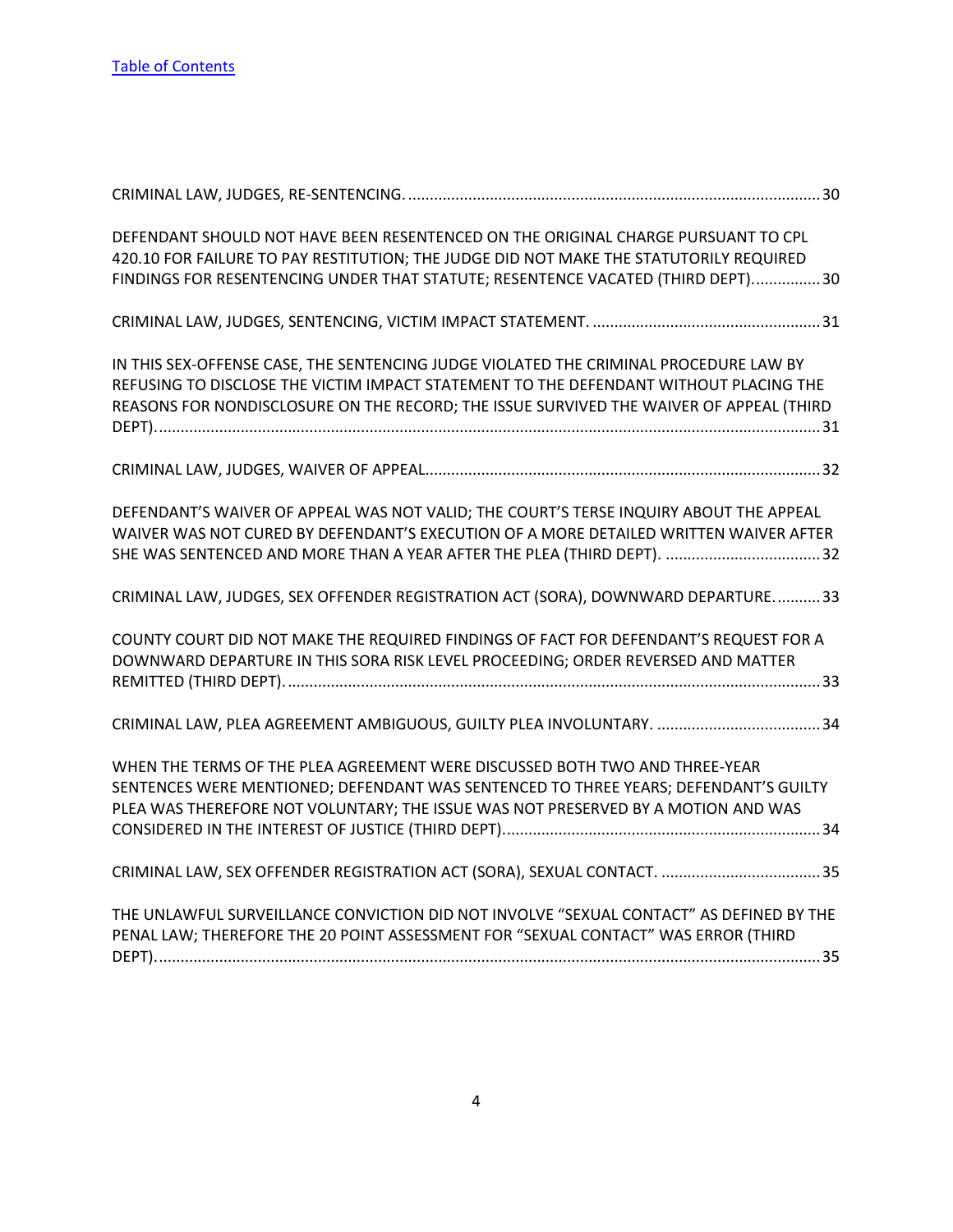| EMPLOYMENT LAW, ARBITRATION, COVID, ESSENTIAL VS NONESSENTIAL EMPLOYEES. 36                                                                                                                                                                                                                                                                                                                                                              |
|------------------------------------------------------------------------------------------------------------------------------------------------------------------------------------------------------------------------------------------------------------------------------------------------------------------------------------------------------------------------------------------------------------------------------------------|
| THE CITY FIREFIGHTERS WHO, AS ESSENTIAL EMPLOYEES, WERE REQUIRED BY EXECUTIVE ORDER TO<br>WORK DURING THE PANDEMIC, SOUGHT TIME-OFF OR MONETARY COMPENSATION EQUIVALENT TO<br>THE TIME-OFF AFFORDED THE NONESSENTIAL CIVILIAN EMPLOYEES WHO WERE SENT HOME DURING<br>THE PANDEMIC PURSUANT TO THE SAME THE EXECUTIVE ORDER; THE THIRD DEPARTMENT<br>DETERMINED ARBITRATION OF THE ISSUE WAS PRECLUDED BY PUBLIC POLICY (THIRD DEPT).  36 |
|                                                                                                                                                                                                                                                                                                                                                                                                                                          |
| PLAINTIFF'S "INVOLUNTARY RESIGNATION," HOSTILE WORK ENVIRONMENT AND RETALIATION ACTION<br>PROPERLY SURVIVED SUMMARY JUDGMENT; TWO JUSTICE DISSENT (THIRD DEPT). 37                                                                                                                                                                                                                                                                       |
|                                                                                                                                                                                                                                                                                                                                                                                                                                          |
| THE NUMBER OF FIREFIGHTERS WHICH MUST BE ON DUTY DURING A SHIFT IS A HEALTH AND SAFETY<br>ISSUE, WHICH IS ARBITRABLE PURSUANT TO THE COLLECTIVE BARGANING AGREEMENT, NOT A JOB                                                                                                                                                                                                                                                           |
|                                                                                                                                                                                                                                                                                                                                                                                                                                          |
| ELIMINATING THE LONGSTANDING PRACTICE OF REIMBURSING RETIREES' MEDICARE PART B<br>PREMIUMS IS AN ISSUE THAT MUST BE NEGOTIATED WITH CURRENT EMPLOYEES; PERB                                                                                                                                                                                                                                                                              |
| EMPLOYMENT LAW, MUNICIPAL LAW, SOCIAL SERVICES LAW, BREACH OF LOYALTY40                                                                                                                                                                                                                                                                                                                                                                  |
| ALTHOUGH THE PETITIONER, COUNTY COMMISSIONER OF SOCIAL SERVICES, WAS PROPERLY<br>TERMINATED FROM HER EMPLOYMENT FOR OTHER REASONS, THE FACT THAT SHE TESTIFIED IN FAMILY<br>COURT ABOUT THE PROPER PLACEMENT OF A JUVENILE WHICH WAS NOT AS SEVERE AS THE<br>PLACEMENT ADVOCATED BY THE COUNTY ATTORNEY AND THE PROBATION DEPARTMENT DID NOT                                                                                             |
|                                                                                                                                                                                                                                                                                                                                                                                                                                          |
| ALTHOUGH THE VAPING ASSOCIATION PREVAILED IN ITS ACTION FOR A PRELIMINARY INJUNCTION<br>STAYING THE ENFORCEMENT OF THE DEPARTMENT OF HEALTH'S REGULATIONS BANNING FLAVORED<br>VAPING LIQUIDS, THE DEPARTMENT'S ACTION WAS "SUBSTANTIALLY JUSTIFIED;" THEREFORE THE<br>VAPING ASSOCIATION WAS NOT ENTITLED TO ATTORNEY'S FEES PURSUANT TO THE EQUAL ACCESS TO                                                                             |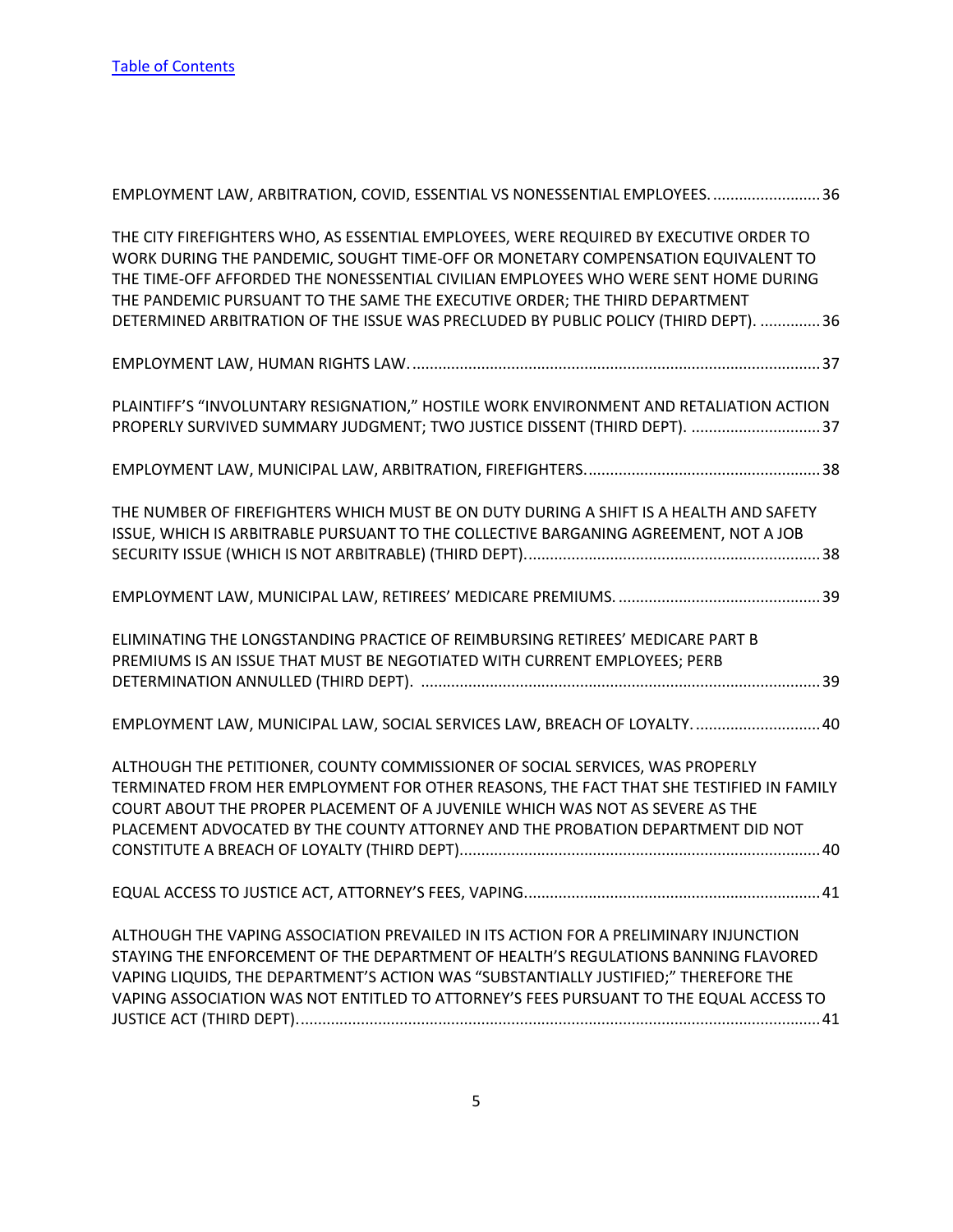| THE BIOLOGICAL MOTHER AND THE ADOPTIVE MOTHER ENTERED A POSTADOPTION CONTACT<br>AGREEMENT WHICH ALLOWED TWO SUPERVISED VISITS WITH THE BIOLOGICAL MOTHER PER YEAR; THE<br>EVIDENCE OF THE CHILDREN'S BEHAVIOR AFTER VISITING WITH THE BIOLOGICAL MOTHER SUPPORTED<br>FAMILY COURT'S CONCLUSION IT WAS IN THE BEST INTERESTS OF THE CHILDREN TO TERMINATE<br>VISITATION WITH THE BIOLOGICAL MOTHER; THE DISSENT ARGUED THE EVIDENCE OF THE<br>DAUGHTER'S, IN CONTRAST TO THE SON'S, POST-VISIT BEHAVIOR DID NOT SUPPORT TERMINATION OF |
|---------------------------------------------------------------------------------------------------------------------------------------------------------------------------------------------------------------------------------------------------------------------------------------------------------------------------------------------------------------------------------------------------------------------------------------------------------------------------------------------------------------------------------------|
|                                                                                                                                                                                                                                                                                                                                                                                                                                                                                                                                       |
| MOTHER DID NOT WILLFULLY VIOLATE THE ORDER OF VISITATION; COVID MADE MEETING IN A PUBLIC<br>PLACE DIFFICULT, THERE WAS CONFUSION ABOUT WHICH ORDER APPLIED, AND MOTHER RELIED ON                                                                                                                                                                                                                                                                                                                                                      |
|                                                                                                                                                                                                                                                                                                                                                                                                                                                                                                                                       |
| THE "SPECIAL CIRCUMSTANCES" WHICH MAY HAVE JUSTIFIED AWARDING CUSTODY OF THE CHILD TO<br>THE GRANDPARENTS APPLIED ONLY TO FATHER AND NOT AT ALL TO MOTHER; FOR THAT REASON THE<br>GRANDPARENTS' PETITION FOR CUSTODY OF THE CHILD SHOULD NOT HAVE BEEN GRANTED (THIRD                                                                                                                                                                                                                                                                 |
| FAMILY LAW, FAMILY LAW, JUDGES, AUTOMATIC DISQUALIFICATION, JUDICIARY LAW46                                                                                                                                                                                                                                                                                                                                                                                                                                                           |
| THE FACT THAT THE ATTORNEY FOR THE CHILD (AFC) IN THIS CUSTODY MATTER HAD, AS A JUDGE,<br>PRESIDED OVER A DIFFERENT CUSTODY MATTER INVOLVING MOTHER, BUT INVOLVING DIFFERENT<br>CHIDREN AND A DIFFERENT FATHER, DID NOT REQUIRE AUTOMATIC DISQUALIFACTION OF THE AFC                                                                                                                                                                                                                                                                  |
|                                                                                                                                                                                                                                                                                                                                                                                                                                                                                                                                       |
| THE WIFE'S REQUEST FOR MAINTENANCE WAS REJECTED WITHOUT EXPLANATION AND THE HUSBAND'S<br>FINDINGS OF FACT AND CONCLUSIONS OF LAW WERE WHOLLY ADOPTED BY SUPREME COURT; THE                                                                                                                                                                                                                                                                                                                                                            |
|                                                                                                                                                                                                                                                                                                                                                                                                                                                                                                                                       |
| PETITIONER-MOTHER'S APPLICATION TO HAVE THE MALTREATMENT FINDING DEEMED UNFOUNDED<br>AND EXPUNGED PROPERLY DENIED; MOTHER WOULD NOT ALLOW HER 16-YEAR-OLD DAUGHTER INTO                                                                                                                                                                                                                                                                                                                                                               |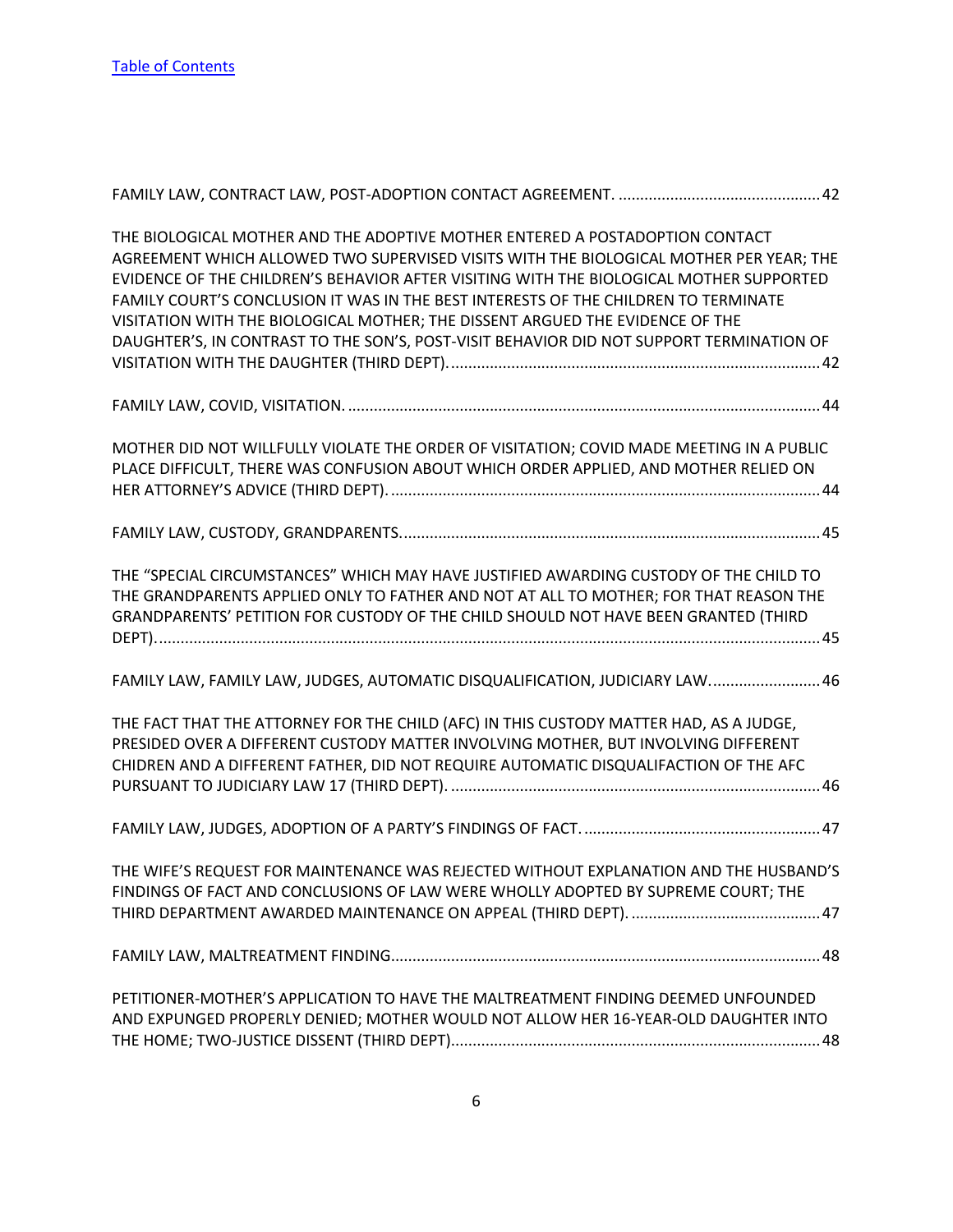| IN THIS TERMINATION OF PARENTAL RIGHTS PROCEEDING, ALTHOUGH FAMILY COURT THREATENED TO<br>FIND RESPONDENT IN DEFAULT WHEN HE DID NOT PROVIDE PROOF HE FAILED TO APPEAR BECAUSE HE<br>WAS HOSPITALIZED, FAMILY COURT DID NOT ULTIMATELY GIVE RESPONDENT A "DEFAULT WARNING;"<br>RESPONDENT AND HIS COUNSEL WERE PRESENT AT THE FACT-FINDING BUT WERE PRECLUDED BY THE<br>COURT FROM PARTICIPATING; RESPONDENT HAS A RIGHT TO BE HEARD ON THE ABANDONMENT ISSUE; |
|----------------------------------------------------------------------------------------------------------------------------------------------------------------------------------------------------------------------------------------------------------------------------------------------------------------------------------------------------------------------------------------------------------------------------------------------------------------|
| FREEDOM OF INFORMATION LAW (FOIL), CERTIFICATION THERE ARE NO RESPONSIVE DOCUMENTS 50                                                                                                                                                                                                                                                                                                                                                                          |
| IF A GOVERNMENT AGENCY TO WHICH A FOIL REQUEST HAS BEEN MADE DOES NOT POSSESS ANY<br>RESPONSIVE DOCUMENTS, THE AGENCY MUST PROVIDE A CERTIFICATION TO THAT EFFECT (THIRD                                                                                                                                                                                                                                                                                       |
| FREEDOM OF INFORMATION LAW (FOIL), ATTORNEY-CLIENT PRIVILEGE, PAROLE 51                                                                                                                                                                                                                                                                                                                                                                                        |
| CERTAIN FOIL REQUESTS RE: THE TRAINING AND PROCEDURES OF THE BOARD OF PAROLE PROTECTED                                                                                                                                                                                                                                                                                                                                                                         |
|                                                                                                                                                                                                                                                                                                                                                                                                                                                                |
| PLAINTIFF'S ACTIONS WERE NOT THE SOLE PROXIMATE CAUSE OF HIS FALL FROM A MAKESHIFT<br>PLATFORM ON A LULL (FORKLIFT) USED TO REACH ELEVATED AREAS; PLAINTIFF'S MOTION FOR A<br>DIRECTED VERDICT ON HIS LABOR LAW 240(1) CAUSE OF ACTION AGAINST THE HOMEOWNER WHO<br>LEASED THE LULL AND DIRECTED PLAINTIFF'S WORK SHOULD HAVE BEEN GRANTED (THIRD DEPT).  52                                                                                                   |
|                                                                                                                                                                                                                                                                                                                                                                                                                                                                |
| THE NOTICE OF TERMINATION OF A LEASE DID NOT COMPLY WITH THE HUD REGULATION REQUIRING<br>THAT THE REASONS FOR TERMINATION BE STATED WITH ENOUGH SPECIFICITY TO ALLOW THE TENANT                                                                                                                                                                                                                                                                                |
|                                                                                                                                                                                                                                                                                                                                                                                                                                                                |
| THIS ACTION WAS BROUGHT BY THE OWNERS OF RENTAL PROPERTIES IN THE DEFENDANT VILLAGE<br>ALLEGING, AMONG OTHER CAUSES OF ACTION, VIOLATIONS OF THEIR CONSTITUTIONAL RIGHTS BY THE<br>VILLAGE "NUISANCE LAW" WHICH WAS DECLARED UNCONSTITUTIONAL BECAUSE IT INFRINGED ON THE                                                                                                                                                                                      |

[TENANTS' RIGHT TO CALL THE POLICE \("NUISANCE POINTS" WERE ASSESSED FOR CALLS TO THE POLICE\);](#page-55-1)  [THE ACTION BY THE RENTAL-PROPERTY OWNERS WAS PROPERLY DISMISSED \(THIRD DEPT\). ................55](#page-55-1)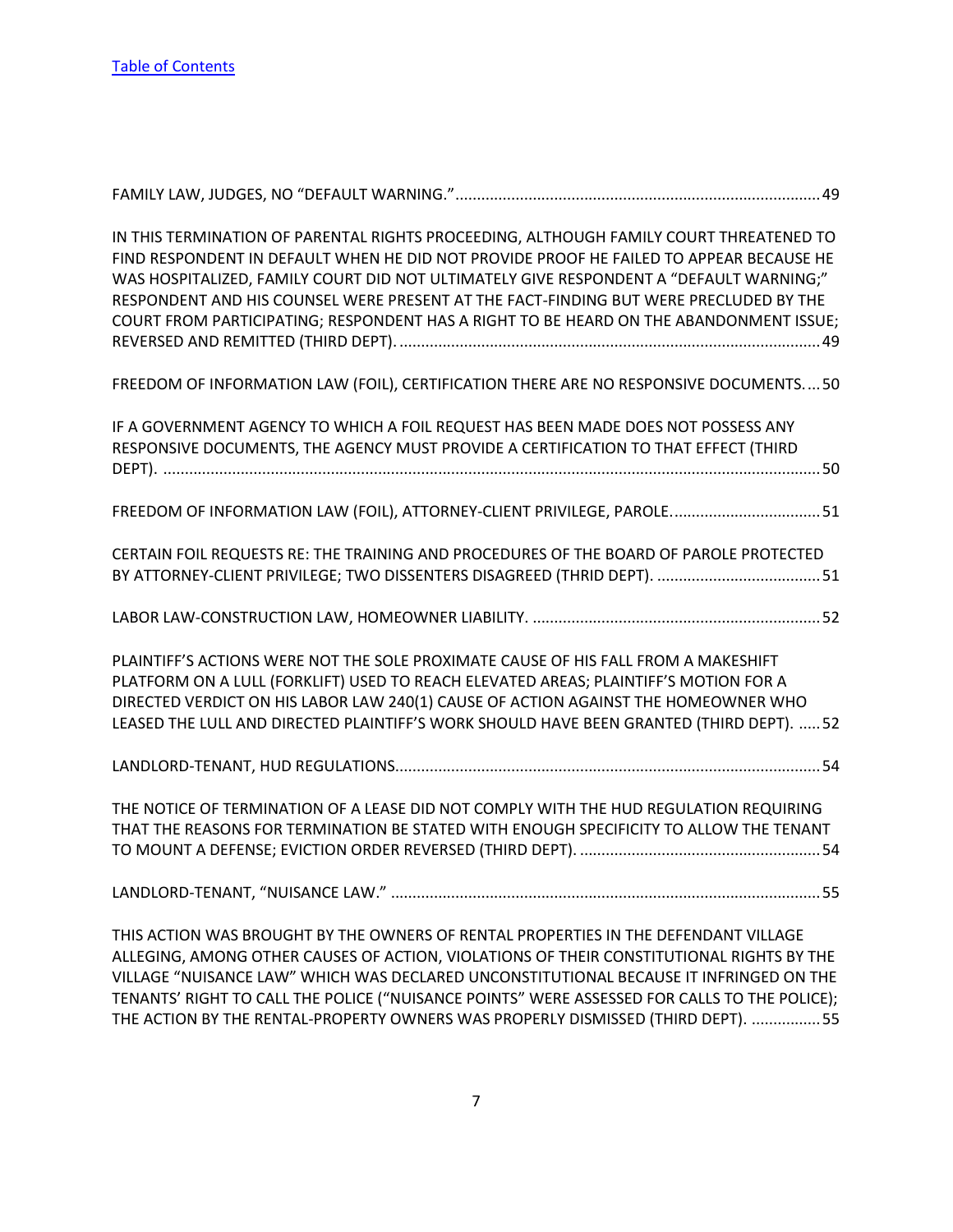| THE FAILURE TO TIMELY FILE THE CERTIFICATE OF MERIT IN THIS MEDICAL MALPRACTICE ACTION WAS                                                                                                                                                                          |  |
|---------------------------------------------------------------------------------------------------------------------------------------------------------------------------------------------------------------------------------------------------------------------|--|
|                                                                                                                                                                                                                                                                     |  |
| THE EVIDENCE SUPPORTED THE DEFENSE VERDICT IN THIS ALL-TERRAIN VEHICLE ACCIDENT CASE; TWO<br>DISSENTERS ARGUED THE 14-YEAR-OLD DEFENDANT DRIVER ACKNOWLEDGED HIS NEGLIGENCE ON THE                                                                                  |  |
|                                                                                                                                                                                                                                                                     |  |
| SUNY ALBANY NOT PROTECTED BY GOVERNMENT IMMUNITY IN THIS CASE BROUGHT BY A STUDENT<br>WHO ALLEGED SHE WAS ASSAULTED IN HER DORM ROOM BY A PERSON NOT AUTHORIZED TO BE IN<br>THE DORM; THERE WERE QUESTIONS OF FACT ABOUT THE ADEQUACY OF SECURITY AND THE           |  |
| NEGLIGENCE, MEDICAL MALPRACTICE, DISCOVERY, FAMILY LAW, SOCIAL SERVICES LAW.  59                                                                                                                                                                                    |  |
| CERTAIN CHILD CUSTODY RECORDS AND CHILD PROTECTIVE SERVICES RECORDS (WHICH DO NOT<br>RELATE TO AN INVESTIGATION) MAY BE DISCOVERABLE IN THIS MEDICAL MALPRACTICE ACTION                                                                                             |  |
|                                                                                                                                                                                                                                                                     |  |
| CONFLICTING EVIDENCE ABOUT THE ABILITY TO SEE ICE ON THE PARKING LOT RAISED A TRIABLE<br>QUESTION OF FACT WHETHER DEFENDANTS HAD CONSTRUCTIVE NOTICE OF THE CONDITION WHICH                                                                                         |  |
|                                                                                                                                                                                                                                                                     |  |
| PLAINTIFF RAISED A QUESTION OF FACT WHETHER THE STEPS ON WHICH SHE SLIPPED AND FELL,<br>ALTHOUGH ON A PUBLIC RIGHT-OF-WAY, WERE SUBJECT TO A SPECIAL USE BY THE ABUTTING<br>PROPERTY OWNER (POTENTIALLY RENDERING THE ABUTTING PROPERTY OWNER LIABLE) (THIRD DEPT). |  |
|                                                                                                                                                                                                                                                                     |  |
| PLAINTIFF STATED A CAUSE OF ACTION FOR BREACH OF THE PHYSICIAN-PATIENT PRIVILEGE, A TORT                                                                                                                                                                            |  |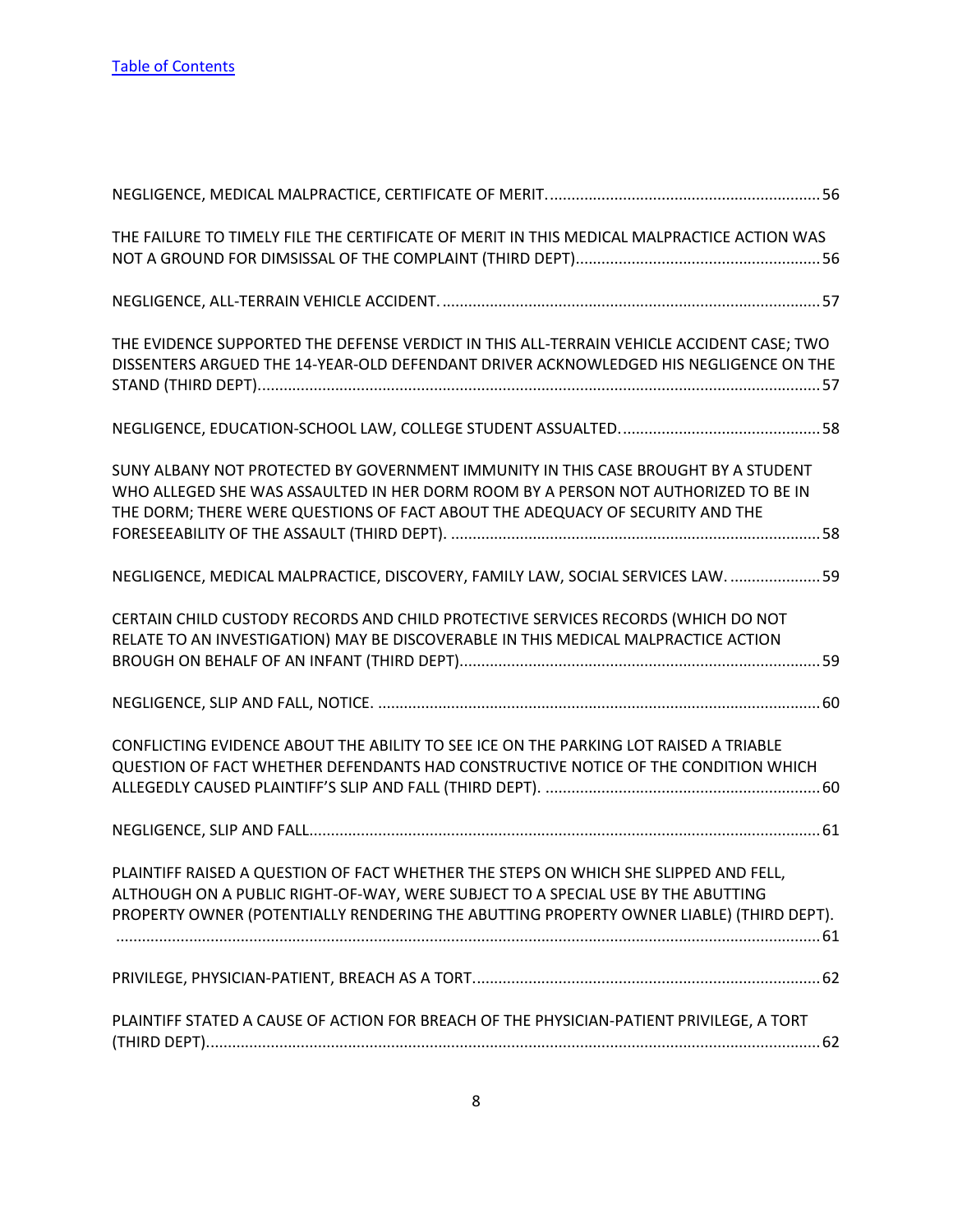| DEFENDANT, BASED ON ITS STATUS AS BAILOR OF THE MACHINE WHICH ALLEGEDLY INJURED<br>PLAINTIFF, MAY BE LIABLE UNDER BREACH OF WARRANTY AND STRICT PRODUCTS LIABILITY CAUSES OF                                                                                                                                                                                                                                                  |
|-------------------------------------------------------------------------------------------------------------------------------------------------------------------------------------------------------------------------------------------------------------------------------------------------------------------------------------------------------------------------------------------------------------------------------|
|                                                                                                                                                                                                                                                                                                                                                                                                                               |
| THE WIND BLOWING A DOOR SHUT ON PETITIONER POLICE OFFICER'S HAND DID NOT CONSTITUTE AN<br>"ACCIDENT" WITHIN THE MEANING OF THE RETIREMENT AND SOCIAL SECURITY LAW (THIRD DEPT) 63                                                                                                                                                                                                                                             |
|                                                                                                                                                                                                                                                                                                                                                                                                                               |
| PETITIONER POLICE OFFICER'S SITTING IN A DESK CHAIR (WHICH WAS SUBSEQUENTLY FOUND TO BE<br>BROKEN), LEANING BACK, FALLING BACKWARD AND INJURING HIS HEAD CONSTITUTED AN "ACCIDENT"<br>WITHIN THE MEANING OF THE RETIREMENT AND SOCIAL SECURITY LAW (THIRD DEPT) 64                                                                                                                                                            |
|                                                                                                                                                                                                                                                                                                                                                                                                                               |
| PETITIONER, A COURT OFFICER, SLIPPED AND FELL ON A WET FLOOR IN THE COURTHOUSE; THE FALL<br>WAS AN ACCIDENT WITHIN THE MEANING OF THE RETIREMENT AND SOCIAL SECURITY LAW (THIRD                                                                                                                                                                                                                                               |
|                                                                                                                                                                                                                                                                                                                                                                                                                               |
| ALTHOUGH CLAIMANT DID NOT SUCCEED IN DEMONSTRATING HER CONDITION HAD WORSENED SUCH<br>THAT SHE WAS ENTITLED TO INCREASED BENEFITS, HER COUNSEL'S FEES SHOULD NOT HAVE BEEN                                                                                                                                                                                                                                                    |
|                                                                                                                                                                                                                                                                                                                                                                                                                               |
| THE WORKERS' COMPENSATION BOARD HAD PREVIOUSLY HELD THAT, IN A HEARING-LOSS CASE, THE<br>FAILURE TO INCLUDE THE AUDIOGRAM (HEARING TEST) WITH THE INDEPENDENT MEDICAL<br>EXAMINATION RECORD PRECLUDES CONSIDERATION OF THE EXPERT EVIDENCE; THE AUDIOGRAM WAS<br>NOT INCLUDED HERE AND THE BOARD DID NOT EXPLAIN ITS DEPARTURE FROM PRECEDENT (BY<br>CREDITING THE EXPERT EVIDENCE); DETERMINATION REVERSED (THIRD DEPT).  67 |
|                                                                                                                                                                                                                                                                                                                                                                                                                               |
| CLAIMANT'S EXPERT PROVIDED SUFFICIENT EVIDENCE OF A CAUSAL RELATIONSHIP BETWEEN<br>CLAIMANT FIREFIGHTER'S LUNG CANCER AND EXPOSURE TO TOXINS AT GROUND ZERO, WORKERS'                                                                                                                                                                                                                                                         |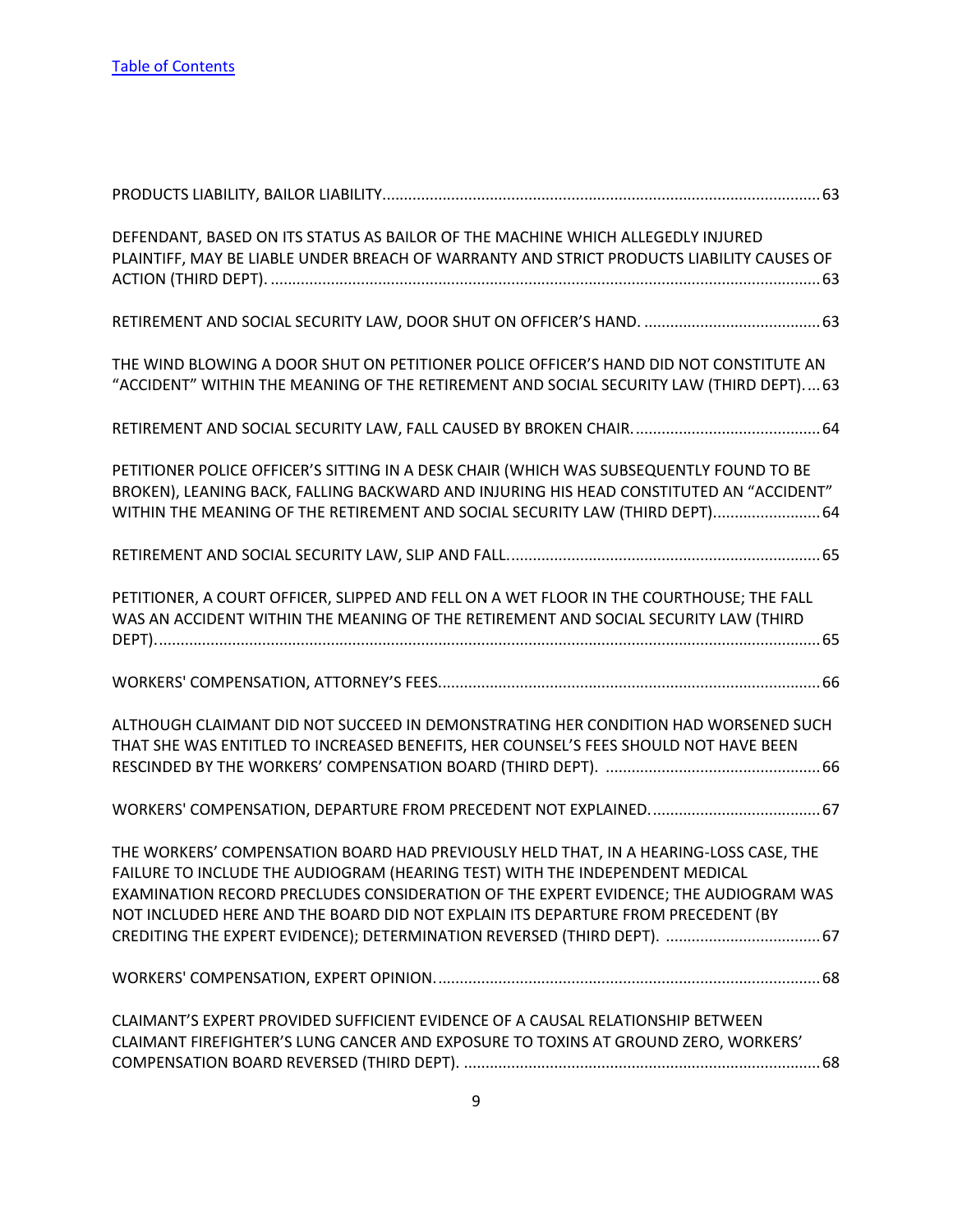| THE BOARD ACCEPTED ONE EXPERT'S OPINION AND REJECTED THE OTHER BASED ON AN ISSUE THE                                                                                                                                                                                                                                                                        |
|-------------------------------------------------------------------------------------------------------------------------------------------------------------------------------------------------------------------------------------------------------------------------------------------------------------------------------------------------------------|
|                                                                                                                                                                                                                                                                                                                                                             |
| THE BOARD SHOULD NOT HAVE RELIED ON THE OPINION OF AN EXPERT WHO DID NOT FOLLOW THE<br>IMPAIRMENT GUIDELINES BY REVIEWING THE UPDATED X-RAYS OF CLAIMANT'S HIP (THIRD DEPT).  69                                                                                                                                                                            |
|                                                                                                                                                                                                                                                                                                                                                             |
| DEFENDANTS ARGUED PLAINTIFF WAS NOT AN EMPLOYEE IN THE WORKERS' COMPENSATION<br>PROCEEDING; HERE THE DEFENDANTS ARGUED PLAINTIFF WAS AN EMPLOYEE AND HIS REMEDY WAS<br>LIMITED TO WORKERS' COMPENSATION; THE DOCTRINE OF JUDICIAL ESTOPPEL PRECLUDED THE<br>WORKERS' COMPENSATION AFFIRMATIVE DEFENSE IN THIS ACTION (THIRD DEPT).  70                      |
|                                                                                                                                                                                                                                                                                                                                                             |
| ALTHOUGH THE DOCTOR WAS AT WORK AT THE HOSPITAL WHEN HE WAS SHOT DURING A MASS<br>SHOOTING, HIS INJURY WAS NOT WORK-RELATED WITHIN THE MEANING OF THE WORKERS'                                                                                                                                                                                              |
|                                                                                                                                                                                                                                                                                                                                                             |
| ALTHOUGH THE EMPLOYER WAIVED ITS OWN INDEPENDENT MEDICAL EXAMINATION, THE EMPLOYER<br>RAISED SPECIFIC, SUBSTANTIVE OBJECTIONS TO CLAIMANT'S ORTHOPEDIST'S PERMANENCY FINDINGS,<br>INCLUDING THE ALLEGATIONS THE ORTHOPEDIST DID NOT COMPLETELY REVIEW THE MEDICAL<br>RECORDS AND DID NOT FOLLOW THE RELEVANT GUIDELINES; THE BOARD'S FAILURE TO ADDRESS THE |
|                                                                                                                                                                                                                                                                                                                                                             |
| ALTHOUGH THE PLANS FOR THE EXPANSION OF A HOSPITAL WERE NOT YET FINALIZED, IT WAS CLEAR<br>THAT SUCH AN EXPANSION WAS AN ANTICIPATED RESULT OF THE PROPOSED ZONING CHANGE;<br>THEREFORE THE STATE ENVIRONMENTAL QUALITY REVIEW ACT (SEQRA) PROHIBITION OF<br>"SEGMENTATION" REQUIRED CONSIDERATION OF THE EXPANSION AS PART OF THE "HARD LOOK" AT           |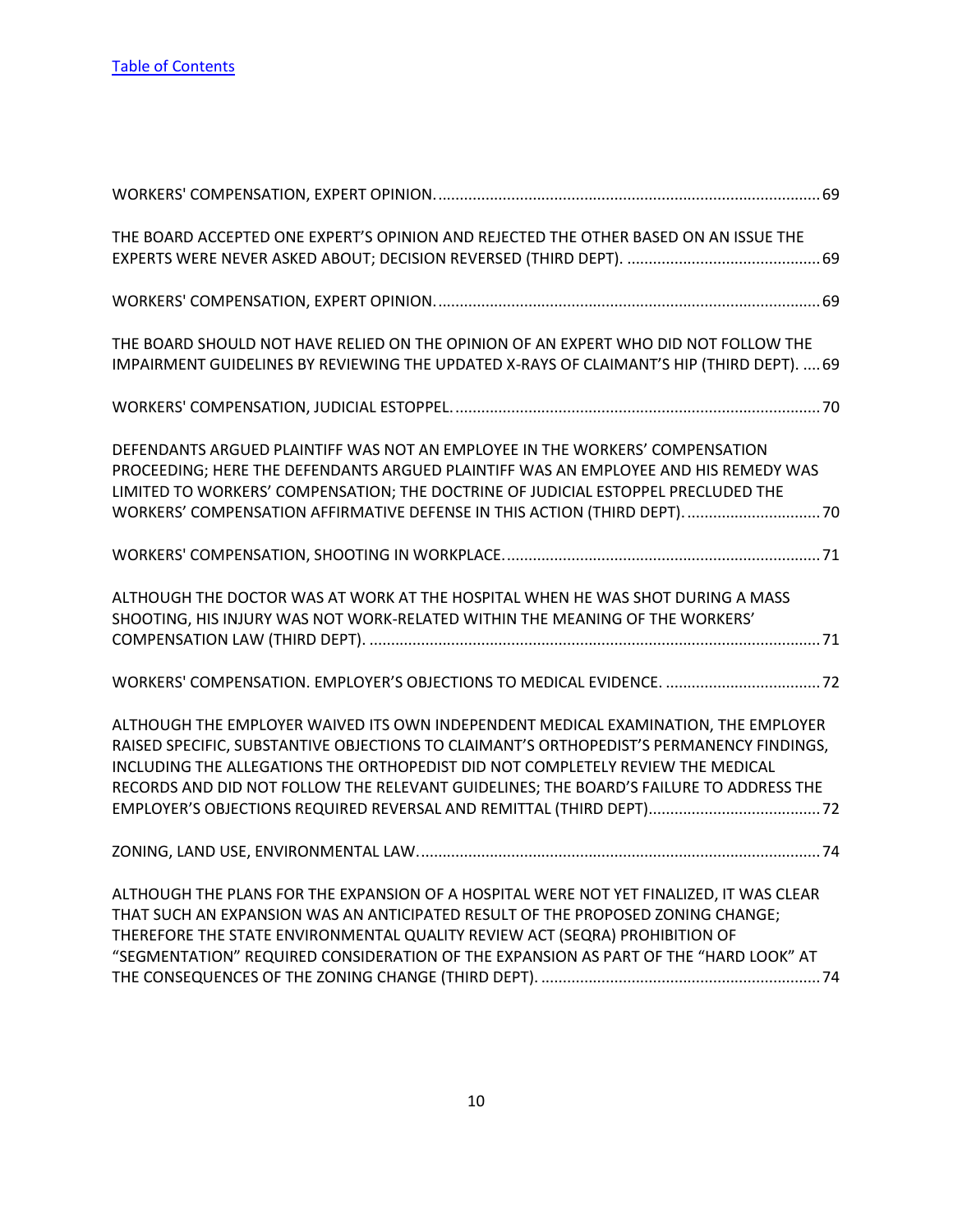<span id="page-11-0"></span>ADMINISTRATIVE LAW, CONSTITUTIONAL LAW, ELECTRONIC MONITORING OF COMMERCIAL VEHILCES.

<span id="page-11-1"></span>THE USE OF ELECTRONIC LOGGING DEVICES (ELD'S) TO MONITOR THE HOURS AND PLACES OF OPERATION OF COMMERCIAL MOTOR VEHICLES (CMV'S) AND THE INSPECTION OF ELD'S BY LAW ENFORCEMENT PERSONNEL DURING ROADSIDE SAFETY INSPECTIONS CONSTITUTE VALID ADMINSITRATIVE SEARCHES (THIRD DEPT).

The Third Department, in a full-fledged opinion by Justice McShan (too comprehensive to fairly summarize here), determined the use of electronic logging devices (ELD's) to monitor the hours and places of operation of commercial motor vehicles (CMV's), such that the data collected by the ELD's can be inspected by law enforcement personnel, does not constitute unreasonable search and seizure:

ELDs integrate with a vehicle's engine and use GPS technology to automatically record the date, time and approximate geographic location of CMVs, as well as the number of engine hours and vehicle mileage (see 49 CFR 395.26 [b]). Drivers are required to manually input identifying information and any changes in their duty status, the categories of which include, among others, on-duty, off-duty and authorized personal use (see 49 CFR 395.24 [b]; 395.26 [b]; 395.28). Upon request, information recorded by ELDs must be made available to law enforcement personnel during roadside safety inspections … .\* \* \*

… "[O]ne would be hard-pressed to find an industry more pervasively regulated than the trucking industry." … [W]e … find that commercial trucking is a pervasively regulated industry pursuant to which an administrative search may be justified.

… [T]he regulatory scheme at issue here provides adequate assurances that the inspection of ELDs will be reasonable. …

The ELD rule likewise provides the requisite "meaningful limitation" on the discretion of officials performing the inspection so as to ensure "that the search is limited in scope to that necessary to meet the interest that legitimized the search in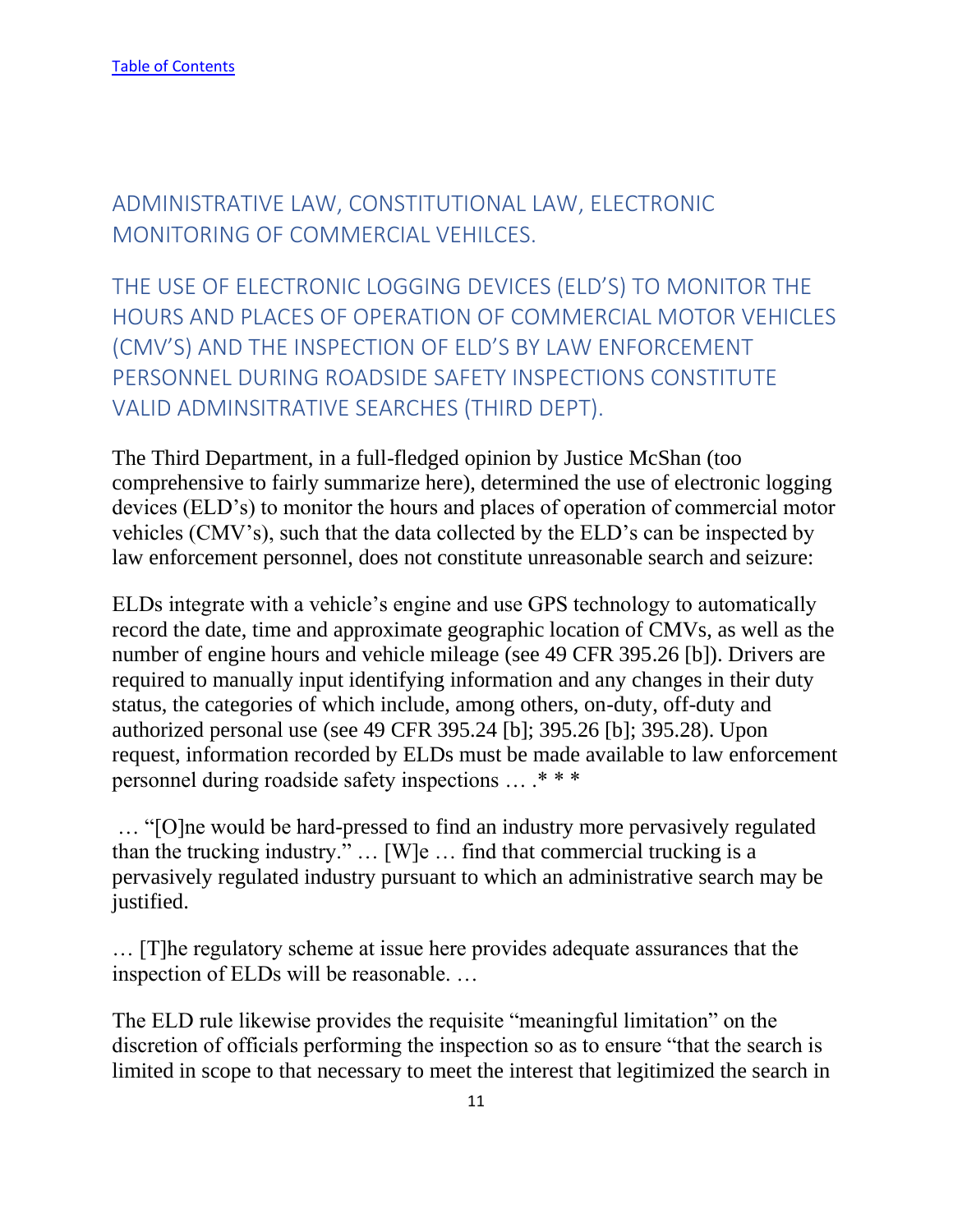the first place" … . [Matter of Owner Operator Ind. Drivers Assn., Inc. v New York](https://nycourts.gov/reporter/3dseries/2022/2022_02166.htm)  [State Dept. of Transp., 2022 NY Slip Op 02166, Third Dept 3-31-22](https://nycourts.gov/reporter/3dseries/2022/2022_02166.htm)

Practice Point: Administrative searches are deemed constitutional in "heavily regulated industries." Commercial trucking is a heavily regulated industry. The use of electronic logging devices (ELD's) to monitor the hours and places of operation of commercial motor vehicles (CMV's) and the inspection of ELD's by law enforcement personnel during roadside safety inspections constitute valid administrative searches.

## <span id="page-12-0"></span>APPEALS, NO EFFORT TO PRESERVE STATUS QUO.

<span id="page-12-1"></span>PETITIONERS DID NOT TAKE STEPS TO PRESERVE THE STATUS QUO AS THEY SOUGHT TO VACATE A CONSTRUCTION CONTRACT; THE CONSTRUCTION PROGRESSED TO THE POINT WHERE THE COURT MUST DISMISS THE APPEAL AS MOOT (THIRD DEPT).

The Third Department determined the petitioners' appeal of the denial of a declaratory judgment seeking to vacate the award of a construction contract by the Office of State Comptroller (OSC) must be dismissed as moot. The petitioners did not seek to maintain the status quo by injunction and the work had progressed too far:

… [T]he doctrine of mootness is invoked where a change in circumstances prevents a court from rendering a decision that would effectively determine an actual controversy" … . Where a change in circumstances involves the substantial completion of construction, "courts must consider several factors, including whether the challengers sought preliminary injunctive relief or otherwise attempted to preserve the status quo to prevent construction from commencing or continuing during the pendency of the litigation"… . Although injunctive relief is theoretically available, as a project can be dismantled, courts consider how far the work has progressed toward completion in determining mootness … . [Matter of Bothar](https://nycourts.gov/reporter/3dseries/2022/2022_00346.htm)  [Constr., LLC v Dominguez, 2022 NY Slip Op 00346, Third Dept 1-20-22](https://nycourts.gov/reporter/3dseries/2022/2022_00346.htm)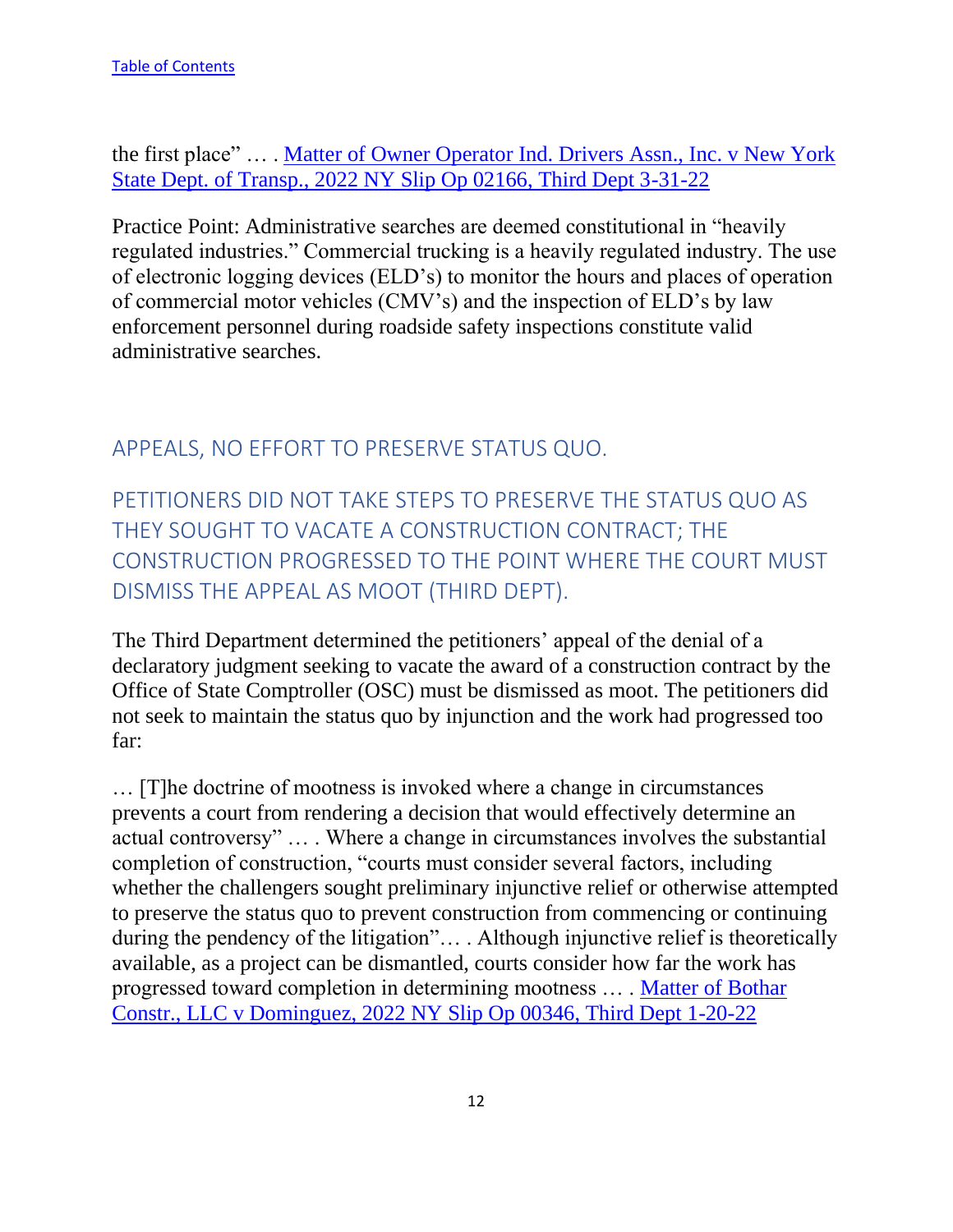#### <span id="page-13-0"></span>ARBITRATION, WAIVER OF CHALLENGE TO ARBITRABILITY.

<span id="page-13-1"></span>RESPONDENTS' PARTICIPATION IN THE PORTION OF THE ARBITRATION WHICH DEALT WITH THE USE OF ESCROW FUNDS TO REPAIR CONDOMINIUM SWIMMING POOLS WAIVED ANY CHALLENGE TO THE ARBITRABILITY OF THE ISSUE (THIRD DEPT).

The Third Department, reversing (modifying) Supreme Court, determined respondents waived the ability to challenge the arbitrability of damage to swimming pools in this action seeking to use escrow funds for condominium repairs. The swimming pools were not on the "punch list" of items to be repaired using the escrow funds. But respondent Katz participated in the portion of the arbitration which focused on the repair of the pools:

It is well settled that "[a] party who actively participates in arbitration without seeking a stay pursuant to CPLR 7503 (b) waives the right to a judicial determination of the arbitrability of the dispute" … . There is no dispute that Katz participated in the first three arbitration hearings, at the second of which he attempted to submit Fuller's report to address the issue regarding the swimming pools and, after the rejection of the report, he orally argued his position. The record is devoid of any request for a stay of any kind. Thus, Katz's participation foreclosed respondents' attack on the arbitrability of the pool repairs … . [Matter of](https://nycourts.gov/reporter/3dseries/2022/2022_02177.htm)  [Kohn \(Waverly Homes Dev. LLC\), 2022 NY Slip Op 02177, Third](https://nycourts.gov/reporter/3dseries/2022/2022_02177.htm) Dept 3-31-22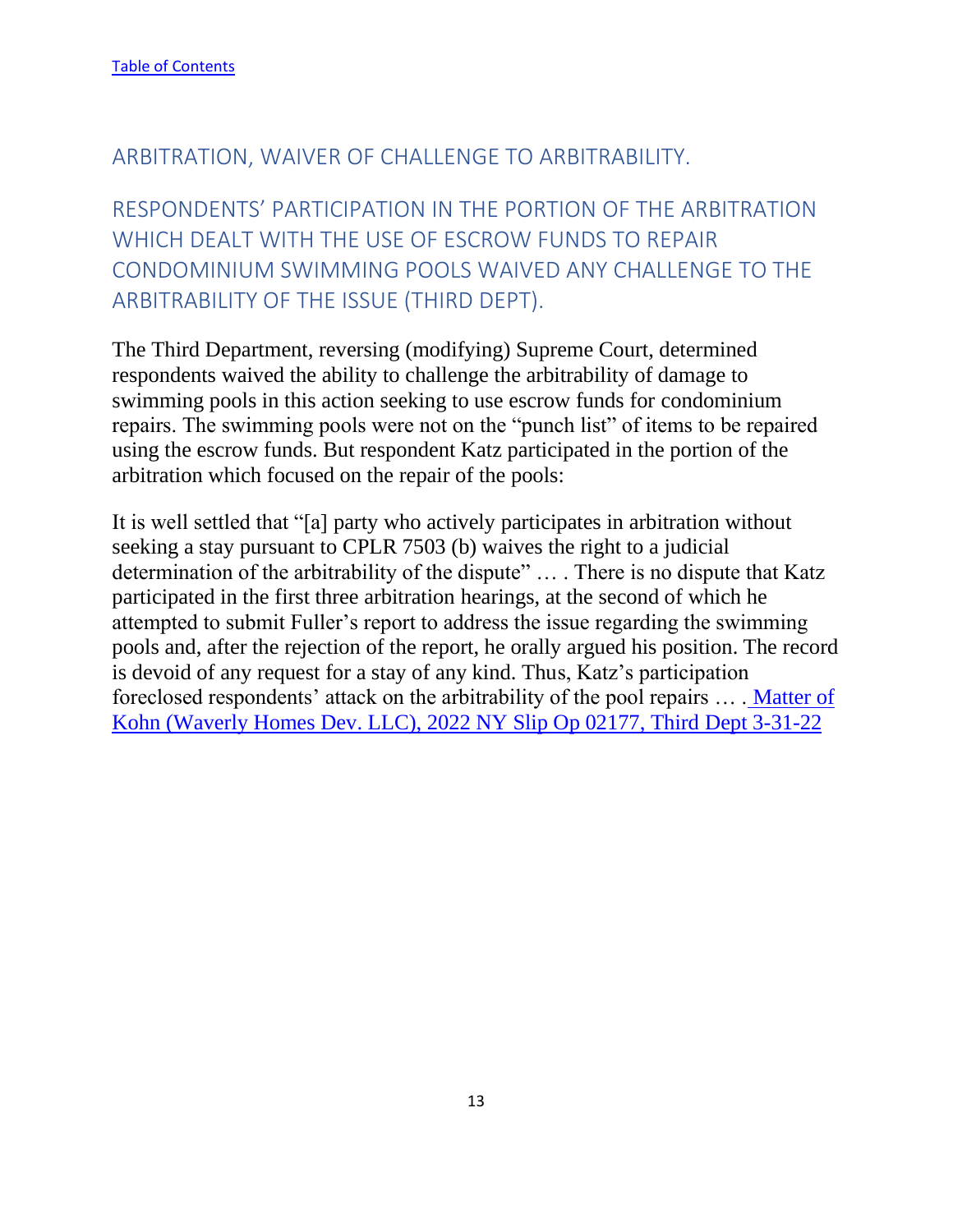#### <span id="page-14-0"></span>CIVIL PROCEDURE, CONTRACT LAW, DISCLOSURE OF TAX RETURNS.

<span id="page-14-1"></span>PLAINTIFF COUNTY, ACTING ON BEHALF OF THE NURSING HOME WHERE DECEDENT WAS CARED FOR, WAS ENTITLED TO DISCLOSURE OF DECEDENT'S TAX RETURNS; THE RETURNS ARE RELEVANT TO WHETHER DECEDENT'S SON BREACHED THE "RESPONSIBLE PARTY AGREEMENT" WHICH REQUIRED HIM TO USE THE DECEDENT'S INCOME TO PAY THE NURSING HOME (THIRD DEPT).

The Third Department, reversing (modifying) Supreme Court, plaintiff county (on behalf of the nursing home where decedent was cared for) was entitled to disclosure of decedent's tax returns in this action against decedent's son. The action alleged the son breached the "responsible party agreement" in which the son agreed to pay the decedent's nursing home costs from the decedent's income and resources:

Unlike a typical action where the assets of a defendant are irrelevant unless and until a judgment is obtained, here … the existence and value of decedent's assets are critical to the issue of whether Jeffrey Garry [decedent's son] breached the agreement by failing to use such assets to pay for decedent's care … . …

Although "tax returns are generally not discoverable unless the party seeking them shows that they are relevant to issues in the case, indispensable to the claim and unavailable from other sources" … , we are satisfied that plaintiff made the requisite showing here, particularly given defendants' reluctance to produce responsive documents or interrogatory responses that may have otherwise provided information contained in decedent's tax returns … . [County of Warren v Swan,](https://nycourts.gov/reporter/3dseries/2022/2022_02169.htm)  [2022 NY Slip Op 02169, Third Dept 3-31-22](https://nycourts.gov/reporter/3dseries/2022/2022_02169.htm)

Practice Point: Although tax returns are generally not discoverable until a judgment is obtained, here the decedent's returns were deemed relevant to whether decedent's son breached the "responsible party agreement" with the nursing home which cared for decedent. The agreement required decedent's son to pay the nursing home from decedent's income and resources.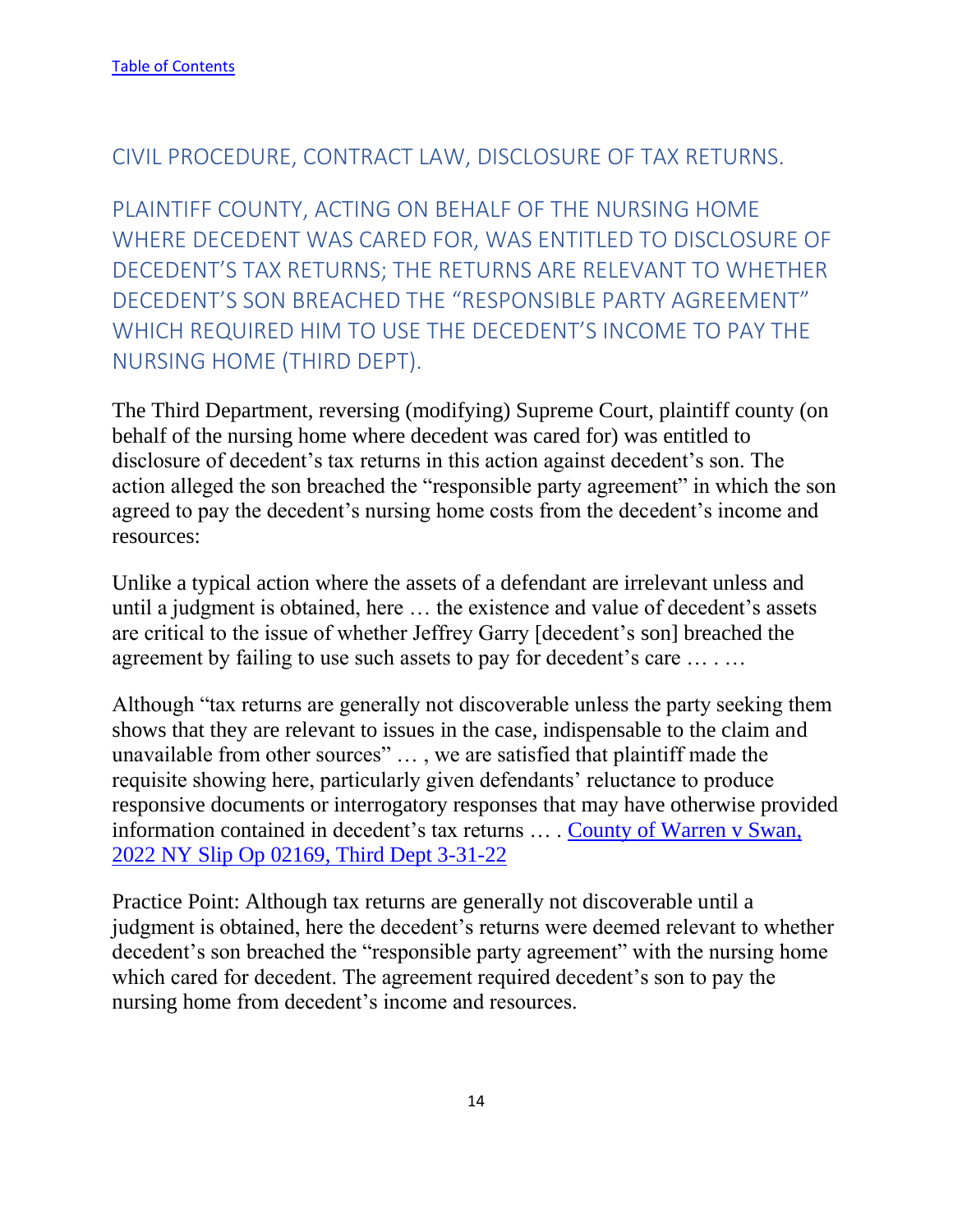#### <span id="page-15-0"></span>CIVIL PROCEDURE, JUDGES, SUMMARY JUDGMENT.

<span id="page-15-1"></span>THE JUDGE SHOULD NOT HAVE, SUA SPONTE, GRANTED DEFENDANT PARTIAL SUMMARY JUDGMENT ON THE STRUCTURE-LOSS (FIRE-DAMAGE) CLAIM; THE PARTIES WERE NOT MADE AWARE OF THAT POSSIBILITY PRIOR TO THE RULING (THIRD DEPT).

The Third Department, reversing (modifying) Supreme Court, in a decision addressing many property-insurance (fire loss) issues not summarized here, determined the judge should not have, sua sponte, granted a motion for partial summary judgment:

… Supreme Court erred in sua sponte granting LaVigne [defednant] summary judgment on her structure loss claim as no party had moved on or briefed relative to this claim. We agree. "Although a court may not generally grant summary judgment sua sponte in the absence of a motion pursuant to CPLR 3212, in certain circumstances, a court may grant such relief, even if it is not demanded, so long as there is no substantial prejudice to the adverse party. In such cases, [this Court] require[s] that the court give notice to the parties that summary judgment is being considered as a remedy, so that they may develop evidence and offer proof in support of or in opposition to the motion" ... . Here, although the court did ask questions regarding the structure loss claim at oral argument, we do not find that to be sufficient notice that summary judgment was being considered and, as such, the insurance company was substantially prejudiced … . … [I]t is clear from the record that the parties were not "deliberately charting a course for summary judgment" … , and in fact were quite surprised by the Supreme Court's questions regarding summary judgment on this claim. Moreover, it appears from the record that the insurance company did not depose LaVigne. [Collyer v LaVigne, 2022 NY](https://nycourts.gov/reporter/3dseries/2022/2022_01083.htm)  [Slip Op 01083, Third Dept 2-17-22](https://nycourts.gov/reporter/3dseries/2022/2022_01083.htm)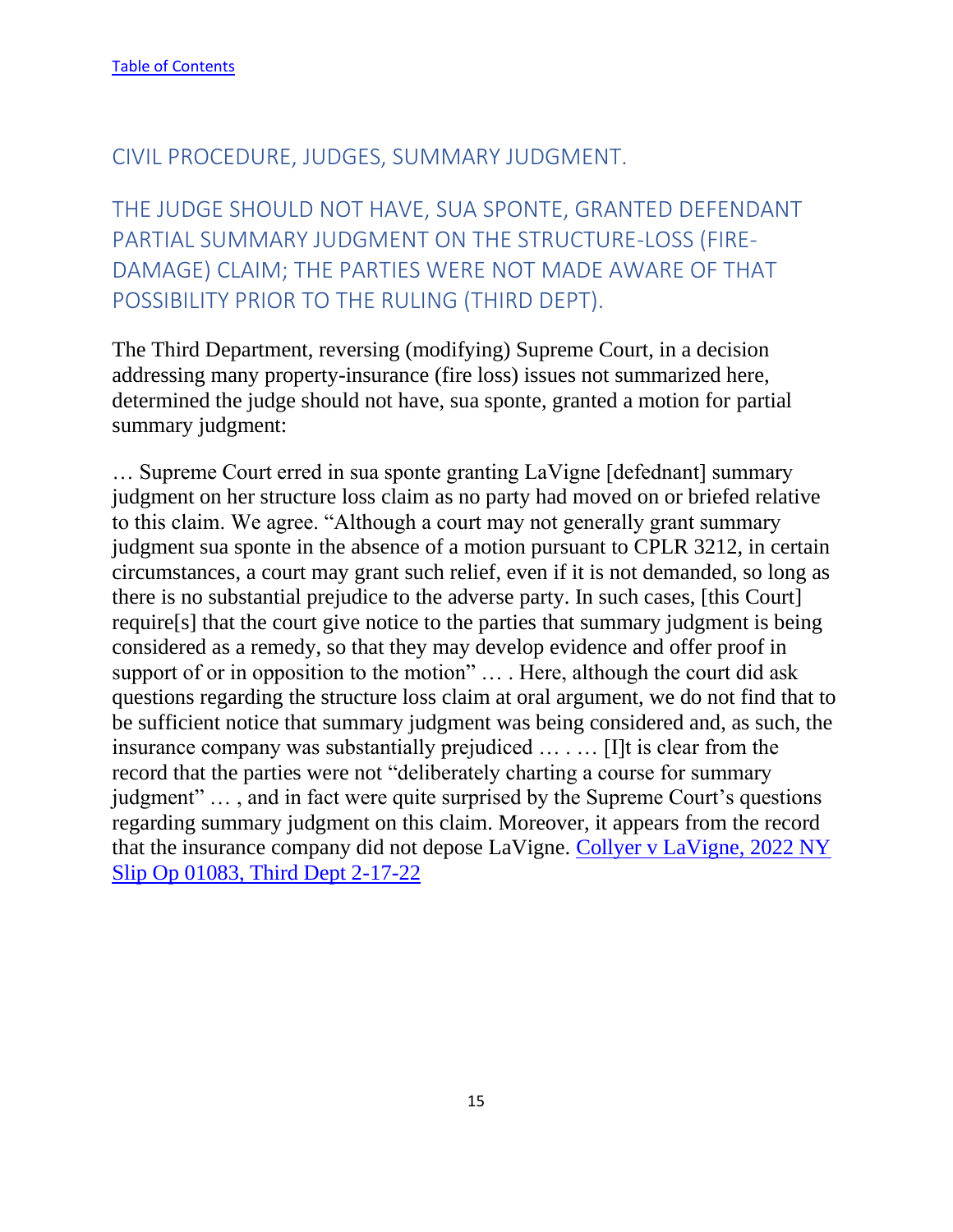<span id="page-16-0"></span>CIVIL PROCEDURE, TRUSTS AND ESTATES, CONCURRENT JURISDICTION, SUPREME & SURROGATE'S COURT.

<span id="page-16-1"></span>PETITIONER STARTED PROCEEDINGS CONCERNING THE EXECUTOR'S HANDLING OF DECEDENT'S ASSETS IN SURROGATE'S COURT; AFTER RELIEF WAS DENIED WITHOUT PREJUDICE PETITIONER STARTED SIMILAR PROCEEDINGS IN SUPREME COURT, A COURT OF CONCURRENT JURISDICTION; THE EXECUTOR'S MOTION TO TRANSFER THAT PROCEEDING TO SURROGATE'S COURT SHOULD HAVE BEEN GRANTED (THIRD DEPT).

The Third Department, reversing Supreme Court, in a full-fledged opinion by Justice Garry, determined that Surrogate's Court, not Supreme Court, was the proper forum for this proceeding concerning respondent-executor's handling of decedent's assets. Both respondent and petitioner are decedent's children. Petitioner had commenced proceedings in Surrogate's Court, and, after the requested relief was denied without prejudice, petitioner commenced a similar proceeding in Supreme Court:

"Supreme Court and . . . Surrogate's Court have concurrent jurisdiction in matters involving decedents' estates" … . Generally, where courts share concurrent jurisdiction, "it should continue to be exercised by that one whose process was first issued. Moreover, wherever possible, all litigation involving the property and funds of a decedent's estate should be disposed of in . . . Surrogate's Court" … . Supreme Court's denial of a motion to transfer to Surrogate's Court will not be disturbed absent an abuse of discretion … . \* \* \*

Petitioner challenges the propriety of transactions allegedly made in breach of respondent's fiduciary duty to decedent while decedent was alive, involving assets that would have become part of decedent's estate. This matter falls squarely within the purview of Surrogate's Court … . Since "all the relief requested may be obtained in . . . Surrogate's Court and . . . Surrogate's Court has already acted," we find that Supreme Court should have granted respondent's motion seeking to transfer the proceeding ... . Matter of McNeil v McNeil, 2022 NY Slip Op 02173, [Third Dept 3-31-22](https://nycourts.gov/reporter/3dseries/2022/2022_02173.htm)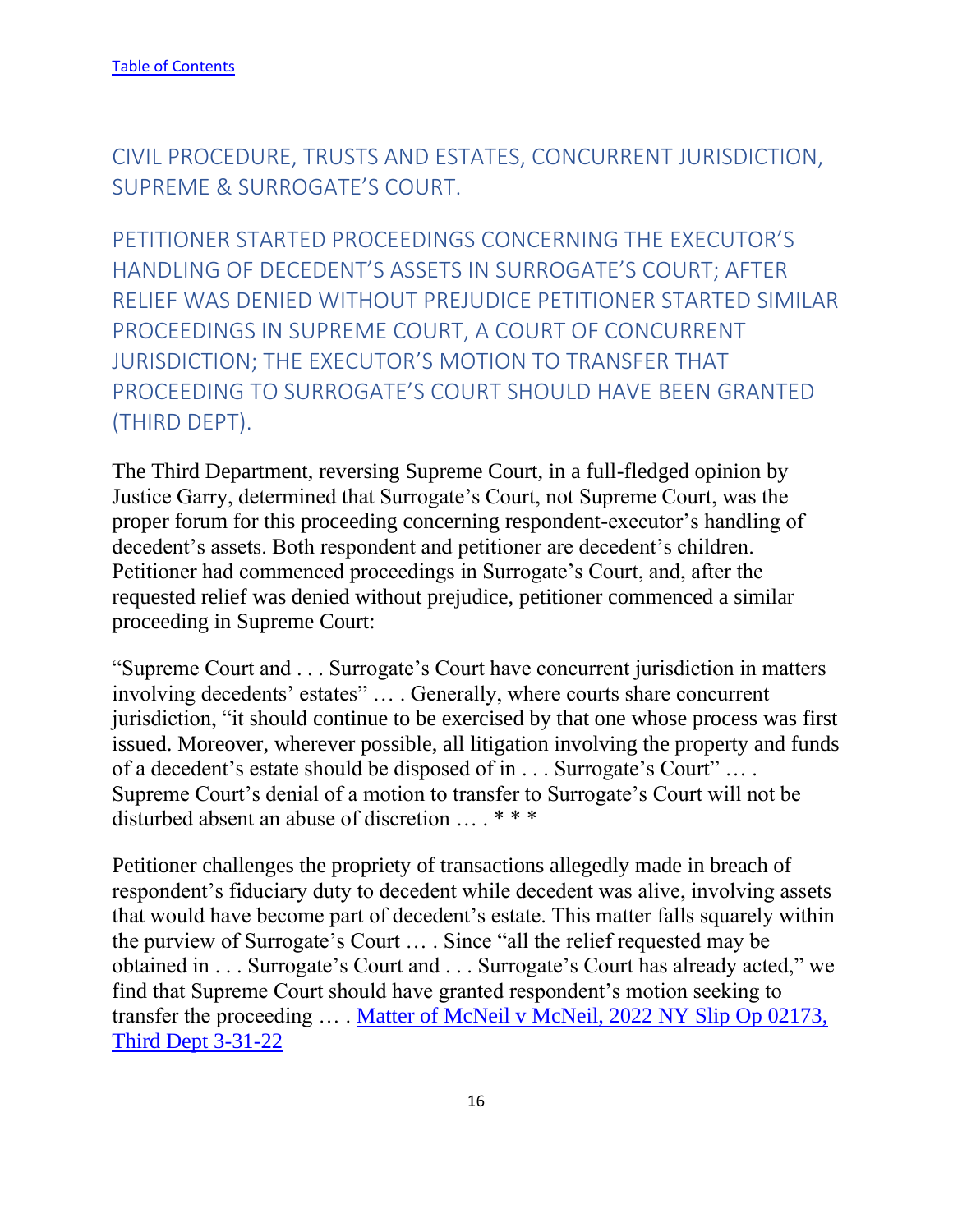Practice Point: Surrogate's Court and Supreme Court have concurrent jurisdiction. Here a matter concerning the executor's handling of decedent's assets was commenced in Surrogate's Court, and after relief was denied there, a second similar matter was commenced in Supreme Court. The executor's motion to transfer the second proceeding to Surrogate's Court should have been granted.

# <span id="page-17-0"></span>CONTRACT LAW, "MATERIAL" VS "CARDINAL" CHANGES TO A CONTRACT.

<span id="page-17-1"></span>PLAINTIFF AGREED TO PROVIDE POURED, NOT PUMPED, CONCRETE AND SPECIFICALLY EXCLUDED THE INSTALLATION OF TACTILE STRIPS FROM THE SUBCONTRACT; DEFENDANT SUBSEQUENTLY REQUESTED THAT PLAINTIFF PROVIDE PUMPED CONCRETE AND INSTALL TACTILE STRIPS; THESE CHANGES WERE MATERIAL BUT NOT "CARDINAL" SUCH THAT PLAINTIFF'S PERFORMANCE WAS EXCUSED (THIRD DEPT).

The Third Department, reversing Supreme Court, determined that defendant's (Banton's) requested changes to the contract were not a "cardinal changes" such that Banton breached the contract. The plaintiff, pursuant the subcontract, provided concrete for the construction project. The original subcontract indicated plaintiff would "pour" not "pump" the concrete and would not install "tactile strips." Subsequently, Banton requested that the concrete be pumped and that tactile strips be installed. The parties then agreed to proceed with those changes:

Supreme Court found that Banton's request to modify the concrete delivery method from pouring to pumping, in light of the express subcontract exclusion, was a material change to the scope of plaintiff's work under the agreement. Although we agree with the court that this was a material change, we do not find it to be a cardinal change such that Banton can be found to have breached the contract … . A cardinal change is one that affects "'the essential identity or main purpose of the contract,' such that it 'constitutes a new undertaking'" … . The main purpose of this subcontract was to complete the concrete work for the project, and we do not find that the changes in the work requested by Banton fundamentally changed this purpose so as to constitute a cardinal change that would relieve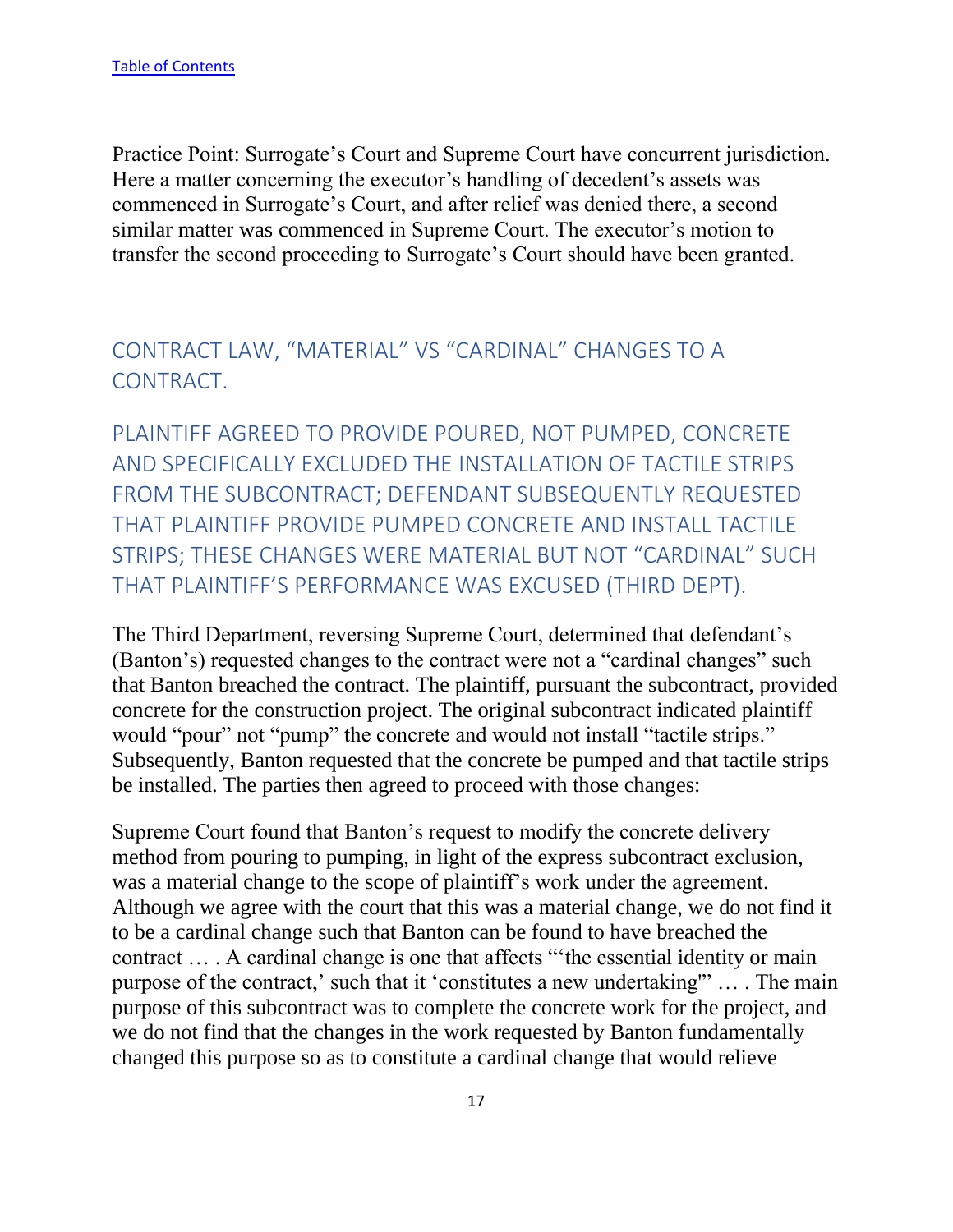plaintiff of its obligation to perform under the subcontract … . This conclusion is further supported by the fact that plaintiff was ready, willing and able to implement these changes and continue to perform under the subcontract, but only if its price was met. [McCarthy Concrete, Inc. v Banton Constr. Co., 2022 NY Slip Op 02168,](https://nycourts.gov/reporter/3dseries/2022/2022_02168.htm)  [Third Dept 3-31-22](https://nycourts.gov/reporter/3dseries/2022/2022_02168.htm)

<span id="page-18-0"></span>CONTRACT LAW, BREACH OF COVENANT OF GOOD FAITH VS BREACH OF CONTRACT.

<span id="page-18-1"></span>THE BREACH OF THE IMPLIED COVENANT OF GOOD FAITH SHOULD HAVE BEEN DISMISSED AS DUPLICATIVE OF THE BREACH OF CONTRACT CAUSE OF ACTION (THIRD DEPT).

The Third Department, modifying Supreme Court, determined the breach of the implied covenant of good faith should have been dismissed as duplicative of the breach of contract action:

Supreme Court … erred by denying that part of defendants' motion seeking dismissal of the cause of action alleging breach of the implied covenant of good faith and fair dealing. A review of the allegations in the amended complaint discloses that this cause of action is based upon the same set of facts and seeks similar damages as the breach of contract cause of action. In view of this, the breach of the implied covenant of good faith and fair dealing cause of action is duplicative of the breach of contract cause of action and, therefore, it should have been dismissed … . [Shmaltz Brewing Co., LLC v Dog Cart Mgt. LLC, 2022 NY](https://nycourts.gov/reporter/3dseries/2022/2022_01086.htm)  [Slip Op 01086, Third Dept 2-17-22](https://nycourts.gov/reporter/3dseries/2022/2022_01086.htm)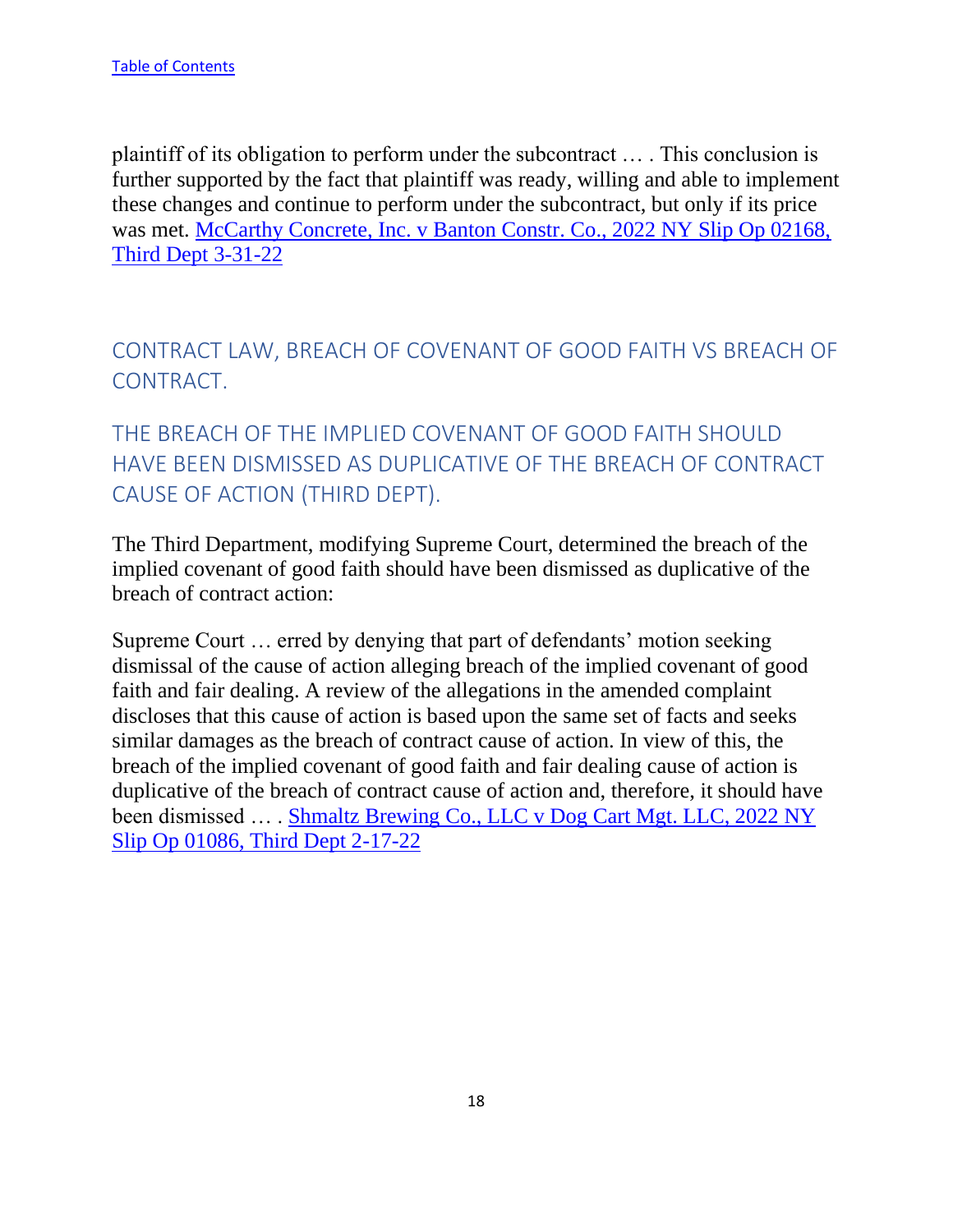#### <span id="page-19-0"></span>CORPORATION LAW, RELIGION, ELECTION OF DIRECTORS.

<span id="page-19-1"></span>THE DOCTRINE OF COLLATERAL ESTOPPEL DID NOT PRECLUDE THIS ACTION TO DETERMINE THE VALIDITY OF THE PURPORTED 2017 ELECTION OF THE BOARD OF DIRECTORS; THE PRIOR ACTION CONCERNED ONLY THE VALIDITY OF THE PURPORTED 2019 ELECTION OF THE BOARD OF DIRECTORS (THIRD DEPT).

The Third Department, reversing Supreme Court, held the doctrine of collateral estoppel did not preclude this Sullivan County action, which sought to determine whether a 2017 election of the board of directors of plaintiff religious corporation was valid. A prior action in Kings County determined a 2019 election of the board of directors of the same corporation was a nullity:

As defendants' amended petition and the order of Supreme Court … in the Kings County proceeding reflect, the issue to be determined therein was the validity of the 2019 election, not the validity of the 2017 election. Defendants sought in that proceeding to declare the 2019 election a nullity and, as a result, enjoin the individual plaintiffs, purportedly elected in 2019, from acting as the board of directors. Indeed, the court went out of its way during oral argument in that matter to so limit the issue when it stated that it "want[ed] to be very clear that [it was] making no determination in this case as to whether [defendants] have any right to control the corporation by virtue of any acts that predated the [June 2019 election.]" The court further clarified "that [it] take[s] no position on the validity of any actions that [defendants] claim[] to have taken in 2017 and thereafter," and added that the allegations relating to the 2017 election was part of "[t]he Sullivan County matter" which "is not before [it]," and that the proceeding "has nothing to do with the Sullivan County matter." More importantly, the order signed by the court was so circumscribed, and granted the amended petition "to the sole extent that it [sought] to invalidate" the 2019 election. [Congregation Machne Ger v](https://nycourts.gov/reporter/3dseries/2022/2022_00483.htm)  [Berliner, 2022 NY Slip Op 00483, Third Dept 1-27-22](https://nycourts.gov/reporter/3dseries/2022/2022_00483.htm)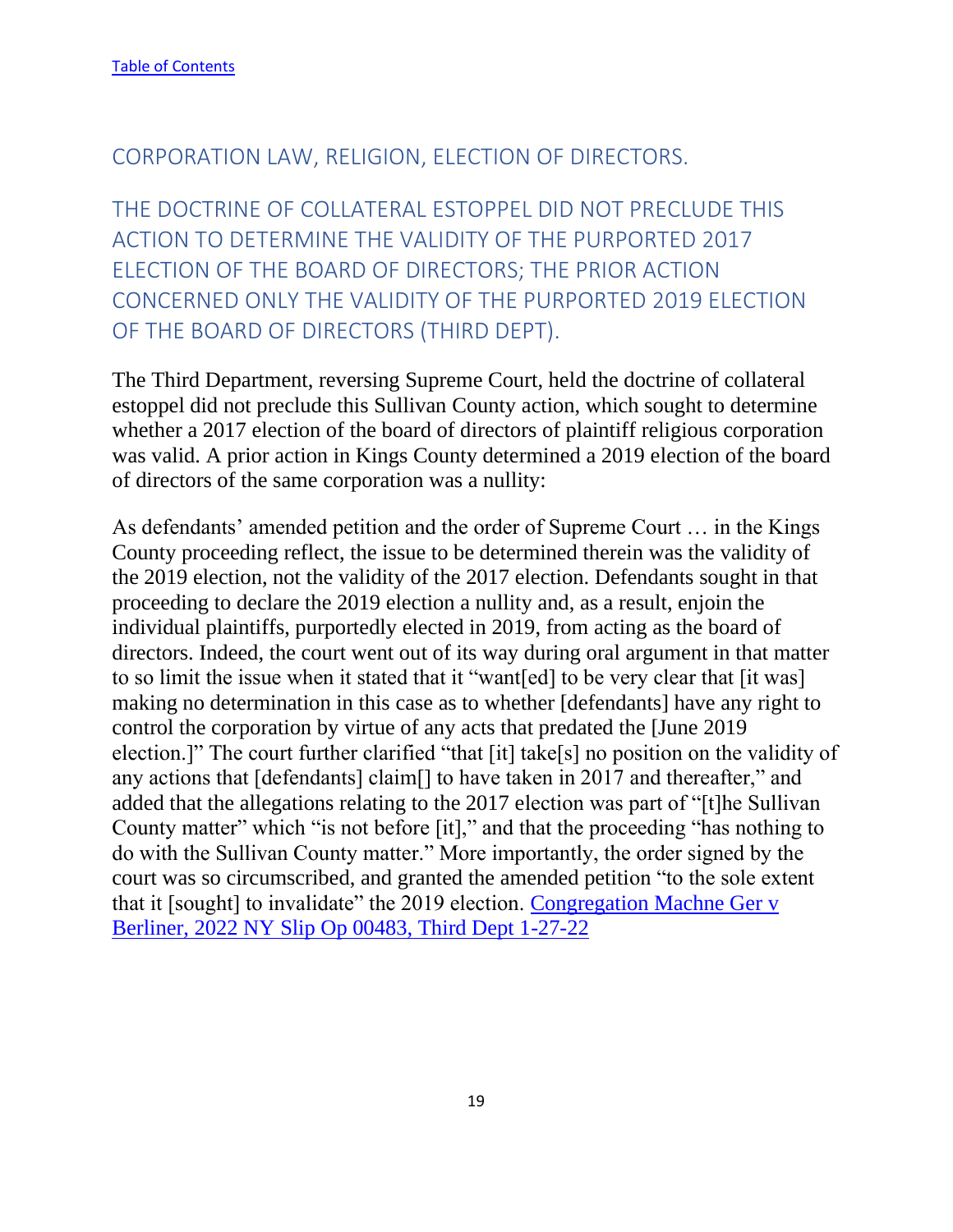<span id="page-20-0"></span>CORRECTION LAW, CRIMINAL LAW, EMPLOYMENT LAW, CERTIFICATES OF GOOD STANDING.

<span id="page-20-1"></span>THE DEPARTMENT OF CORRECTIONS AND COMMUNITY SUPERVISION (DOCCS) DID NOT ADEQUATELY EXPLAIN THE STATUTORY FACTORS SUPPORTING ITS DENIAL OF PETITIONER'S REQUEST FOR A CERTIFICATE OF GOOD STANDING, WHICH WOULD ALLOW THE FORMER INMATE TO WORK AS A SCHOOL BUS DRIVER; THEREFORE THE DENIAL WAS ARBITRARY; MATTER REMITTED FOR FURTHER PROCEEDINGS (THIRD DEPT).

The Third Department, reversing Supreme Court, determined the Department of Corrections and Community Supervision's (DOCCS's) denial of petitioner's application for a certificate of good conduct (CGC) was not supported by the agency's cursory rulings, rendering the denial arbitrary and requiring remittal for further proceedings. Petitioner, a former inmate with a sexual-offense conviction, sought the certificate of good standing in order to work as a school bus driver:

… [T]he challenged determination is a form letter with blanks to be filled in, and the Assistant Commissioner made no effort to explain his reasoning beyond checking a box next to a sentence stating that petitioner's application was being denied because "[t]he relief to be granted by the [CGC] is inconsistent with public interest." There is no question that such a "cursory letter decision," which mentions only one of the statutory factors set forth in Correction Law § 703-b and offers no discussion of the "grounds for the denial[,] precludes meaningful review of the rationality of the decision" … .

… Correction Law article 23 requires more than a naked reliance on the crime of conviction, and the Assistant Commissioner's affidavit … reflects that DOCCS "failed to comply with the statute and acted in an arbitrary manner" … . Although the record contains other information regarding the circumstances of petitioner's conviction and his subsequent history that might render the denial of his application rational, a "court is powerless to sanction the determination by substituting what it deems a more appropriate or proper basis" ... . Matter of [Streety v Annucci, 2022 NY Slip Op 02170, Third Dept 3-31-22](https://nycourts.gov/reporter/3dseries/2022/2022_02170.htm)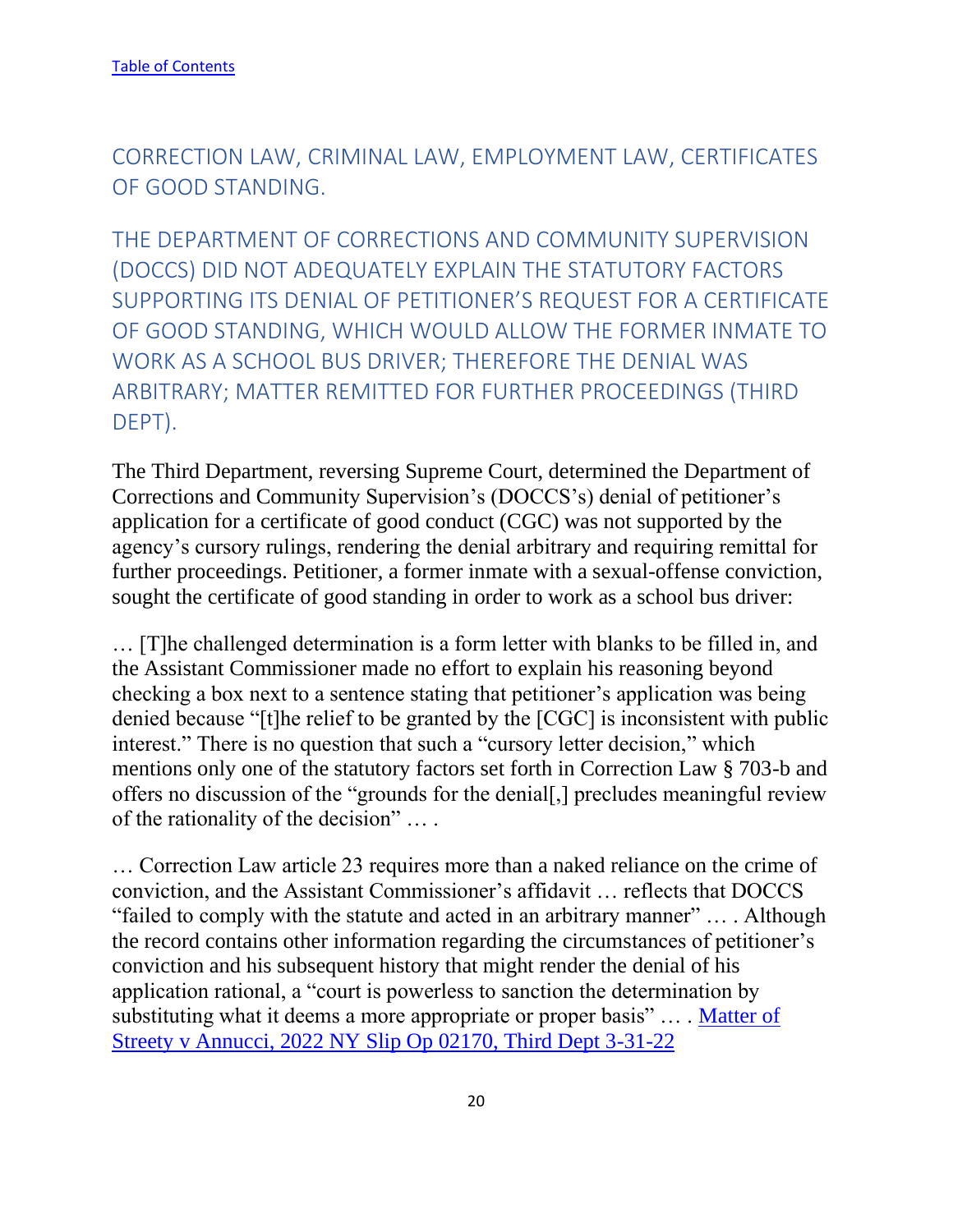## <span id="page-21-0"></span>CORRECTION LAW, SEX OFFENDERS, REHABILITATION.

<span id="page-21-1"></span>THE CORRECTION LAW DOES NOT REQUIRE AN INMATE RESIDENTIAL TREATMENT FACILITY (RTF) TO PROVIDE SEX OFFENDERS WHO ARE ABOUT TO BE RELEASED WITH REINTEGRATION PROGRAMS IN THE OUTSIDE COMMUNITY, AS OPPOSED TO WITHIN THE PRISON (THIRD DEPT).

The Third Department, reversing (modifying) Supreme Court, determined the "residential treatment facility" (RTF) within the Fishkill Correctional Facility complied with the Correction Law. Plaintiffs alleged Fishkill did not provide sufficient opportunities outside the prison facility for reintegrating inmates into the community. Supreme Court agreed. The Third Department held that the Correction Law does not indicate the programs for reintegrating inmates must be offered outside the facility:

A resident in an RTF "may be permitted to leave such facility in accordance with the provisions of [Correction Law  $\S 73$ ]" .... To that end, DOCCS "shall be responsible for securing appropriate education, on-the-job training and employment" for RTF residents (Correction Law § 73 [2]). Furthermore, "[p]rograms directed toward the rehabilitation and total reintegration into the community of persons transferred to a residential treatment facility shall be established" (Correction Law § 73 [3]). That said, nothing in Correction Law § 73 (2) or (3) states specifically where the opportunities provided in a rehabilitative program established by DOCCS or where the education, training or employment to be secured by DOCCS must be located. In other words, there is no statutory mandate providing that DOCCS's obligations under Correction Law § 73 be outside the confines of Fishkill. [Alcantara v Annucci, 2022 NY Slip Op 02163,](https://nycourts.gov/reporter/3dseries/2022/2022_02163.htm)  [Third Dept 3-31-22](https://nycourts.gov/reporter/3dseries/2022/2022_02163.htm)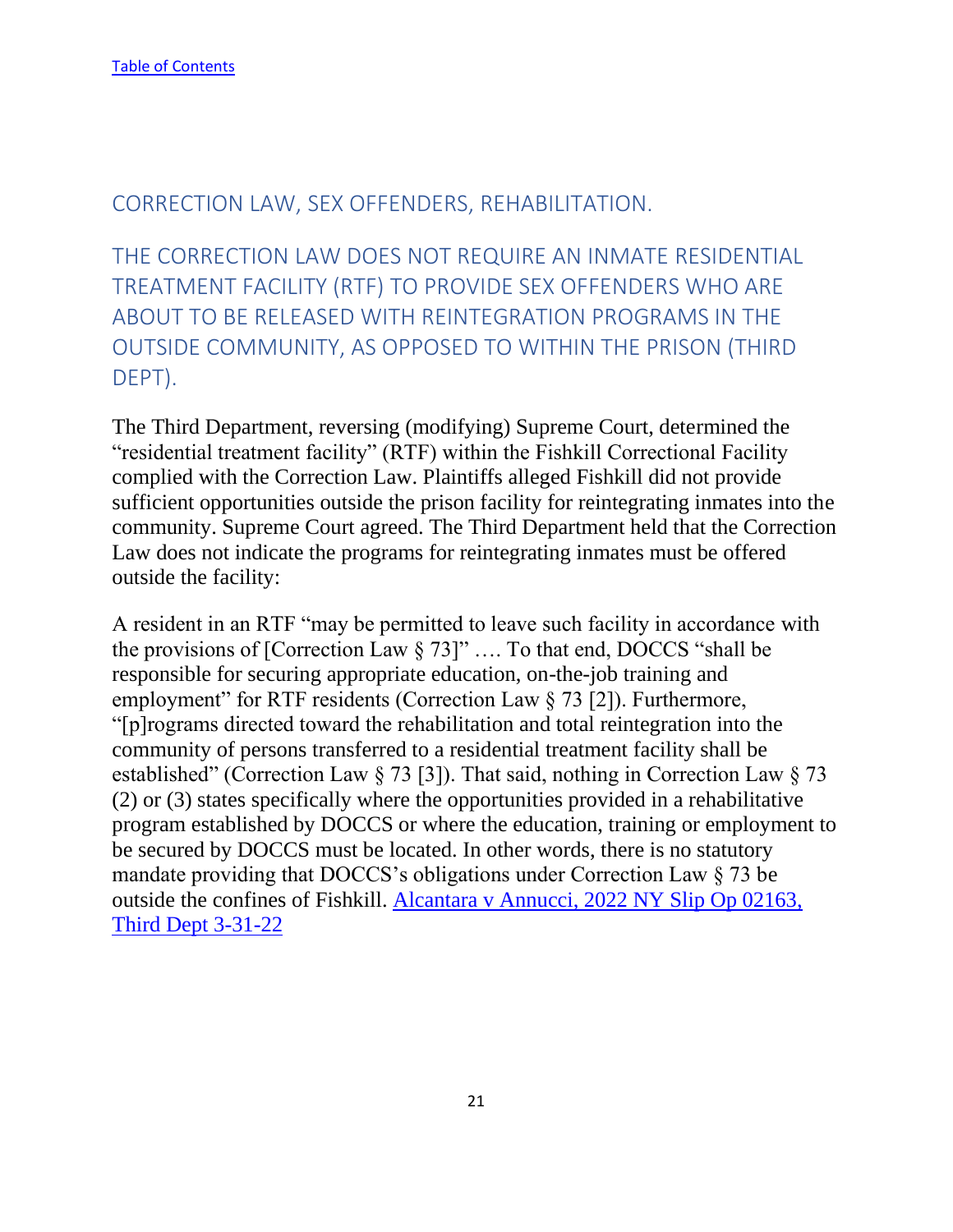<span id="page-22-0"></span>CRIMINAL LAW, APPEALS.

<span id="page-22-1"></span>THE CRIMINAL PROCEDURE LAW SPELLS OUT THE ONLY GROUNDS FOR APPEAL IN A CRIMINAL PROCEEDING; NO APPEAL LIES FROM THE DENIAL OF A MOTION TO CORRECT, AMEND OR SETTLE THE SENTENCING TRANSCRIPT; AND NO APPEAL LIES FROM ADDING A MANDATORY SURCHARGE, WHICH IS NOT PART OF A SENTENCE (THIRD DEPT).

The Third Department determined no appeal lies from an order denying defendant's motion to correct, amend or settle the sentencing transcript or from an order adding the mandatory surcharge:

As a general rule, "no appeal lies from a determination made in a criminal proceeding unless one is provided by the CPL, [which] exclusively provides for rights to appeal in criminal matters" … .A defendant's right to appeal to this Court in a criminal case is "strictly limited to those authorized by statute" … . The … order denying defendant's motion to correct, amend or settle the sentencing transcript and the uniform sentence and commitment form and adding the mandatory surcharge does not fit within the statutory authorization for appeals by a defendant as of right to this Court (see CPL 450.10 …). Defendant's reliance on case law involving the correction of trial records on direct appeals from judgments of conviction is misplaced, given that this appeal is not from the judgment of conviction, which was previously affirmed on appeal (303 AD2d at 830).

With regard to the mandatory surcharge, although it should be "levied at sentencing" (Penal Law  $\S 60.35$  [1] [a]), it is not part of the sentence that must be pronounced at the sentencing proceeding … . As such, that part of County Court's order amending the uniform sentence and commitment form by adding the mandatory surcharge did not constitute the imposition of a sentence or a modification of the sentence so as to authorize defendant's appeal therefrom (see CPL 450.10). [People v Johnson, 2022 NY Slip Op 01844, Third Dept 3-17-22](https://nycourts.gov/reporter/3dseries/2022/2022_01844.htm)

Practice Point: The Criminal Procedure Law lays out all the allowed grounds for appeal in a criminal case. The denial of a motion to correct, amend or settle a sentencing transcript is not appealable. The adding of a mandatory surcharge is not part of a sentence and therefore is not appealable.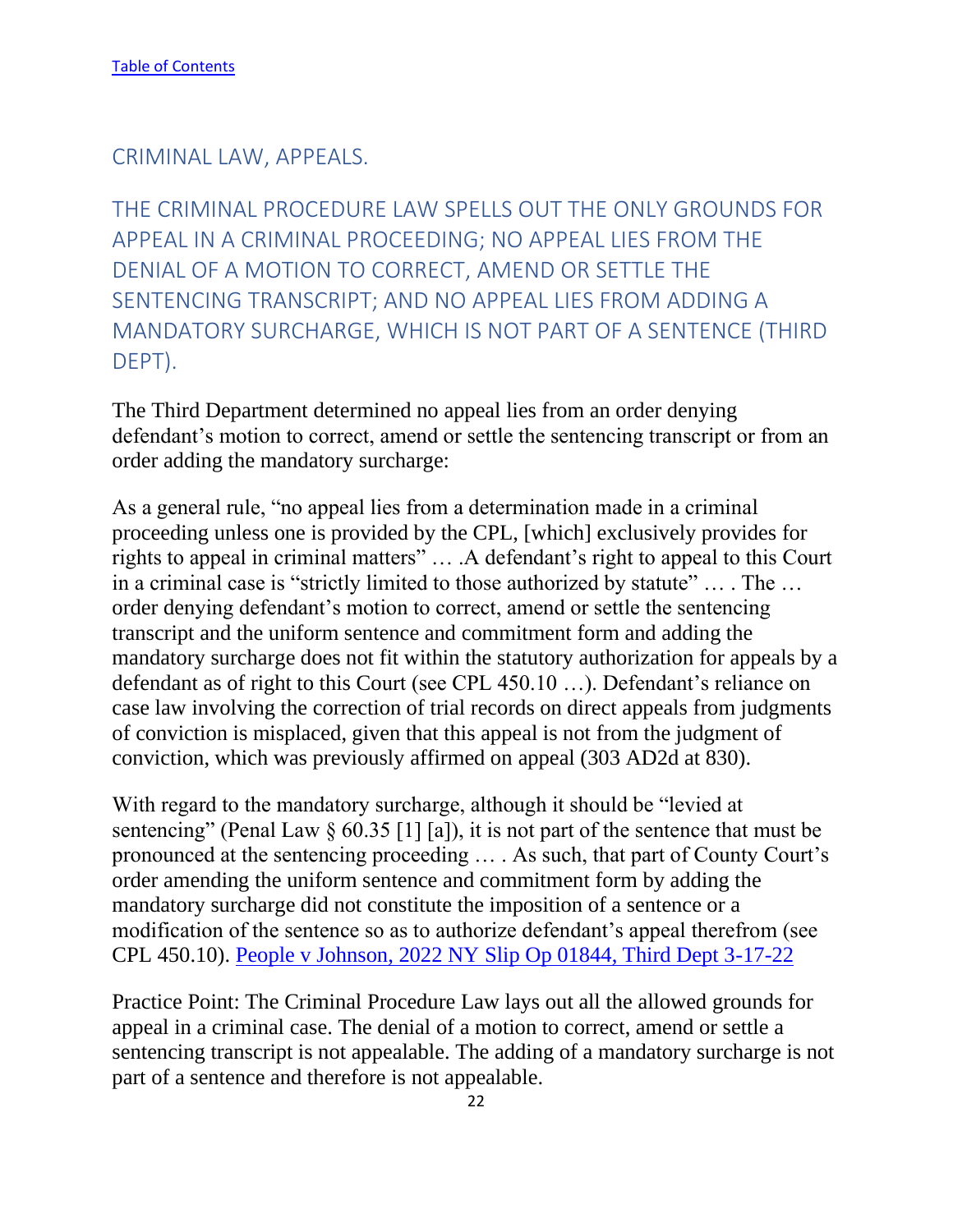#### <span id="page-23-0"></span>CRIMINAL LAW, JUDGES, SENTENCING.

# <span id="page-23-1"></span>THE LENGTH OF THE SENTENCE WAS NOT PRONOUNCED; RESENTENCING IS REQUIRED (THIRD DEPT).

The Third Department, reversing County County, determined the failure to pronounce the length of sentence required resentencing:

"CPL 380.20 requires that courts must pronounce sentence in every case where a conviction is entered. When the sentencing court fails to orally pronounce a component of the sentence, the sentence must be vacated and the matter remitted for resentencing in compliance with the statutory scheme" … . This statutory requirement is "unyielding" … . Here, although the term of imprisonment was recited — on the record and more than once — at the time of sentencing, County Court "did not pronounce the length of the term of [imprisonment] in open court" … . [People v Belcher-Cumba, 2022 NY Slip Op 00691, Third Dept 2-3-22](https://nycourts.gov/reporter/3dseries/2022/2022_00691.htm)

<span id="page-23-2"></span>CRIMINAL LAW, JURISDICTIONAL DEFECTS, INDICTMENTS, SUPERIOR COURT INFORMATIONS.

<span id="page-23-3"></span>BOTH THE INDICTMENT AND THE SUPERIOR COURT INFORMATION CHARGED CRIMES WITH THE ELEMENT THAT THE VICTIM WAS LESS THAN 17; BOTH HAD THE WRONG BIRTH DATE FOR THE VICTIM WHICH THEREBY ALLEGED THE VICTIM WAS MORE THAN 17; THAT IS A JURISDICTIONAL DEFECT WHICH CANNOT BE CORRECTED BY AMENDMENT (THIRD DEPT).

The Third Department, reversing the conviction and dismissing the superior court information, determined that both the indictment and the subsequent superior court information were jurisdictionally defective. Both charged sexual offenses with the victim being less than 17 years old as an element. Both had the wrong birth date for the victim, which placed the victim's age at more than 17 years old. The Third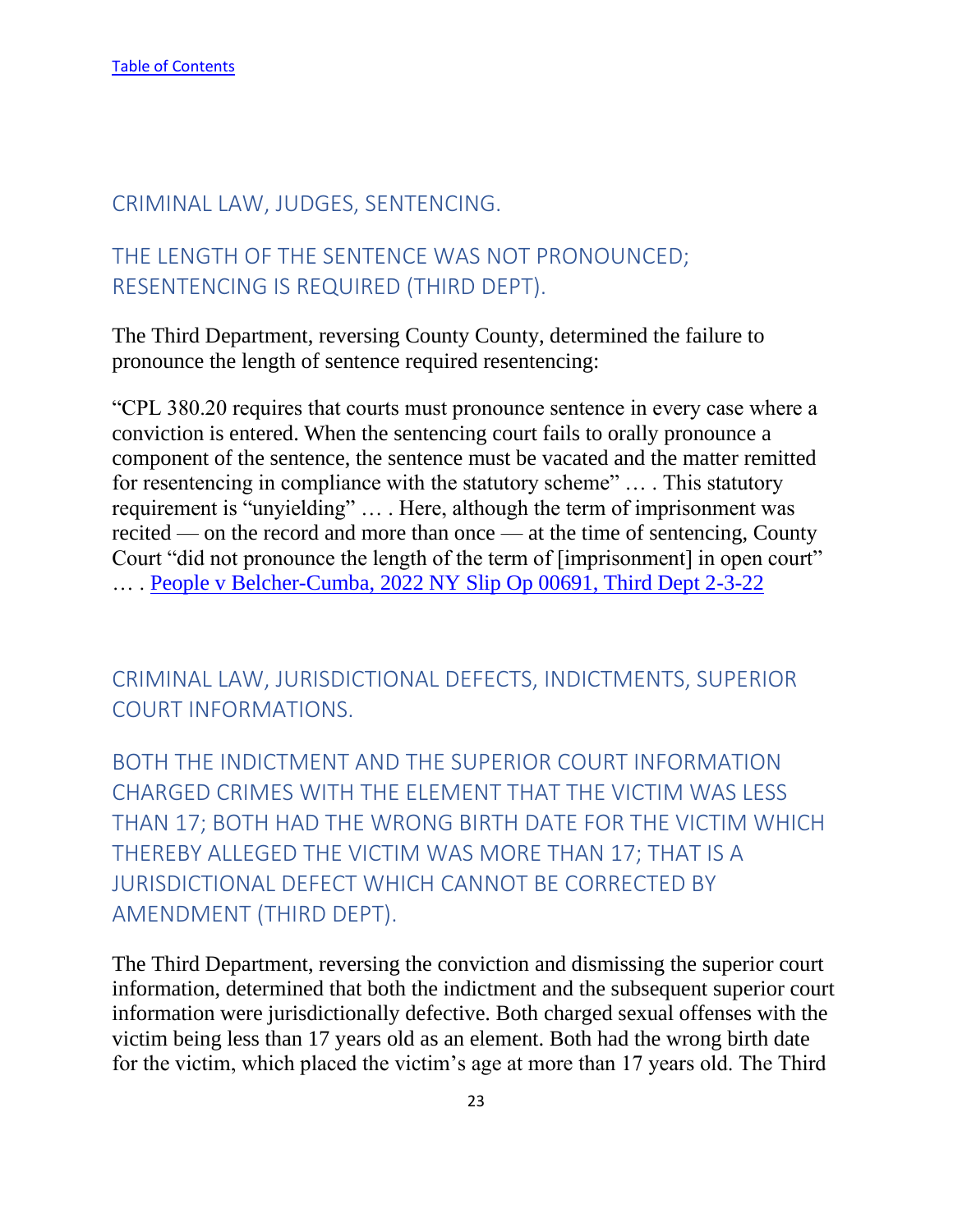Department noted that the indictment, which was replaced by the superior court information, was improperly amended to reflect the correct birth date:

… [T]he superior court information specifically cited and charged defendant with endangering the welfare of a child under Penal Law § 260.10 (1), which provides that "[a] person is guilty of endangering the welfare of a child when . . . [h]e or she knowingly acts in a manner likely to be injurious to the physical, mental or moral welfare of a child less than seventeen years old" (Penal Law § 260.10 [1]). However, the superior court information also alleged that, "[o]n or about November 13, 2016, . . . the defendant . . . did knowingly act in a manner likely to be injurious to the physical, mental or moral welfare of a child less than seventeen years old, . . . having a date of birth of 6/2/1999, by engaging in oral sexual conduct with" the victim. Inasmuch as the offense of endangering the welfare of a child requires that the victim be less than 17 years old, we find that the superior court information was jurisdictionally defective because it failed to effectively charge defendant with the commission of a crime where the date of birth indicated that the victim was 17 at the time of the offense … .

Although a trial court may permit an indictment to be amended "with respect to defects, errors or variances from the proof relating to the matters of form, time, place, names of persons and the like" (CPL 200.70 [1]), an indictment may not "be amended for the purpose of curing . . . [a] failure thereof to charge or state an offense[] or . . . [l]egal insufficiency of the factual allegations" (CPL 200.70 [2] [a], [b] ...). Here, inasmuch as the first five counts of the indictment charged defendant with offenses that required the victim to be less than 17 years old, such counts suffered from the same jurisdictional defect as the superior court information in that they failed to allege a crime by stating that the victim's date of birth was June 2, 1999 — making the victim 17 years old at the time of the alleged offense on November 13, 2016. As such, County Court had no authority to grant the People's application to amend those counts, "regardless of any consistency with the People's theory before the grand jury" or lack of prejudice to defendant ... . People v [Solomon, 2022 NY Slip Op 02158, Third Dept 3-31-22](https://nycourts.gov/reporter/3dseries/2022/2022_02158.htm)

Practice Point: If an element of the crime is that the victim is less than 17, and the indictment and the superior court information have the wrong birth date which puts the victim's age at more than 17, the indictment and the superior court information are jurisdictionally defective and cannot be amended.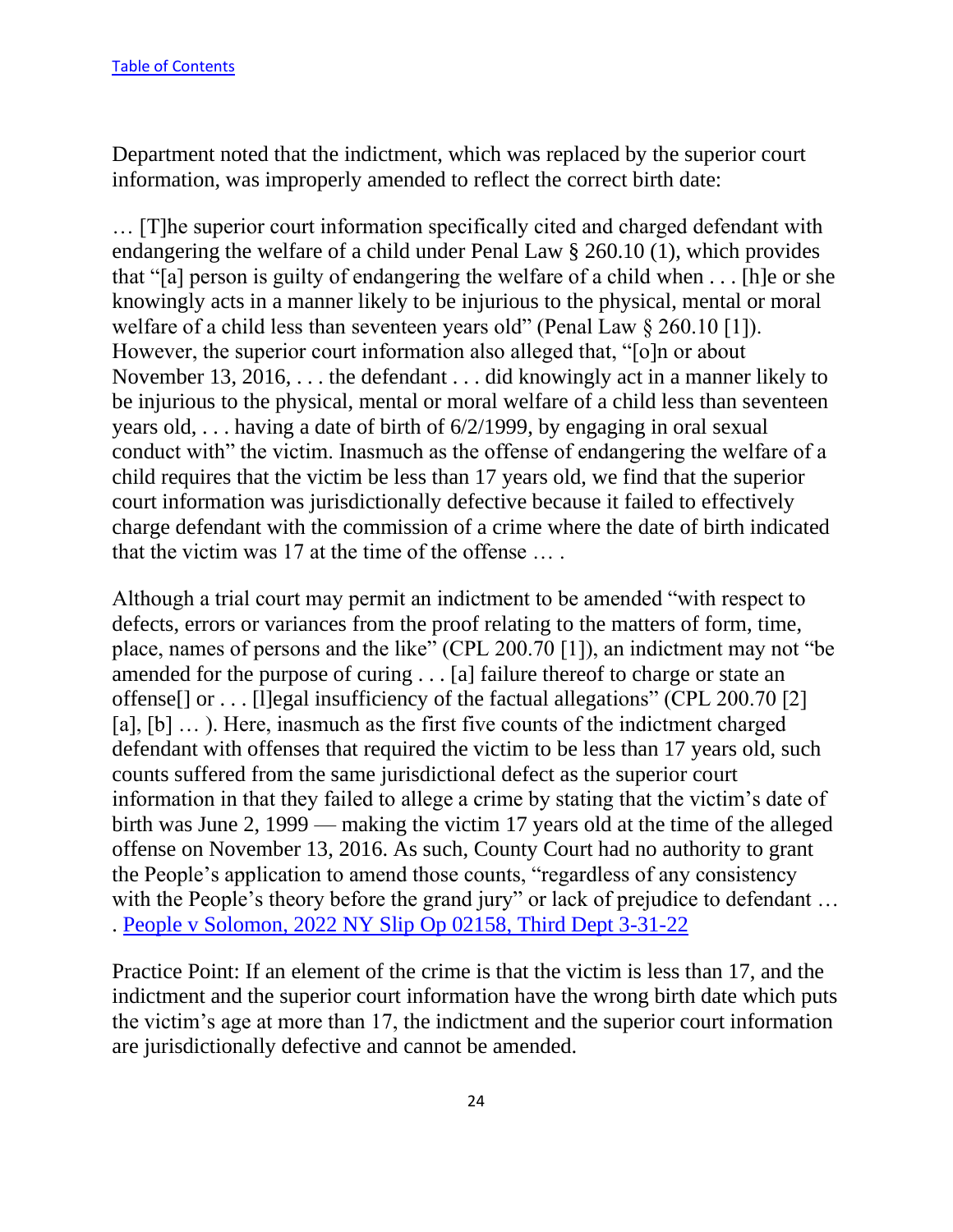<span id="page-25-0"></span>CRIMINAL LAW, MODE OF PROCEEDING ERROR, INVESTIGATOR IN JURY ROOM.

<span id="page-25-1"></span>ALLOWING THE PEOPLE'S INVESTIGATOR TO GO INTO THE JURY ROOM DURING DELIBERATIONS TO SHOW THE JURORS HOW TO OPERATE A DIGITAL RECORDER WAS A MODE OF PROCEEDINGS ERROR THAT REQUIRED REVERSAL, DESPITE THE DEFENDANT'S CONSENT TO THE PROCEDURE (THIRD DEPT).

The Third Department, reversing defendant's conviction and ordering a new trial, determined the People's investigator should not have been allowed to go into the jury room during deliberations to show the jurors how to operate a digital recorder. Although the defendant consented to the procedure, the Third Department decided the error was a "mode of proceedings" error which did not require preservation:

Pursuant to CPL 310.10 (1), a deliberating jury must be "under the supervision of a court officer" or "an appropriate public servant" and, "[e]xcept when so authorized by the court or when performing administerial duties with respect to the jurors, such court officer[] or public servant[] . . . may not speak to or communicate with [the jurors] or permit any other person to do so" ... . Certainly, the People's investigator cannot be said to be an appropriate public servant to interact with the jury in the deliberation room. Also troubling is the lack of a record of what occurred while the investigator was in the deliberation room. Indeed, the "right to a trial by jury in criminal cases is 'fundamental to the American scheme of justice' and essential to a fair trial. At the heart of this right is the need to ensure that jury deliberations are conducted in secret, and not influenced or intruded upon by outside factors" … . Given that the procedure that occurred here, allowing a representative of the People to interfere in the jury's secret deliberations, goes "to the essential validity of the process and [is] so fundamental that the entire trial is irreparably tainted"… , we must reverse and remit for a new trial. [People v Jones,](https://nycourts.gov/reporter/3dseries/2022/2022_01069.htm)  [2022 NY Slip Op 01069, Third Dept 2-17-22](https://nycourts.gov/reporter/3dseries/2022/2022_01069.htm)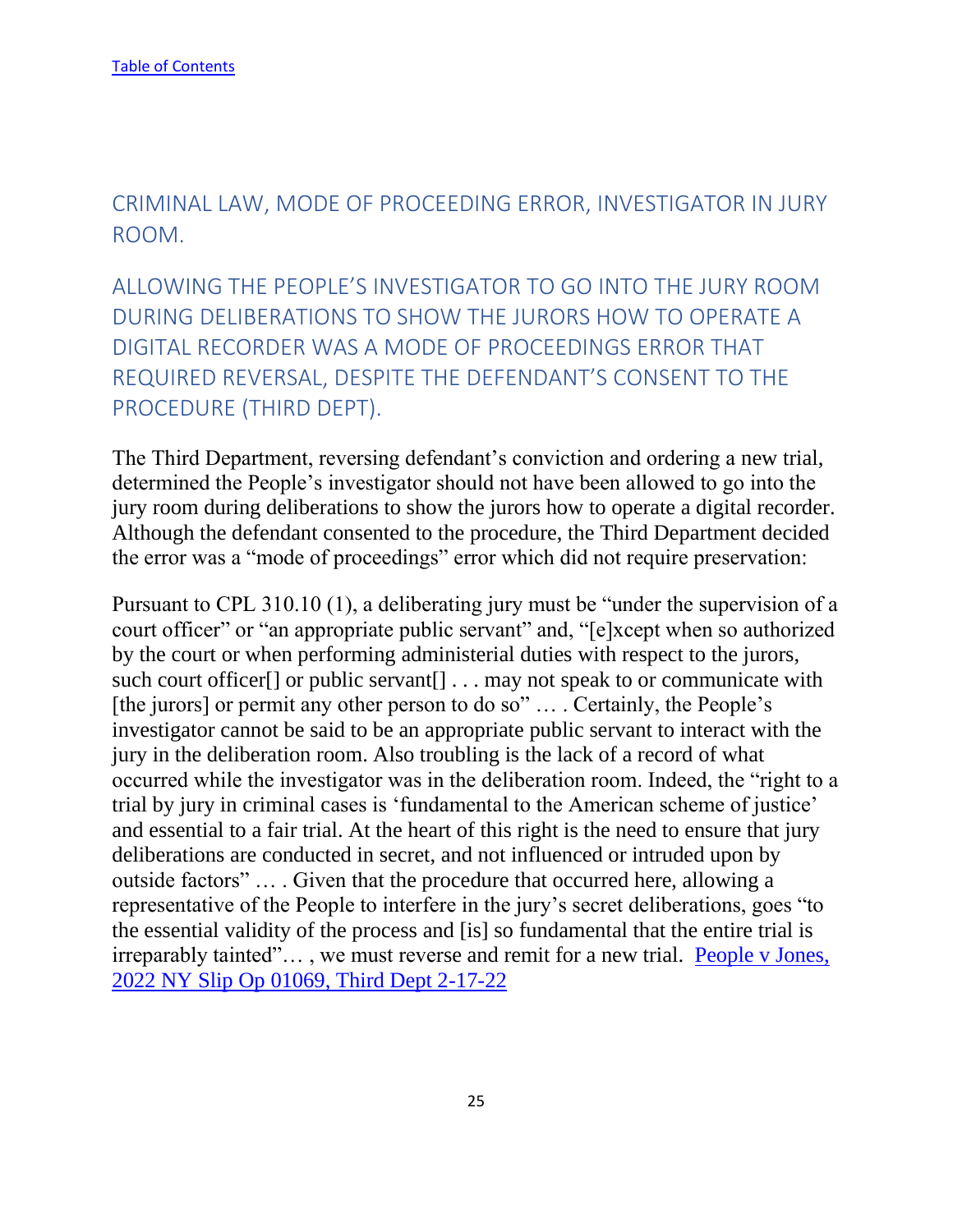<span id="page-26-0"></span>CRIMINAL LAW, SENTENCING, OFF-THE-RECORD CONDITIONS, YOUTHFUL OFFENDERS.

<span id="page-26-1"></span>COUNTY COURT SHOULD NOT HAVE ACCORDED ANY WEIGHT TO AN OFF-THE-RECORD "CONDITION" THAT THE PEOPLE WOULD WITHDRAW THEIR CONSENT TO THE PLEA OFFER IF YOUTHFUL OFFENDER STATUS WERE GRANTED; ALTHOUGH THE PEOPLE CAN BARGAIN FOR SUCH A CONDITION, THERE WAS NOTHING ON THE RECORD ABOUT IT; SENTENCE VACATED AND MATTER REMITTED FOR CONSIDERATION OF THE FACTORS FOR A YOUTHFUL OFFENDER ADJUDICATION (THIRD DEPT).

The Third Department, vacating the sentence and remitting the matter, determined County Court failed to consider the relevant factors for adjudicating defendant a youthful offender. Instead the court did not consider the issue at all based on its understanding the People would withdraw their consent to the plea offer if youthful offender status were granted. Although the People may bargain for the right to withdraw consent to the plea agreement is youthful offender treatment is granted, there was no such condition on the record here:

"[I]t is a settled rule of law in this [s]tate that off-the-record promises made in the plea bargaining process will not be recognized where they are flatly contradicted by the record, either by the existence of some on-the-record promise whose terms are inconsistent with those later urged or by the placement on the record of a statement by the pleading defendant that no other promises have been made to induce his [or her] guilty plea" … . The plea proceedings here were devoid of any indication that the People conditioned their consent to the plea agreement upon defendant not receiving youthful offender treatment or that defendant understood such a condition to be part of the agreement, and defendant stated during the plea colloquy that no off-the-record promises had been made to induce his guilty plea. The People further failed to reference their purported right to withdraw consent to the plea agreement when they addressed the question of youthful offender treatment at sentencing. The alleged off-the-record arrangement was unenforceable given those circumstances and, as such, "County Court should not have accorded any weight to" it ....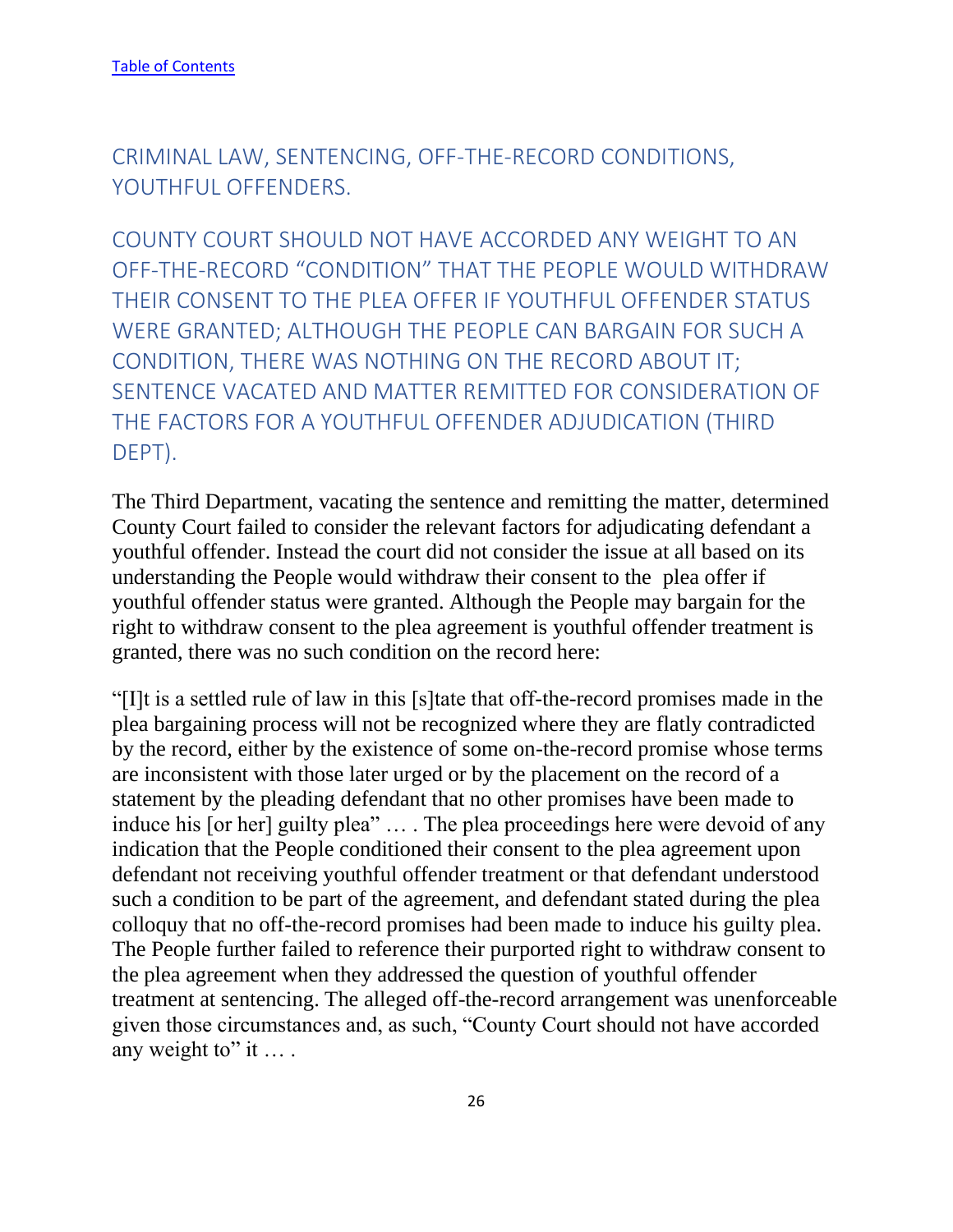… County Court found that defendant was an "eligible youth" for purposes of youthful offender status (CPL 720.10 [2], [3]), the court was obliged to consider the relevant factors and determine whether it would, as a discretionary matter, adjudicate him to be a youthful offender … . [People v Irizarry, 2022 NY Slip Op](https://nycourts.gov/reporter/3dseries/2022/2022_02159.htm)  [02159, Third Dept 3-31-22](https://nycourts.gov/reporter/3dseries/2022/2022_02159.htm)

Practice Point: Here County Court did not consider the factors for adjudicating whether defendant should be afforded youthful offender status based upon on an off-the-record "condition," i.e., that the People would withdraw their consent to the plea offer if the defendant were granted youthful offender status. Although the People can bargain for such a condition, there was nothing on the record about it. Therefore the judge should not have given it any weight and should have considered the factors for a youthful offender adjudication.

#### <span id="page-27-0"></span>CRIMINAL LAW, ATTORNEYS, SEX OFFENDER REGISTRATION ACT (SORA),

<span id="page-27-1"></span>RIGHT TO EFFECTIVE ASSISTANCE. THE 3RD DEPARTMENT, JOINING THE 2ND, HOLDS THAT A DEFENDANT HAS A RIGHT TO EFFECTIVE ASSISTANCE OF COUNSEL AT A SORA RISK-LEVEL PROCEEDING, DESPITE ITS CIVIL NATURE; DEFENDANT DID NOT RECEIVE EFFECTIVE ASSISTANCE; THE JUDGE DID NOT MAKE THE REQUIRED FINDINGS OF FACT AND CONCLUSIONS OF LAW (THIRD DEPT).

The Third Department, reversing County Court, in a full-fledged opinion by Justice Garry, determined: (1) defendant was entitled to and did not receive effective assistance of counsel at the SORA risk-level proceeding (which is civil in nature). despite his decision not to appear; and (2) the SORA judge did not make the required findings of fact and conclusions of law, requiring remittal:

Despite SORA proceedings being civil in nature, not criminal … , we now join the Second Department in explicitly holding that SORA defendants have the right to the effective assistance of counsel, pursuant to the Due Process Clauses contained in the 14th Amendment of the US Constitution and article I, § 6 of the NY Constitution, because the statutory right to counsel in such proceedings (see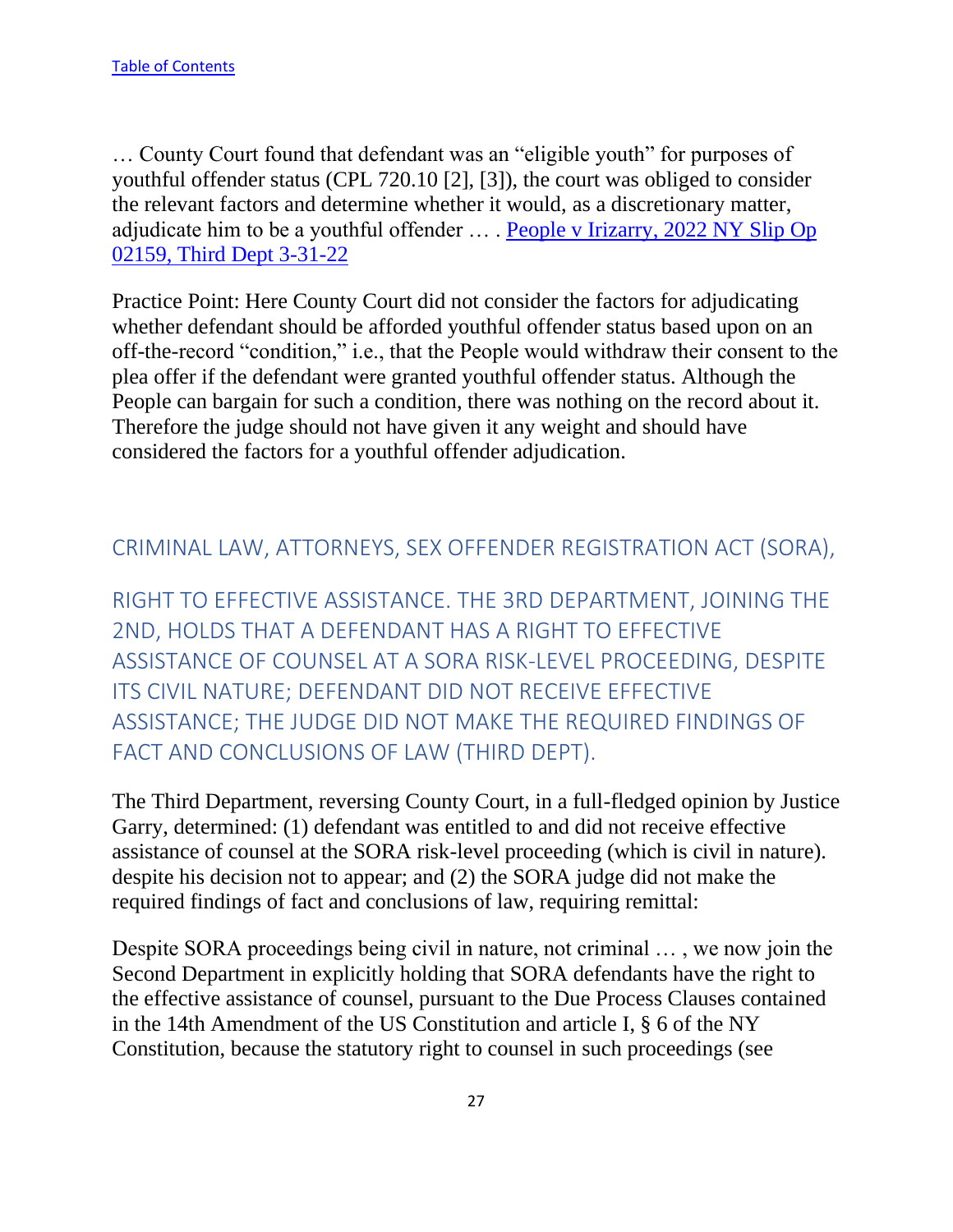Correction Law § 168-n [3]) would otherwise be rendered meaningless, and because SORA determinations affect a defendant's liberty interest … .

… Although defendant waived his right to be present at the SORA hearing, he did not waive his right to contest the Board's risk level recommendation or the People's arguments and proof … . Counsel — who acknowledged at the hearing that he had "had no contact" with defendant — made no arguments, essentially agreed to the Board's recommendation, and failed to require the People to admit any proof at the hearing or County Court to provide any reasoning for its determination. … The record … reveals that counsel, who did not communicate with his client at all and "failed to litigate any aspect of the adjudication," did not provide effective representation … . As defendant was deprived of the effective assistance of counsel, upon remittal he is entitled to a new hearing with different assigned counsel. [People v VonRapacki, 2022 NY Slip Op 01071, Third Dept 2-](https://nycourts.gov/reporter/3dseries/2022/2022_01071.htm) [17-22](https://nycourts.gov/reporter/3dseries/2022/2022_01071.htm)

## <span id="page-28-0"></span>CRIMINAL LAW, EVIDENCE, WEIGHT OF THE EVIDENCE.

<span id="page-28-1"></span>CRIMINAL SALE OF A CONTROLLED SUBSTANCE FIRST DEGREE AND THE RELATED CONSPIRACY CONVICTIONS WERE AGAINST THE WEIGHT OF THE EVIDENCE (THIRD DEPT).

The Third Department determined the criminal sale of a controlled substance first degree and the related conspiracy convictions were against the weight of the evidence:

In a weight of the evidence review, we first determine whether, based on all of the credible evidence, a different finding would have been unreasonable, and, if not, we then "weigh the relative probative force of the conflicting testimony and the relative strength of the conflicting inferences that may be drawn from the testimony" to determine if the verdict is supported by the weight of the evidence … . . \* \* \*

Although the jury may have been able to infer from the intercepted communications that defendant sold cocaine to Henry on October 28, 2017, the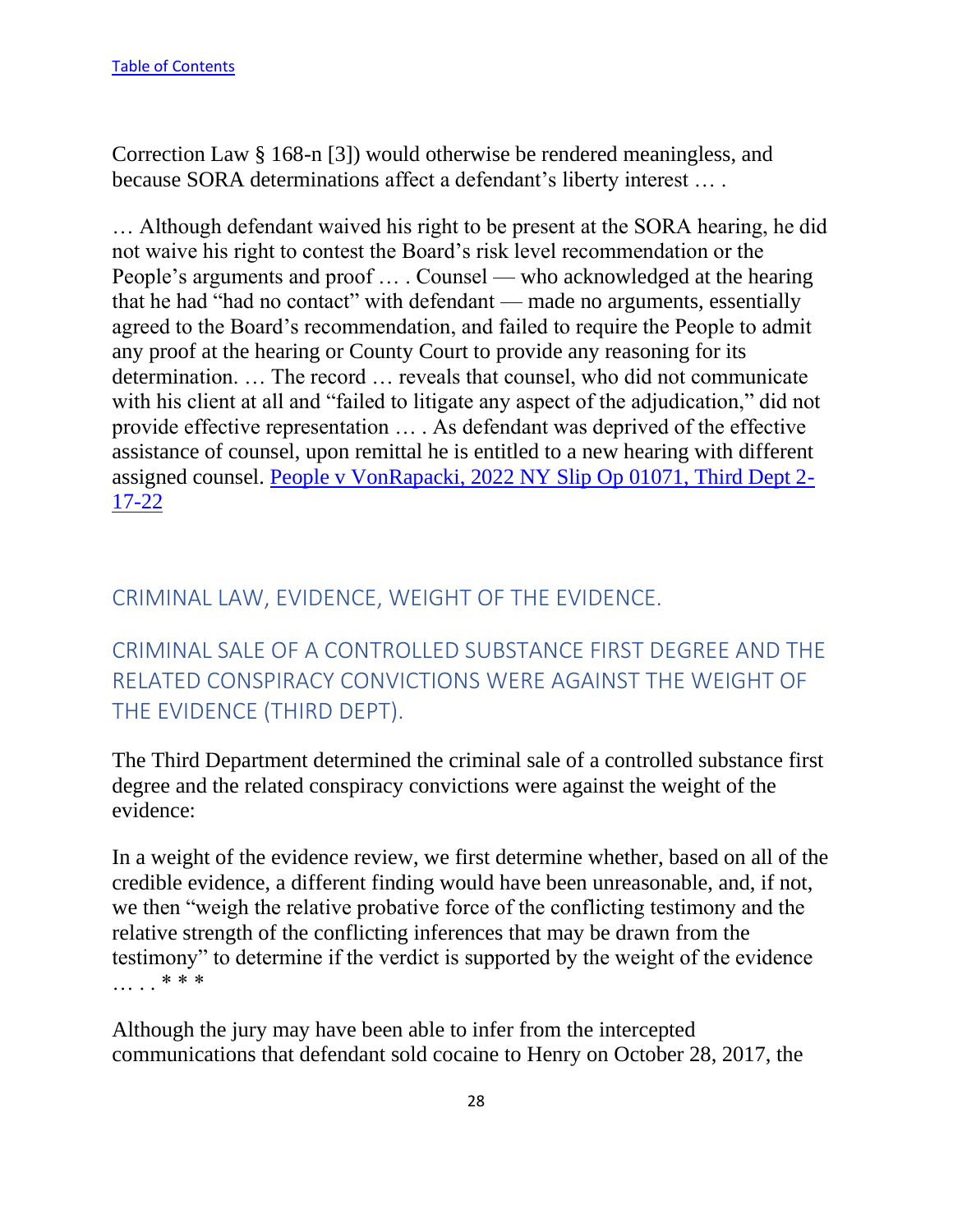evidence failed to satisfy the two ounce or more weight element of criminal sale of a controlled substance in the first degree … . Under these circumstances, the evidence falls short of establishing the elements of criminal sale of a controlled substance in the first degree when viewed in a neutral light … . As defendant's conspiracy conviction is premised upon the criminal sale in the first degree charge, it too must fall based upon a review of the weight of the evidence … . [People v](https://nycourts.gov/reporter/3dseries/2022/2022_00076.htm)  [Adams, 2022 NY Slip Op 00076, Third Dept 1-6-22](https://nycourts.gov/reporter/3dseries/2022/2022_00076.htm)

#### <span id="page-29-0"></span>CRIMINAL LAW, JAILHOUSE PHONE CONVERSATIONS INADMISSIBLE.

<span id="page-29-1"></span>A JAIL PHONE CALL IN WHICH DEFENDANT SAID HE MIGHT PLEAD GUILTY SHOULD NOT HAVE BEEN ADMITTED BECAUSE ITS PREJUDICIAL EFFECT OUTWEIGHED ANY PROBATIVE VALUE; THE PROSECUTOR'S SUMMATION REFERENCE TO THE PORTION OF THE PHONE CALL IN WHICH DEFENDANT SAID HE NEEDED A "PAID LAWYER" WAS AN IMPROPER USE OF THE RIGHT TO COUNSEL AGAINST THE DEFENDANT; NEW TRIAL ORDERED (THIRD DEPT).

The Third Department, reversing defendant's conviction and ordering a new trial, determined a jail phone call in which defendant said he might plead guilty was inadmissible. In addition the prosecutor's comment on summation that defendant said (in that jail phone call) he needed a "paid lawyer" was an improper reference to defendant's right to counsel:

[Defendant] was deprived of a fair trial based upon the admission of a jail phone call wherein he stated that he might as well "cop out to . . . the five years or whatever." The People portrayed this evidence as relevant to show defendant's consciousness of guilt. Even if relevant, evidence of consciousness of guilt is generally considered weak … . That said, defendant's statement that he contemplated taking a plea had little probative value but had a prejudicial effect on him. In this regard, "[s]ince it is widely assumed that only the guilty would consider entering a guilty plea, the knowledge that defendant wanted to plead guilty would make it difficult for the jury to accept the presumption of innocence and to evaluate the evidence fairly" … .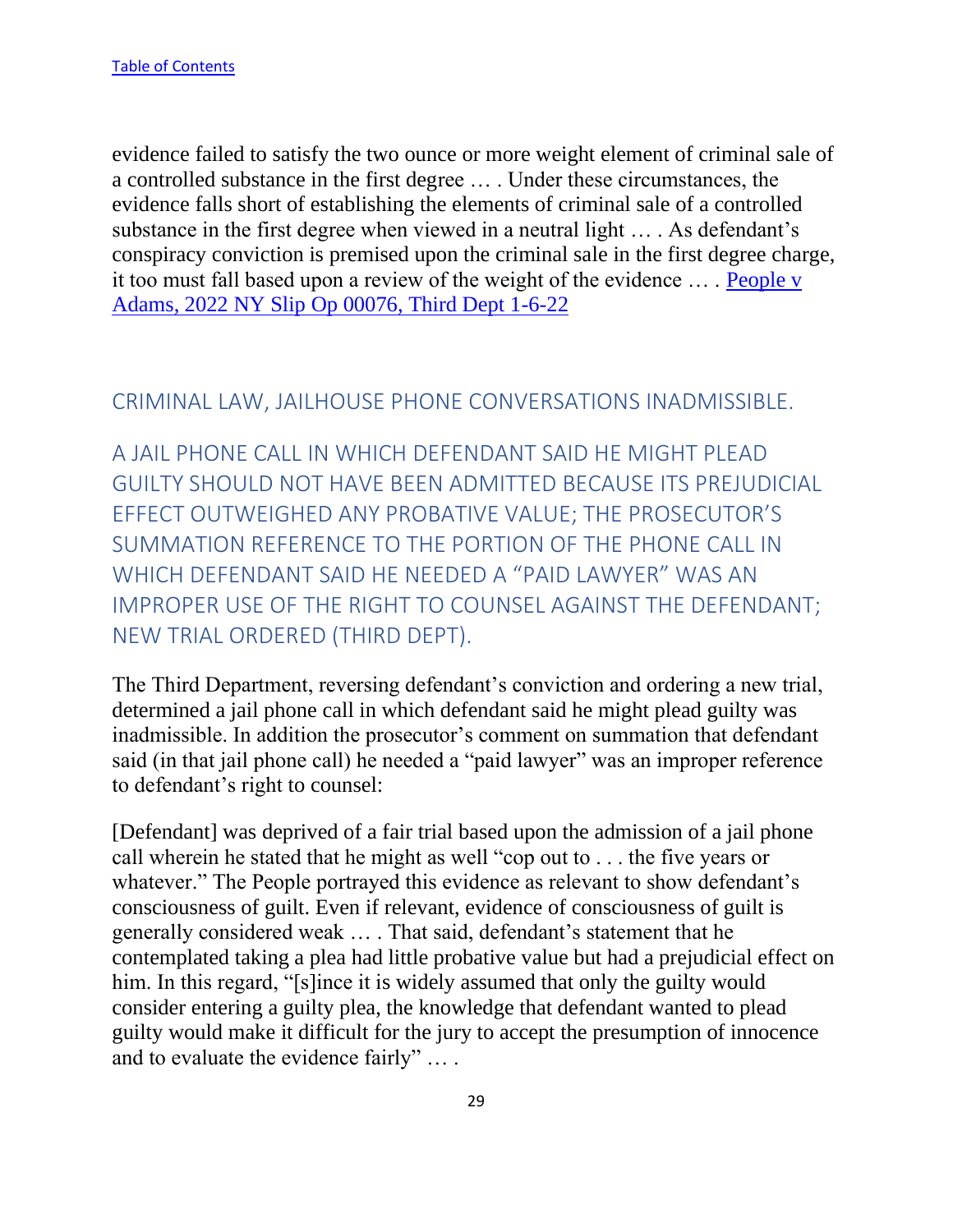We also agree with defendant's argument that he was prejudiced by the prosecutor's comment on summation that defendant, in the jail phone call, stated that "[h]e need[ed] to get a paid lawyer to see if he can get lesser time." The prosecutor argued to the jury that this statement went to defendant's consciousness of guilt. A prosecutor, however, cannot use a defendant's invocation of his or her constitutional right to counsel against such defendant … . It follows that any commentary to this effect is improper. Accordingly, defendant was prejudiced by the prosecutor's summation ... . People v Roberts, 2022 NY Slip Op 02157, Third [Dept 3-31-22](https://nycourts.gov/reporter/3dseries/2022/2022_02157.htm)

Practice Point: Defendant, in a jail phone call, said he might plead guilty and he needed a "paid lawyer." The "might plead guilty" statement should not have been admitted because it was highly prejudicial but had little probative value. The prosecutor's reference in summation to the "need a paid lawyer" statement improperly used defendant's right to counsel against him. These were deemed reversible errors.

### <span id="page-30-0"></span>CRIMINAL LAW, JUDGES, RE-SENTENCING.

<span id="page-30-1"></span>DEFENDANT SHOULD NOT HAVE BEEN RESENTENCED ON THE ORIGINAL CHARGE PURSUANT TO CPL 420.10 FOR FAILURE TO PAY RESTITUTION; THE JUDGE DID NOT MAKE THE STATUTORILY REQUIRED FINDINGS FOR RESENTENCING UNDER THAT STATUTE; RESENTENCE VACATED (THIRD DEPT).

The Third Department, reversing County Court, vacated defendant's resentence. Once a defendant is sentenced, the court no longer has jurisdiction over the matter. Here, after it was determined defendant had willfully failed to pay the ordered restitution, defendant was resentenced to prison on the original conviction. By statute a defendant may be resentenced for failure pay restitution, but only after the court makes a finding the defendant is unable to pay due to indigency. No such finding was made here:

CPL 420.10 (3) provides that, when a court imposes restitution as part of a defendant's sentence, the court can imprison the defendant if he or she fails to pay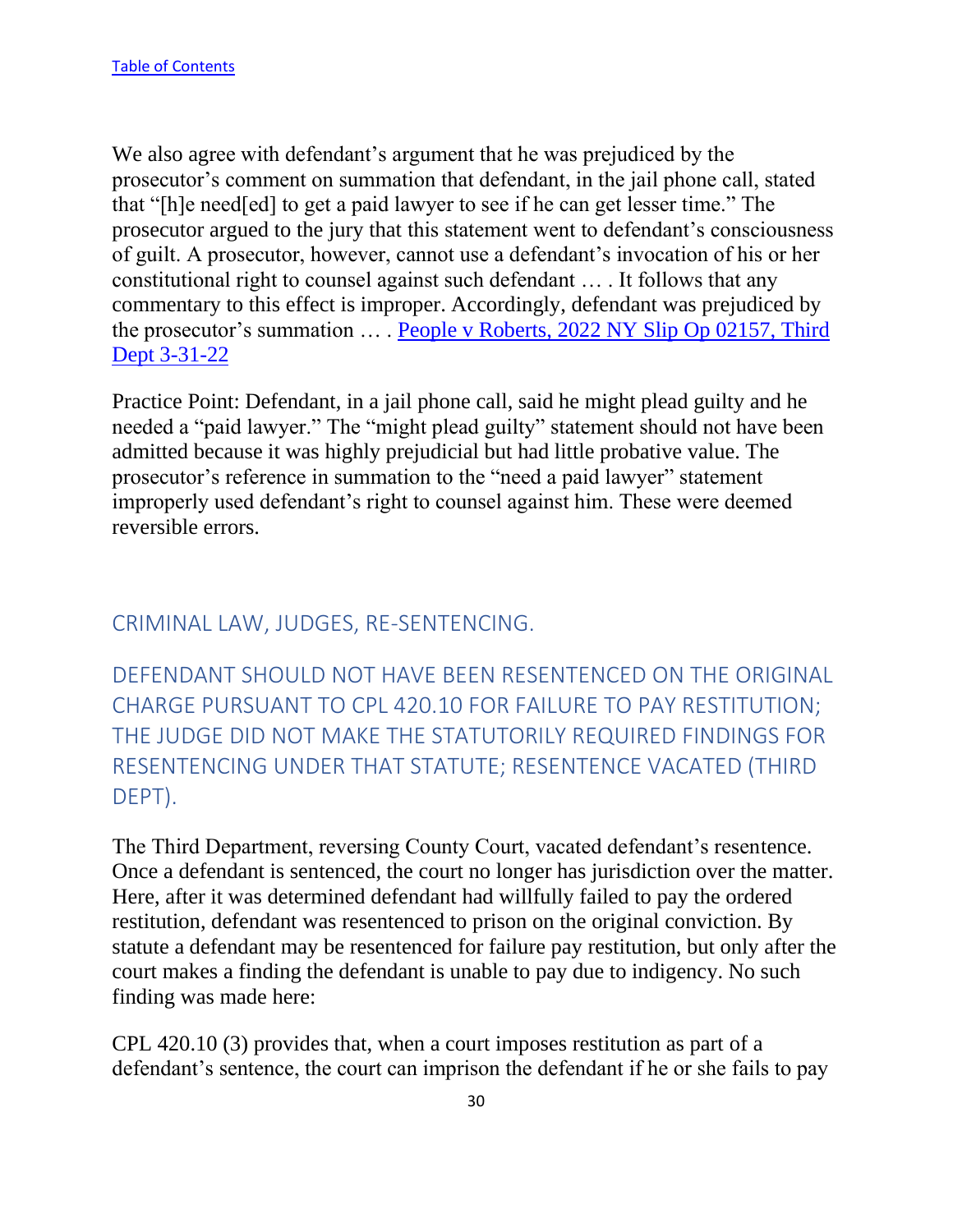restitution; such provision authorizing imprisonment for failure to pay restitution can be set forth at the time of sentencing or may be added "at any later date while the ... restitution ... or any part thereof remains unpaid" (CPL 420.10 [3]). Although County Court therefore retained jurisdiction under the auspices of this statute, it erred in resentencing defendant pursuant to CPL 420.10 (5). As relevant here, CPL 420.10 (5) provides that, "[i]n any case where the defendant is unable to pay a fine, restitution or reparation imposed by the court, he [or she] may at any time apply to the court for resentence." Resentencing is authorized "if the court is satisfied that the defendant is unable to pay the fine, restitution or reparation" (CPL 420.10 [5]). Here, there was no finding by the court that defendant was unable to pay the restitution due to indigency … . … [W]e refuse to equate defendant's acceptance of the global agreement [agreeing to 81/2 to 25 years in prison including time served] with the application necessary to resentence him under CPL 420.10 (5) … . County Court could have sentenced defendant to a year in prison for his failure to pay under CPL 420.10 (3) and (4), but it did not. As it erred in utilizing CPL 420.10 (5), the resentence must be vacated. [People v Marone, 2022](https://nycourts.gov/reporter/3dseries/2022/2022_01070.htm)  [NY Slip Op 01070, Third Dept 2-17-22](https://nycourts.gov/reporter/3dseries/2022/2022_01070.htm)

#### <span id="page-31-0"></span>CRIMINAL LAW, JUDGES, SENTENCING, VICTIM IMPACT STATEMENT.

<span id="page-31-1"></span>IN THIS SEX-OFFENSE CASE, THE SENTENCING JUDGE VIOLATED THE CRIMINAL PROCEDURE LAW BY REFUSING TO DISCLOSE THE VICTIM IMPACT STATEMENT TO THE DEFENDANT WITHOUT PLACING THE REASONS FOR NONDISCLOSURE ON THE RECORD; THE ISSUE SURVIVED THE WAIVER OF APPEAL (THIRD DEPT).

The Third Department, vacating defendant's sentence and remitting for resentencing before a different judge, determined the sentencing judge who reviewed the victim impact statement in this sexual-offense case, and who granted the victim's request to keep the victim impact statement confidential, violated CPL 390.50, which requires the judge to state the reasons, on the record, for not disclosing a victim impact statement to the defendant. The issue survived defendant's waiver of appeal: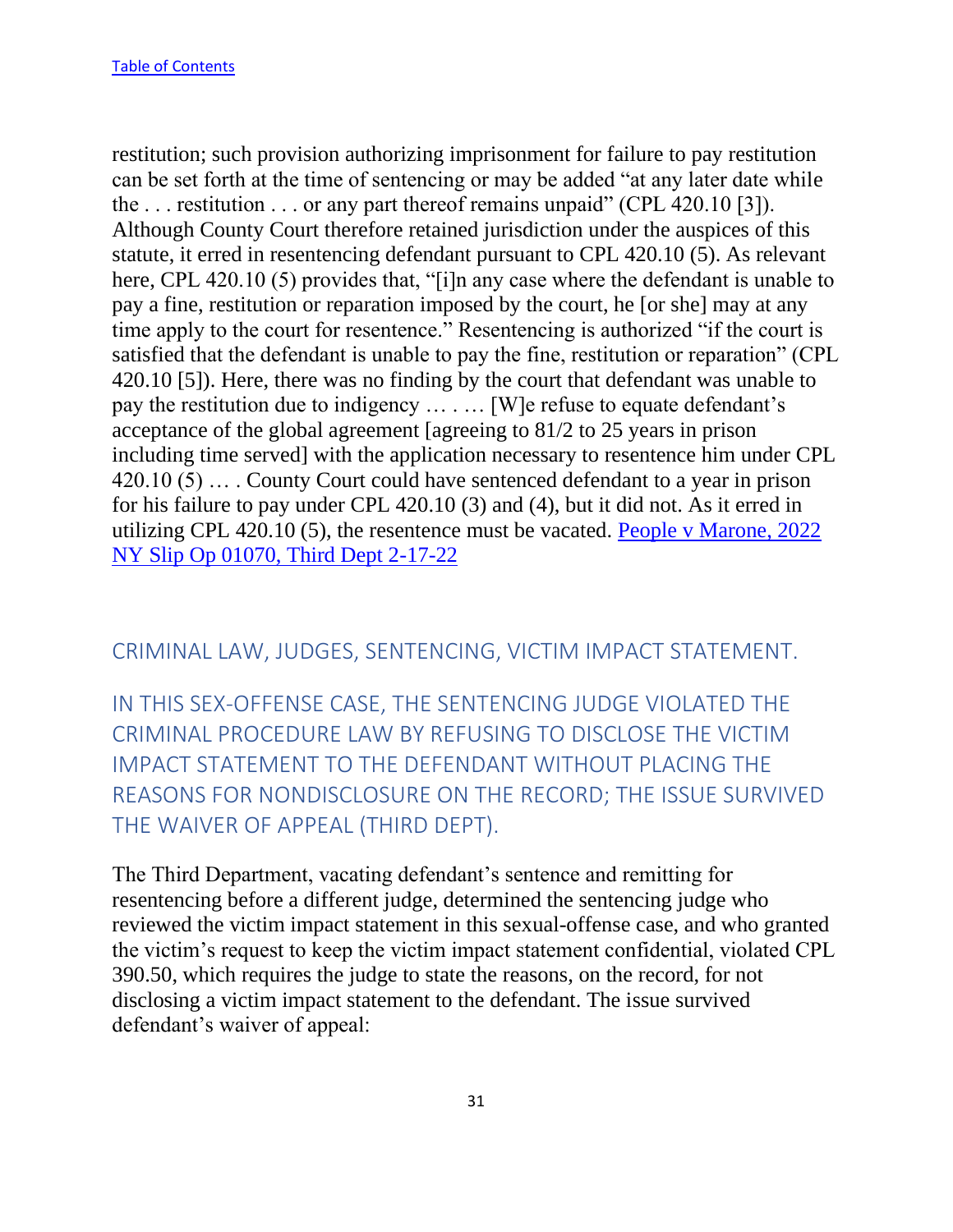… [W]e find that defendant's CPL 390.50 (2) (a) argument must survive the waiver of appeal as the Legislature has, without qualification or restriction, expressly mandated that "[t]he action of the court excepting information from disclosure shall be subject to appellate review" (CPL 390.50 [2] [a]), and courts "may not create a limitation that the Legislature did not enact" ... . ...

… [T]he record before us does not reflect any ruling by County Court with respect to the victim's request to except her statement from disclosure. We therefore must conclude that the court failed to set forth "the reasons for its action" on the record, in violation of CPL 390.50 (2) (a) … . The record also does not reflect that any consideration was given to redacting the victim's statement, leaving defendant wholly "unable to verify the accuracy of the information [therein] or meaningfully respond to it," in further contravention of the statute … . What is clear, however, is that defendant never had the opportunity to review the victim's statement and that County Court heavily relied upon it in fashioning its sentence. [People v Ortiz, 2022](https://nycourts.gov/reporter/3dseries/2022/2022_02041.htm)  [NY Slip Op 02041, Third Dept 3-24-22](https://nycourts.gov/reporter/3dseries/2022/2022_02041.htm)

Practice Point: If a sentencing judge wishes to withhold a victim impact statement from the defendant, the reasons for nondisclosure must be placed on the record (CPL 390.50). This issue survives a waiver of appeal.

<span id="page-32-0"></span>CRIMINAL LAW, JUDGES, WAIVER OF APPEAL.

<span id="page-32-1"></span>DEFENDANT'S WAIVER OF APPEAL WAS NOT VALID; THE COURT'S TERSE INQUIRY ABOUT THE APPEAL WAIVER WAS NOT CURED BY DEFENDANT'S EXECUTION OF A MORE DETAILED WRITTEN WAIVER AFTER SHE WAS SENTENCED AND MORE THAN A YEAR AFTER THE PLEA (THIRD DEPT).

The Third Department affirmed defendant's conviction but noted that the waiver of appeal was not valid:

The record reflects that County Court failed to explain the separate and distinct nature of the appeal waiver to defendant, and the court's terse inquiry, wherein defendant was asked, "Do you understand that as part of this disposition, you're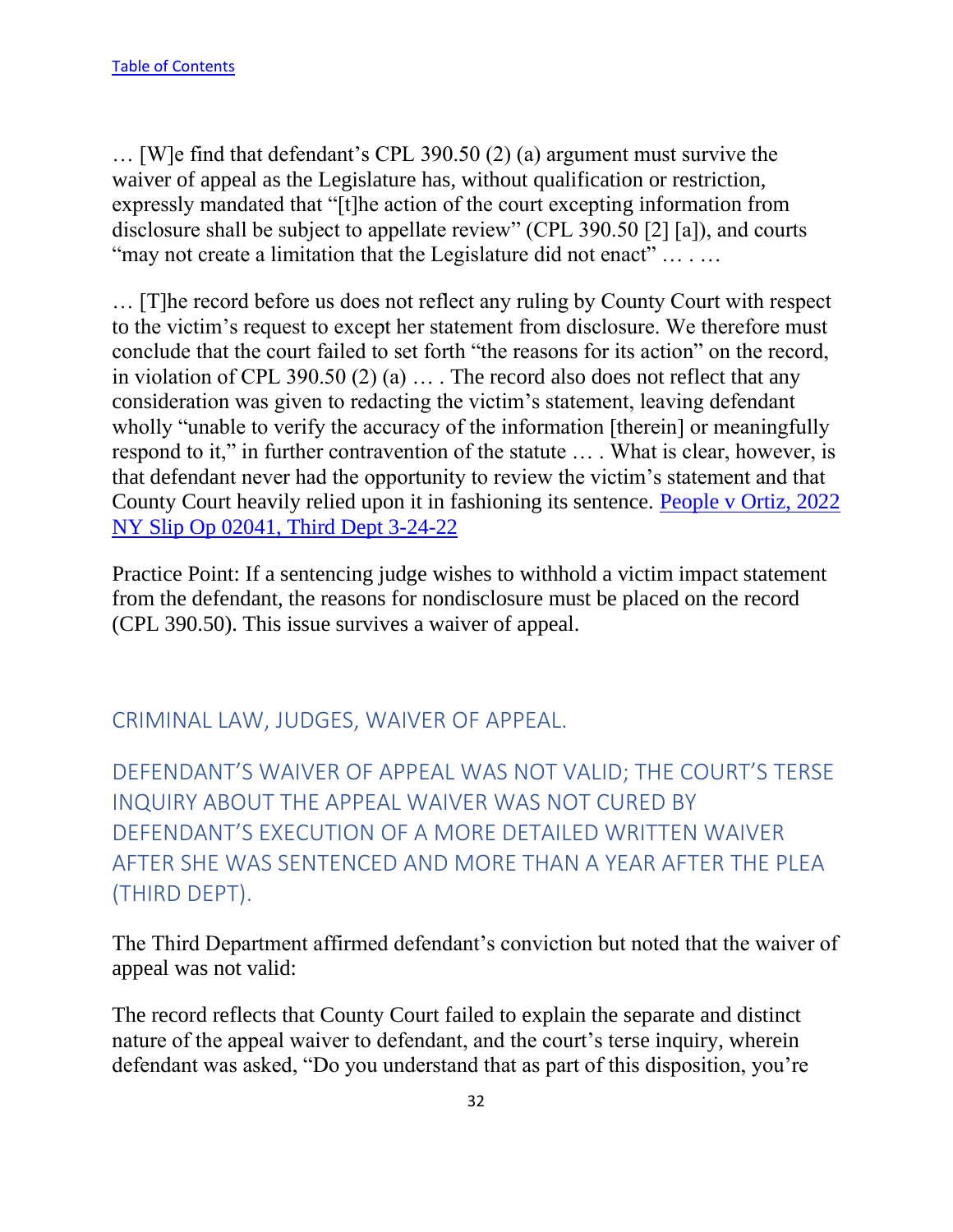agreeing to waive your right to appeal" and that "normally . . . you have the right to appeal your plea and your sentence," was insufficient to ensure that defendant appreciated the nature and consequences of the rights that she was relinquishing … . Further, despite defendant's execution of a more detailed written waiver, such was executed after she was sentenced and more than a year after the plea was entered … .. Under these circumstances, we find that defendant did not knowingly and intelligently waive her right to appeal ... . People v Crispell, 2022 NY Slip Op [01843, Third Dept 3-17-22](https://nycourts.gov/reporter/3dseries/2022/2022_01843.htm)

Practice Point: The court did not explain the separate and distinct nature of an appeal waiver, as opposed to the waiver of the right to a trial. The inadequacy of the court's explanation was not cured by the more detailed written waiver which was executed after defendant was sentenced and more than a year after the plea.

<span id="page-33-0"></span>CRIMINAL LAW, JUDGES, SEX OFFENDER REGISTRATION ACT (SORA), DOWNWARD DEPARTURE.

<span id="page-33-1"></span>COUNTY COURT DID NOT MAKE THE REQUIRED FINDINGS OF FACT FOR DEFENDANT'S REQUEST FOR A DOWNWARD DEPARTURE IN THIS SORA RISK LEVEL PROCEEDING; ORDER REVERSED AND MATTER REMITTED (THIRD DEPT).

The Third Department, reversing County Court, determined County Court failed to make the required findings of fact for defendant's request for a downward departure:

Defendant … argues that County Court erred in denying his request for a downward departure. Although the court did expressly deny this request in the order, it did not detail the factual findings in support of its conclusion. Thus, we are unable to ascertain the court's reasoning for denying defendant's request. Consequently, we reverse and remit for County Court to set forth its findings of fact for denying [\*2]defendant's request for a downward departure as required … . [People v Harvey, 2022 NY Slip Op 01073, Third Dept 2-17-22](https://nycourts.gov/reporter/3dseries/2022/2022_01073.htm)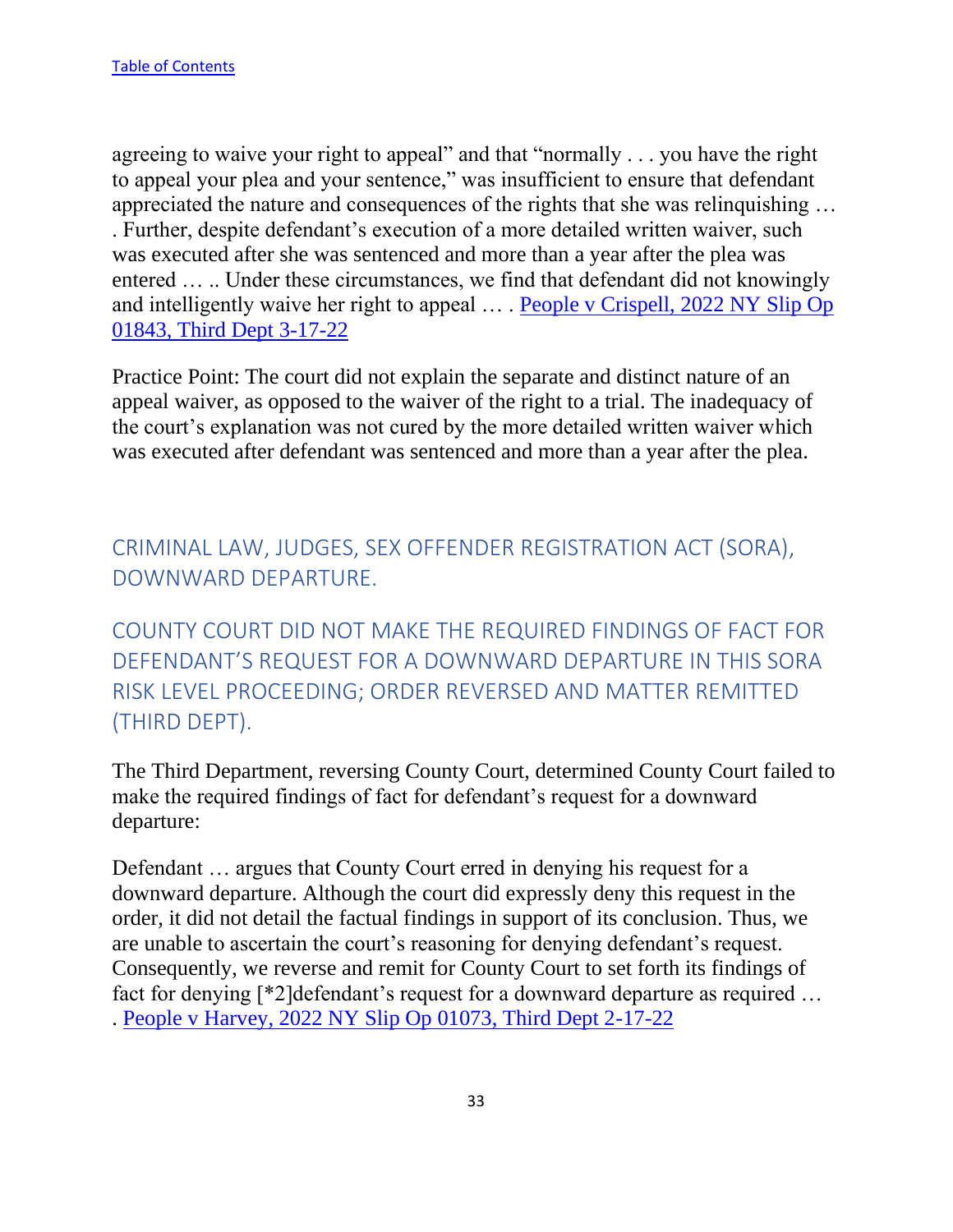<span id="page-34-0"></span>CRIMINAL LAW, PLEA AGREEMENT AMBIGUOUS, GUILTY PLEA INVOLUNTARY.

<span id="page-34-1"></span>WHEN THE TERMS OF THE PLEA AGREEMENT WERE DISCUSSED BOTH TWO AND THREE-YEAR SENTENCES WERE MENTIONED; DEFENDANT WAS SENTENCED TO THREE YEARS; DEFENDANT'S GUILTY PLEA WAS THEREFORE NOT VOLUNTARY; THE ISSUE WAS NOT PRESERVED BY A MOTION AND WAS CONSIDERED IN THE INTEREST OF JUSTICE (THIRD DEPT).

The Third Department, vacating defendant's guilty plea, determined defendant was not clearly informed of the sentence, rendering his plea involuntary. Although the issue was not preserved by a motion, the Third Department considered the appeal in the interest of justice:

… [W]hen the terms of the plea agreement were placed on the record, it was stated that the prison term to be imposed would be two years. County Court then, in discussing defendant's second felony offender status, stated that the prison term was three years but, thereafter, informed defendant that, if he violated any jail rules prior to sentencing, it would not be bound by the promise of a two-year prison term. The record does not reflect that there was any clarification or correction regarding the misstatements as to the agreed-upon sentence either during the plea colloquy or at sentencing before a three-year prison term was imposed. As "[t]he record thus fails to reveal that defendant was accurately advised of the essential terms and conditions of the plea agreement" … , we find that his plea was not knowing, voluntary and intelligent. [People v Lumpkin, 2022 NY Slip Op 00477,](https://nycourts.gov/reporter/3dseries/2022/2022_00477.htm)  [Third Dept 1-27-22](https://nycourts.gov/reporter/3dseries/2022/2022_00477.htm)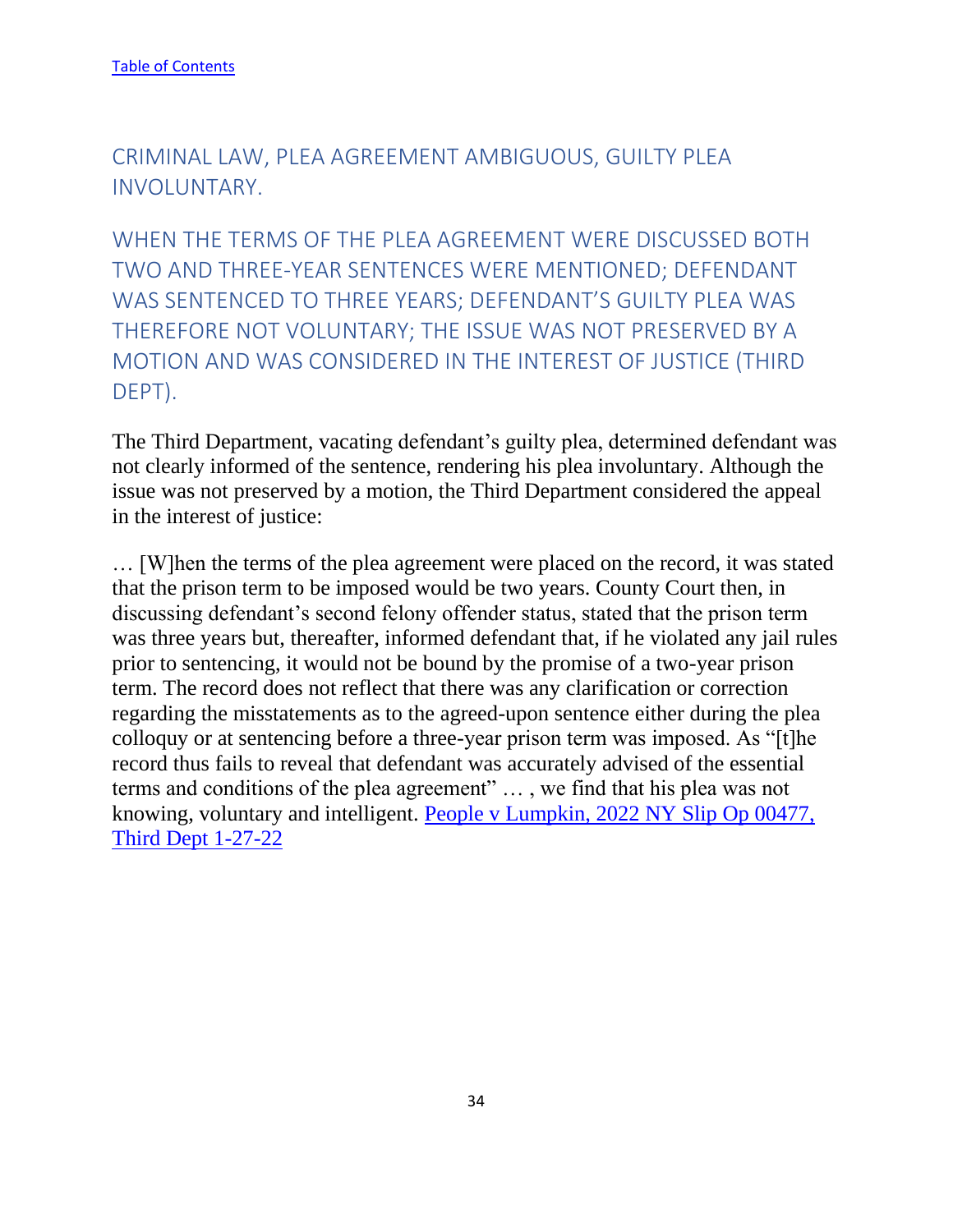# <span id="page-35-0"></span>CRIMINAL LAW, SEX OFFENDER REGISTRATION ACT (SORA), SEXUAL CONTACT.

<span id="page-35-1"></span>THE UNLAWFUL SURVEILLANCE CONVICTION DID NOT INVOLVE "SEXUAL CONTACT" AS DEFINED BY THE PENAL LAW; THEREFORE THE 20 POINT ASSESSMENT FOR "SEXUAL CONTACT" WAS ERROR (THIRD DEPT).

The Third Department, reversing (modifying) County Court, determined the risk factors requiring "sexual contact" and a "prior felony or sex crime" were not supported:

County Court erred in assessing points under risk factors 4 and 10. The assessment of points under risk factor 4 is warranted where a defendant has engaged in "either (i) two or more acts of sexual contact, at least one of which is an act of sexual intercourse, oral sexual conduct, anal sexual conduct, or aggravated sexual contact, which acts are separated in time by at least 24 hours, or (ii) three or more acts of sexual contact over a period of at least two weeks" … . For purposes of risk classification, the Penal Law definition of terms is used … . The record does not reflect that defendant's crimes of conviction, for unlawful surveillance in the second degree … , involved any form of sexual contact … . In the absence of any record evidence that defendant engaged in sexual contact with any victim, 20 points should not have been assessed under risk factor 4 … . Likewise, the record lacks any evidence that defendant had a "prior felony or sex crime" within three years of the unlawful surveillance sex offenses and, thus, the court erred in assessing 10 points under risk factor 10 … . [People v Wassilie, 2022 NY Slip Op](https://nycourts.gov/reporter/3dseries/2022/2022_00103.htm)  [00103, Third Dept 1-6-22](https://nycourts.gov/reporter/3dseries/2022/2022_00103.htm)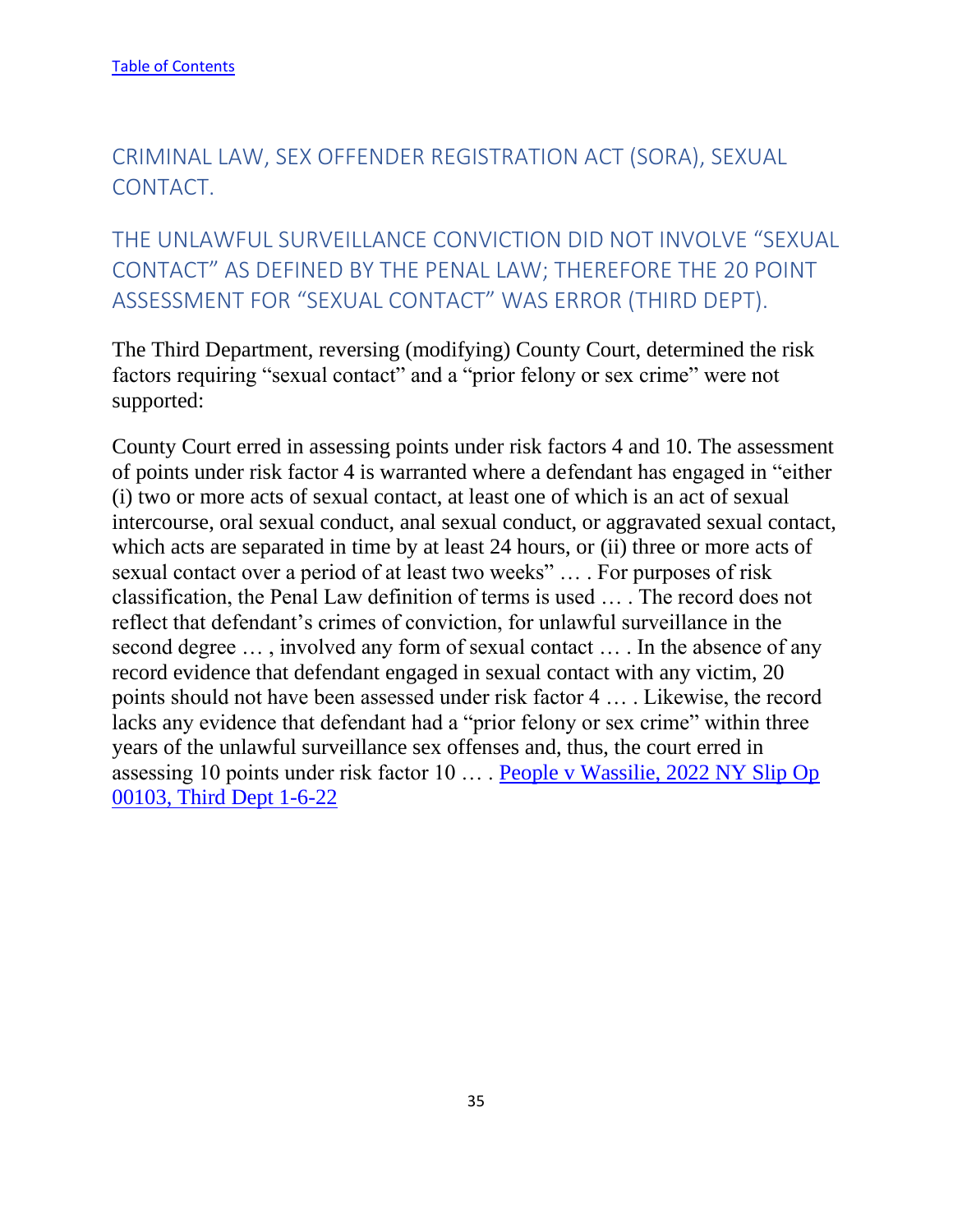EMPLOYMENT LAW, ARBITRATION, COVID, ESSENTIAL VS NONESSENTIAL EMPLOYEES.

THE CITY FIREFIGHTERS WHO, AS ESSENTIAL EMPLOYEES, WERE REQUIRED BY EXECUTIVE ORDER TO WORK DURING THE PANDEMIC, SOUGHT TIME-OFF OR MONETARY COMPENSATION EQUIVALENT TO THE TIME-OFF AFFORDED THE NONESSENTIAL CIVILIAN EMPLOYEES WHO WERE SENT HOME DURING THE PANDEMIC PURSUANT TO THE SAME THE EXECUTIVE ORDER; THE THIRD DEPARTMENT DETERMINED ARBITRATION OF THE ISSUE WAS PRECLUDED BY PUBLIC POLICY (THIRD DEPT).

The Third Department, reversing Supreme Court, determined the city firefighters' claim to entitlement to time off from work or monetary compensation equivalent to the time-off afforded the civilian employees ordered to stay home (due to COVID) was prohibited by public policy. The firefighters were deemed essential employees and were required to report to work by Executive Order. The "nonessential" civilian employees were ordered to stay home by the same Executive Order:

… [W]e cannot agree that petitioner breached the CBA [collective bargaining agreement] by responsibly implementing the Governor's directives. To hold otherwise would create an untenable result — i.e., it would sanction a finding that petitioner breached the CBA based upon its required compliance with state public policy. Based on the very nature of the pandemic, requiring extreme public health measures as implemented through the executive orders, we conclude that arbitration of the resulting impact on respondent's members is precluded as a matter of public policy. [Matter of City of Troy \(Troy Uniformed Firefighters](https://nycourts.gov/reporter/3dseries/2022/2022_02174.htm)  [Assn., Local 86 IAFF, AFL-CIO\), 2022 NY Slip Op 02174, Third Dept 3-31-22](https://nycourts.gov/reporter/3dseries/2022/2022_02174.htm)

Practice Point: Here is a rare example of the preclusion of the arbitration of an employment issue by public policy. The firefighters were ordered to work during COVID as essential employees. The nonessential civilian employees were ordered to stay home. Public policy prohibited arbitration of the question whether the firefighters were entitled to equivalent time-off or monetary compensation.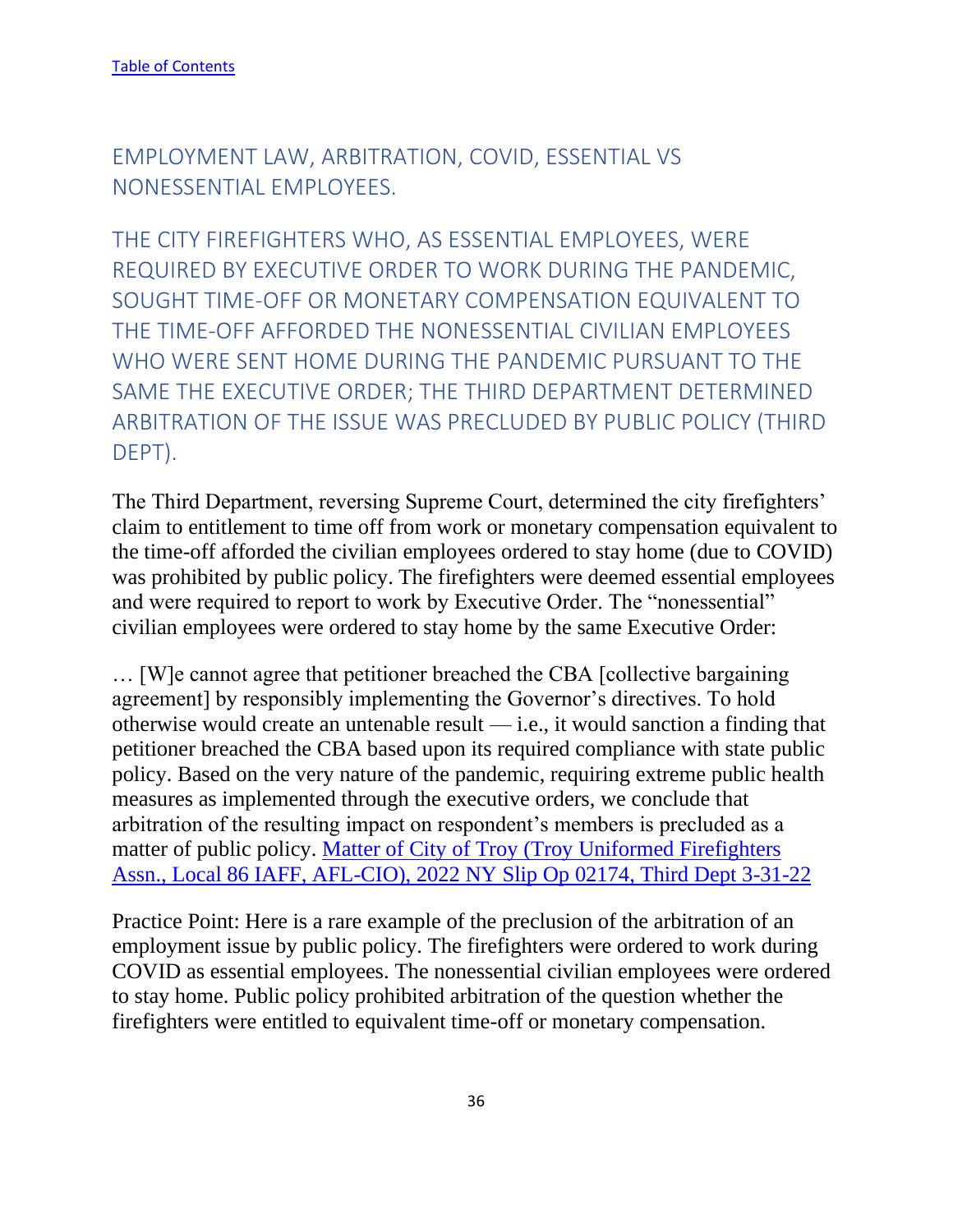## EMPLOYMENT LAW, HUMAN RIGHTS LAW.

# PLAINTIFF'S "INVOLUNTARY RESIGNATION," HOSTILE WORK ENVIRONMENT AND RETALIATION ACTION PROPERLY SURVIVED SUMMARY JUDGMENT; TWO JUSTICE DISSENT (THIRD DEPT).

The Third Department over a two-justice dissent, determined plaintiff's employment discrimination and retaliation action properly survived summary judgment. Among the issues presented by the allegations was whether she "involuntarily resigned" because of the intolerably hostile work environment. Plaintiff alleged she was subjected to sexual harassment and was retaliated against after she complained about her treatment:

In our view, the broader account by plaintiff of a hostile work environment, Hawkins' [plaintiff's supervisor] behavior in placing plaintiff, but not a similarly situated man, on a PIP [performance improvement plan], and what plaintiff described as a wholly inadequate response by Russo [human resources official] to her August 2017 complaint about the situation reflect questions of fact as to whether plaintiff was subjected to a work environment so hostile that her only alternative was resignation and whether that hostility arose from a discriminatory motive … . Defendants attempted to rebut the presumption of discrimination arising from those facts via the affidavit of Hawkins, who averred in conclusory fashion that the other employee he supervised was performing better than plaintiff at the time she was placed on a PIP and that the other employee was also placed on a PIP at some point. Hawkins, however, gave no detail as to how the other employee compared to plaintiff on the performance metrics, failed to deny that the other employee was also underperforming on those metrics in July 2017 and offered no explanation as to why he did not seek to place both on a PIP at that time. [Long v Aerotek, Inc., 2022 NY Slip Op 00915, Third Dept 2-10-22](https://nycourts.gov/reporter/3dseries/2022/2022_00915.htm)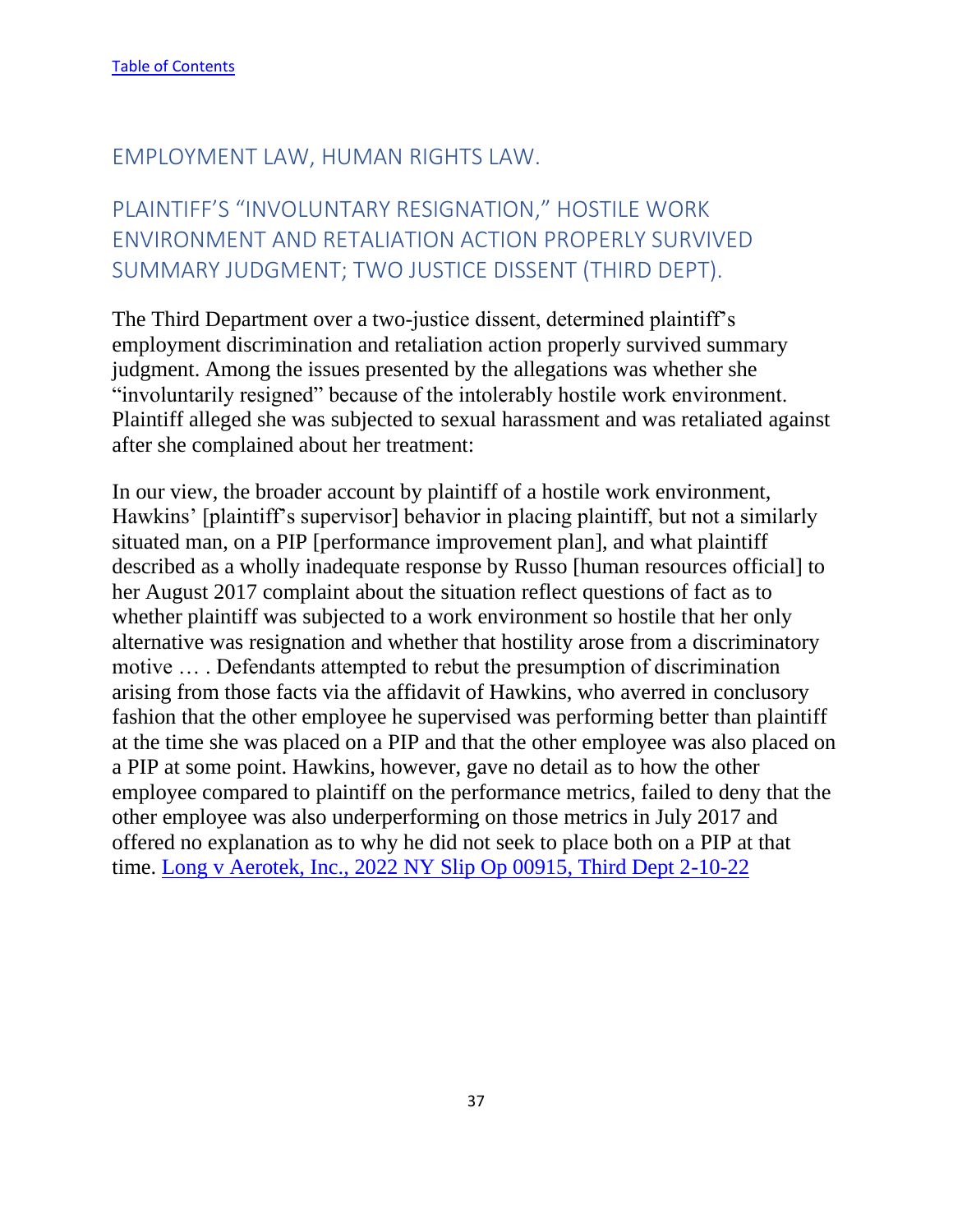### EMPLOYMENT LAW, MUNICIPAL LAW, ARBITRATION, FIREFIGHTERS.

THE NUMBER OF FIREFIGHTERS WHICH MUST BE ON DUTY DURING A SHIFT IS A HEALTH AND SAFETY ISSUE, WHICH IS ARBITRABLE PURSUANT TO THE COLLECTIVE BARGANING AGREEMENT, NOT A JOB SECURITY ISSUE (WHICH IS NOT ARBITRABLE) (THIRD DEPT).

The Third Department, reversing Supreme Court, determined the number of firefighters which must be on duty during a shift is not a job-security issue and is therefore arbitrable pursuant to the collective bargaining agreement (CBA):

Respondent contends that Supreme Court erred in concluding that its grievance concerned nonarbitrable job security clauses as the clauses relate only to minimum shift staffing requirements and do not guarantee employment to bargaining unit members during the life of the CBA, a hallmark of a no-layoff job security clause. Respondent further asserts that minimum staffing requirements set forth in … the CBA pertain to health and safety concerns and are properly the subject of arbitration.

… [T]he CBA "does not purport to guarantee a[n] [officer] his or her employment while the CBA is in effect, nor does it prohibit layoffs" ... . "It also does not protect officers 'from abolition of their positions due to budget stringencies'" … . … [T]he CBA only sets forth "minimum staffing on particular shifts" … . [Matter](https://nycourts.gov/reporter/3dseries/2022/2022_00237.htm)  [of City of Ogdensburg \(Ogdensburg Firefighters Assn. Local 1799, A.F.L., C.I.O.,](https://nycourts.gov/reporter/3dseries/2022/2022_00237.htm)  [I.A.F.F\), 2022 NY Slip Op 00237, Third Dept 1-13-22](https://nycourts.gov/reporter/3dseries/2022/2022_00237.htm)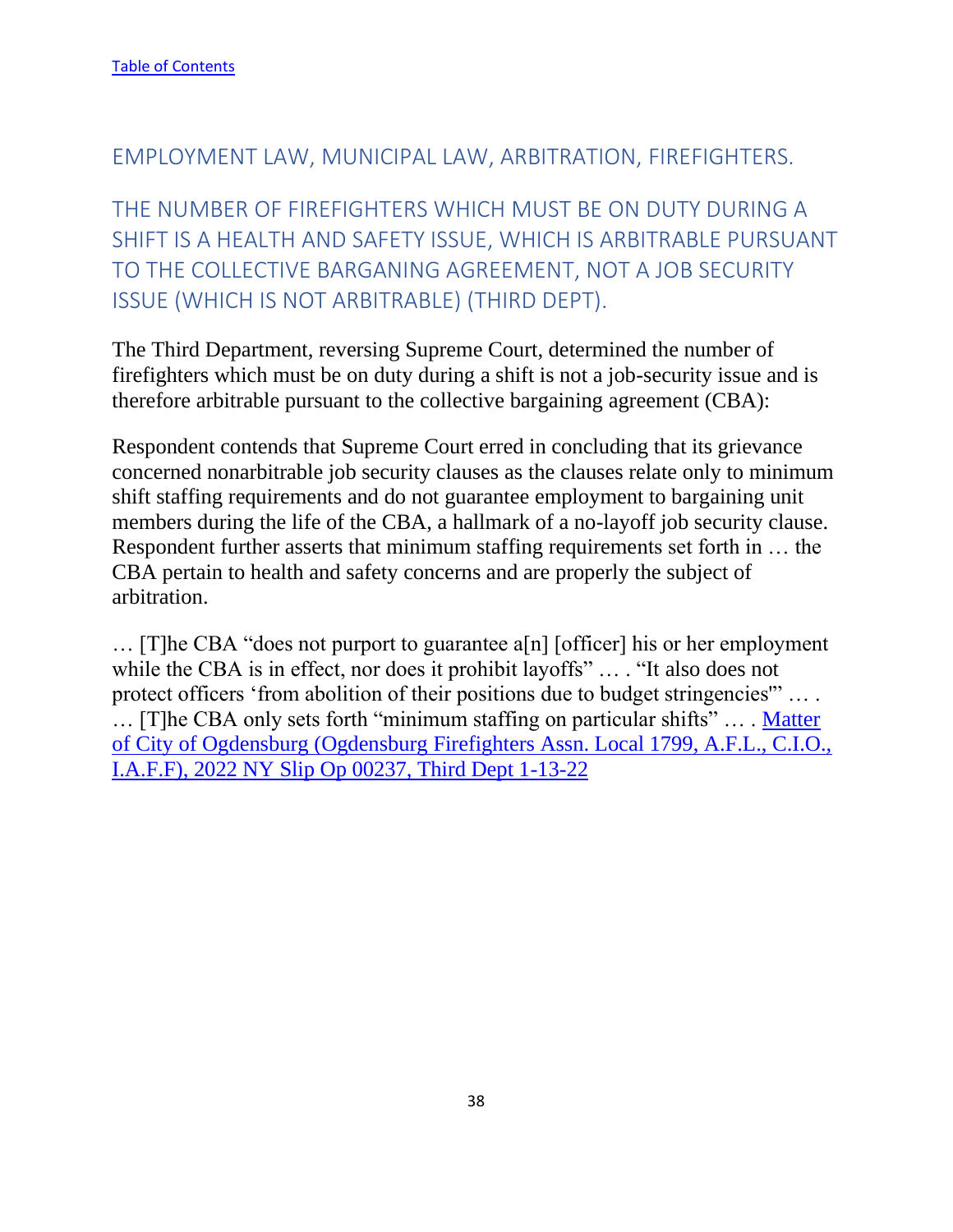### EMPLOYMENT LAW, MUNICIPAL LAW, RETIREES' MEDICARE PREMIUMS.

ELIMINATING THE LONGSTANDING PRACTICE OF REIMBURSING RETIREES' MEDICARE PART B PREMIUMS IS AN ISSUE THAT MUST BE NEGOTIATED WITH CURRENT EMPLOYEES; PERB DETERMINATION ANNULLED (THIRD DEPT).

The Third Department, annulling the determination of the Public Employment Relations Board (PERB), determined eliminating the longstanding practice of reimbursing retirees for Medicare Part B premiums was an issue that must be negotiated with current employees:

In its decision, PERB explicitly found that there was a longstanding practice of reimbursing retirees for their Medicare Part B premiums, rendering negotiation mandatory before the City could make any changes to that past practice for active employees who sought continuation of that benefit. Despite that finding, PERB determined that the improper practice charge must be dismissed because "the City took no action against current employees" since it only notified retirees about the change in the past practice. The fact that PERB only informed retirees of such a change does not mean that it did not affect current employees. PERB's reasoning in that respect fails to account for the actual hearing testimony, which established that many of petitioner's witnesses — who were active employees as of January 1, 2010 — either did not receive Medicare Part B reimbursements after that date or were given reason to believe that they would not be so reimbursed in the future despite representations throughout their employment that the practice would continue … . …

Because PERB explicitly found in its decision that "the 25-year[-]long uninterrupted practice" of reimbursing Medicare Part B premiums met the standard of a past practice that was subject to negotiation for active members of petitioner, and there is no dispute that negotiation did not occur between the City and petitioner prior to implementing the change to the reimbursement policy, the matter is remitted to PERB for a final disposition consistent with these findings. [Matter of Albany Police Benevolent Assn. v New York Pub. Empl.](https://nycourts.gov/reporter/3dseries/2022/2022_01215.htm)  [Relations Bd., 2022 NY Slip Op 01215, Third Dept 2-24-22](https://nycourts.gov/reporter/3dseries/2022/2022_01215.htm)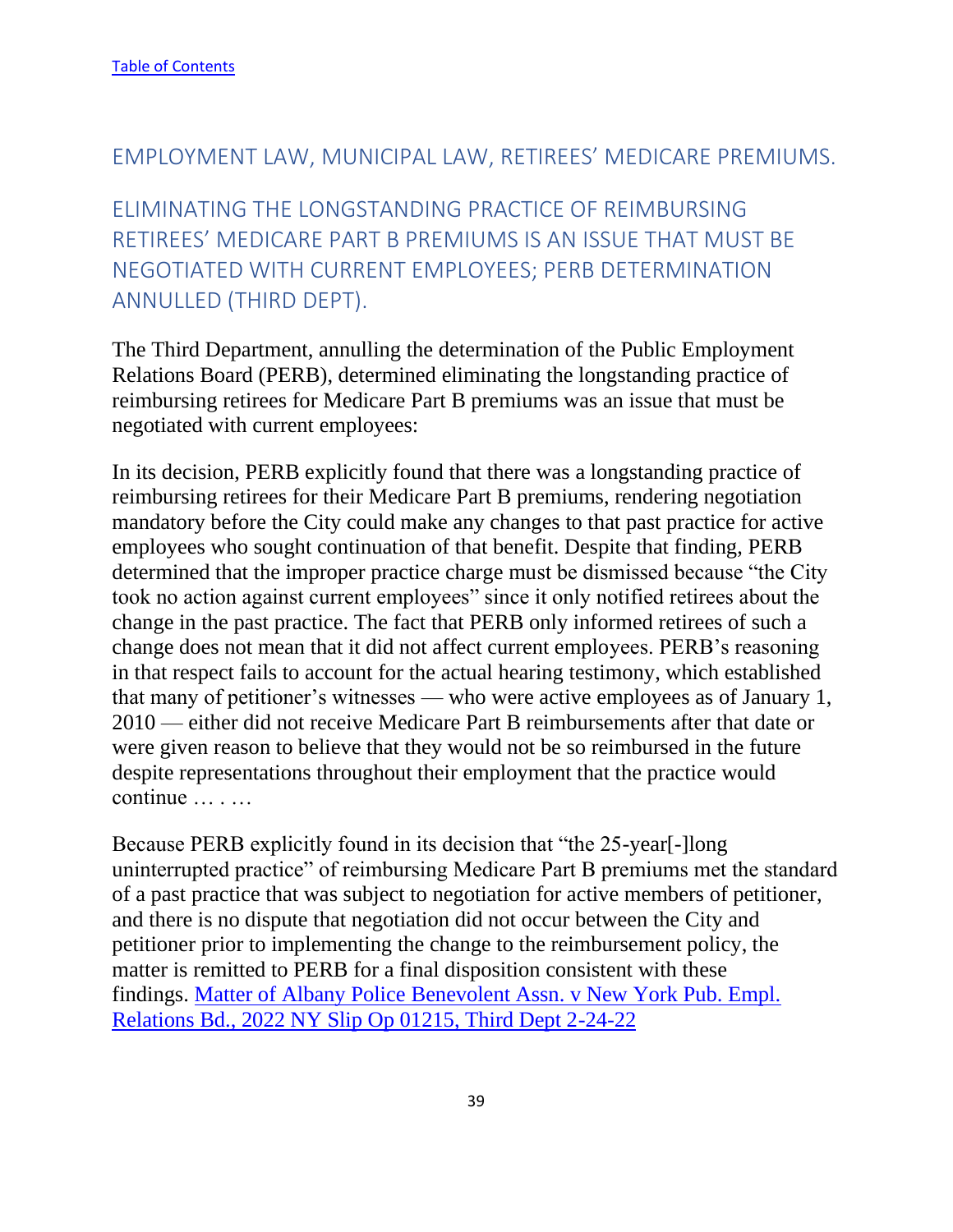EMPLOYMENT LAW, MUNICIPAL LAW, SOCIAL SERVICES LAW, BREACH OF LOYALTY.

ALTHOUGH THE PETITIONER, COUNTY COMMISSIONER OF SOCIAL SERVICES, WAS PROPERLY TERMINATED FROM HER EMPLOYMENT FOR OTHER REASONS, THE FACT THAT SHE TESTIFIED IN FAMILY COURT ABOUT THE PROPER PLACEMENT OF A JUVENILE WHICH WAS NOT AS SEVERE AS THE PLACEMENT ADVOCATED BY THE COUNTY ATTORNEY AND THE PROBATION DEPARTMENT DID NOT CONSTITUTE A BREACH OF LOYALTY (THIRD DEPT).

The Third Department, in this Article 78 action, affirmed the county's decision to terminate the employment of petitioner, who was Commissioner of Social Services for the county. The allegations of misconduct are too detailed to be summarized here. But the Third Department noted that the fact that the petitioner disagreed with the county attorney and the probation department about the appropriate placement of a juvenile, and so testified in Family Court, was not actionable misconduct:

… [P]etitioner, the Director of Probation and the County Attorney each had defined statutory roles in the Family Court proceeding … . That petitioner opted to promote a less stringent measure than her counterparts does not, as charged by respondents, constitute a breach of loyalty owed to either the County Attorney or the Director of Probation, or vice versa. … [T]o the extent that the Board relied, at all, on the Hearing Officer's findings with respect to [the relevant] charge … , its determination is not supported by substantial evidence. It therefore follows that so much of the Board's determination as sustained said specifications are annulled. [Matter of Scuderi-Hunter v County of Del., 2022 NY Slip Op 01078,](https://nycourts.gov/reporter/3dseries/2022/2022_01078.htm)  [Third Dept 2-17-22](https://nycourts.gov/reporter/3dseries/2022/2022_01078.htm)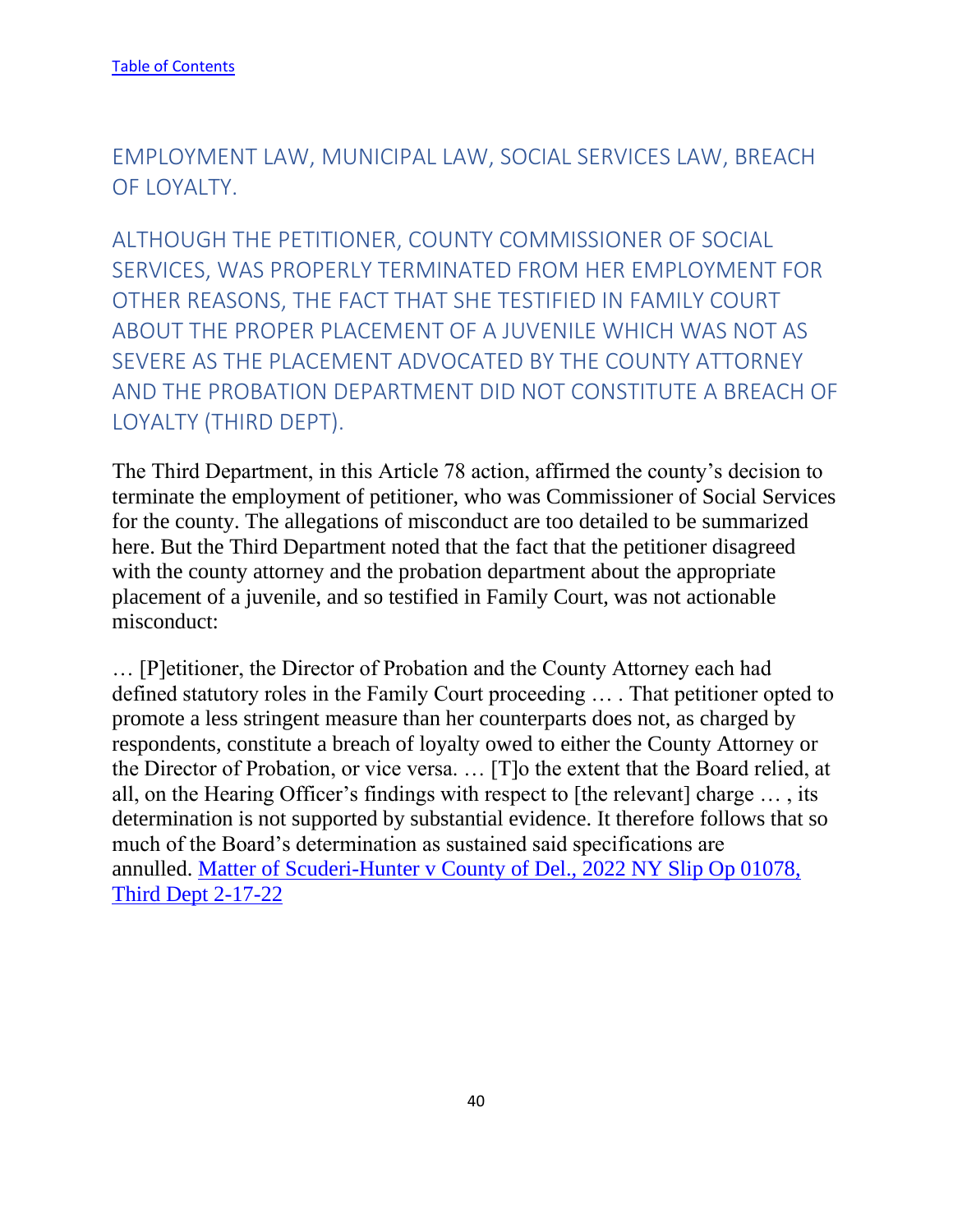## EQUAL ACCESS TO JUSTICE ACT, ATTORNEY'S FEES, VAPING.

ALTHOUGH THE VAPING ASSOCIATION PREVAILED IN ITS ACTION FOR A PRELIMINARY INJUNCTION STAYING THE ENFORCEMENT OF THE DEPARTMENT OF HEALTH'S REGULATIONS BANNING FLAVORED VAPING LIQUIDS, THE DEPARTMENT'S ACTION WAS "SUBSTANTIALLY JUSTIFIED;" THEREFORE THE VAPING ASSOCIATION WAS NOT ENTITLED TO ATTORNEY'S FEES PURSUANT TO THE EQUAL ACCESS TO JUSTICE ACT (THIRD DEPT).

The Third Department, reversing Supreme Court, determined the respondent Public Health and Planning Council (within the NYS Department of Health) (the council) should not have been ordered to pay attorney's fees to petitioner Vapor Technology Association (the vaping association) pursuant to the State Equal Access to Justice Act. The respondent council had adopted emergency regulations prohibiting flavored vaping liquids targeting young people. The petitioner vaping association brought a combined Article 78 and declaratory judgment action challenging the emergency regulations as exceeding the council's regulatory authority. The Third Department granted the vaping association's request for a temporary restraining order and Supreme Court granted a preliminary injunction. The matter was rendered moot when the legislature banned the sale of the flavored electronic cigarette products. Because the vaping association had prevailed prior to the legislature's prohibition, it sought and was awarded attorney's fees:

CPLR 8601 (a) "mandates an award of fees and other expenses to a prevailing party in any civil action brought against the state, unless the position of the state was determined to be substantially justified or that special circumstances render an award unjust" ... . \* \* \*

Petitioners capably disputed respondents' arguments and obtained a temporary restraining order and a preliminary injunction barring enforcement of the emergency regulations, but a grant of temporary injunctive relief is not "an adjudication on the merits," and we need not decide who would have prevailed had this matter proceeded to a final judgment … .. Upon our review, we are satisfied that respondents articulated a reasonable factual and legal basis for their arguments that the Council and the Commissioner acted within their rule-making authority by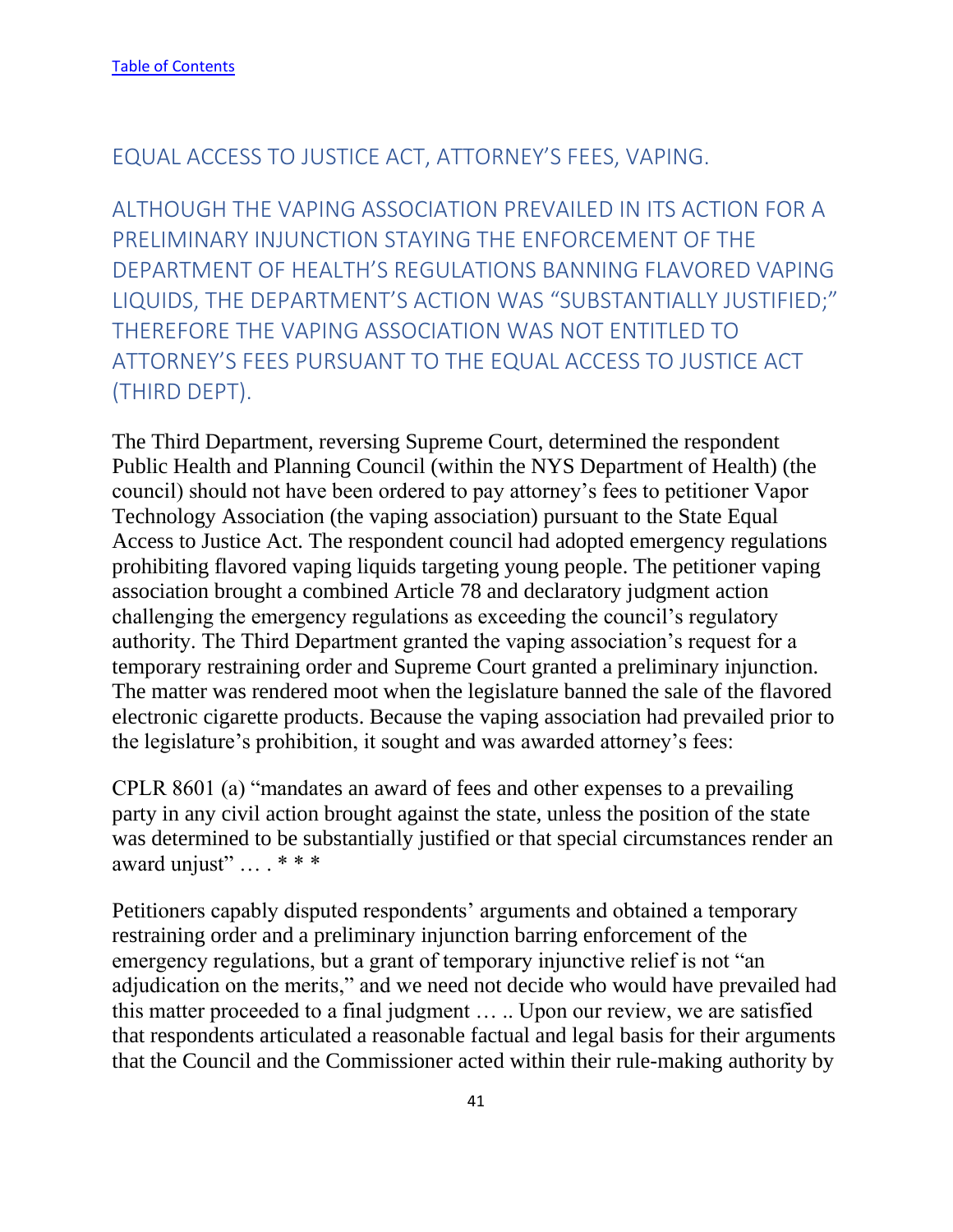adopting the emergency regulations … . Thus, Supreme Court abused its discretion in finding that those arguments were not "substantially justified" within the meaning of CPLR 8601 (a), and petitioners were not entitled to an award of counsel fees and expenses as a result … [.Matter of Vapor Tech. Assn. v Cuomo,](https://nycourts.gov/reporter/3dseries/2022/2022_02171.htm)  [2022 NY Slip Op 02171, Third Dept 3-31-22](https://nycourts.gov/reporter/3dseries/2022/2022_02171.htm)

Practice Point: Even though a party which prevails against a state agency is generally entitled to attorney's fees pursuant to the State Equal Access to Justice Act, if the agency's actions are deemed "substantially justified" attorney's fees will not be awarded. Here the Department of Health's adoption of emergency regulations banning the sale of flavored vaping liquids (targeting young people as a market) was deemed "substantially justified" by the appellate court. The award of attorney's fees by Supreme Court was reversed.

## FAMILY LAW, CONTRACT LAW, POST-ADOPTION CONTACT AGREEMENT.

THE BIOLOGICAL MOTHER AND THE ADOPTIVE MOTHER ENTERED A POSTADOPTION CONTACT AGREEMENT WHICH ALLOWED TWO SUPERVISED VISITS WITH THE BIOLOGICAL MOTHER PER YEAR; THE EVIDENCE OF THE CHILDREN'S BEHAVIOR AFTER VISITING WITH THE BIOLOGICAL MOTHER SUPPORTED FAMILY COURT'S CONCLUSION IT WAS IN THE BEST INTERESTS OF THE CHILDREN TO TERMINATE VISITATION WITH THE BIOLOGICAL MOTHER; THE DISSENT ARGUED THE EVIDENCE OF THE DAUGHTER'S, IN CONTRAST TO THE SON'S, POST-VISIT BEHAVIOR DID NOT SUPPORT TERMINATION OF VISITATION WITH THE DAUGHTER (THIRD DEPT).

The Third Department, over a two-justice partial dissent, determined Family Court properly terminated the biological mother's visitation with her children who had been adopted. The biological mother and the adoptive mother had entered a postadoption contact agreement which allowed the biological mother two supervised visits per year with her son and daughter. The evidence at the factfinding hearing demonstrated that the son's behavior changed drastically after visits. His behavior was characterized as "out of control." There was evidence the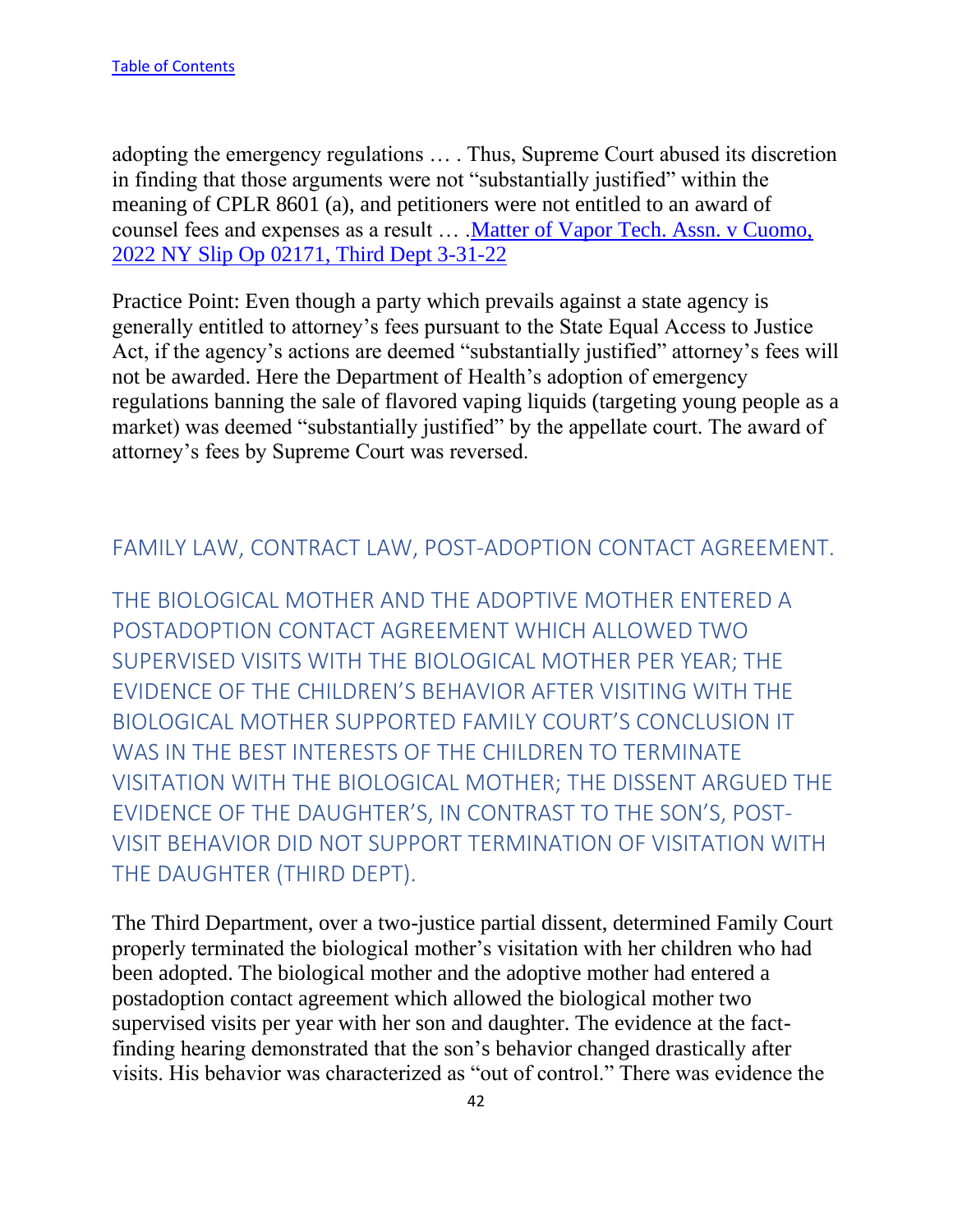daughter began banging her head and had nightmares after a visit. The dissent argued the evidence supported termination of visits with the son, but did not support the termination of visits with the daughter:

The adoptive mother testified that after visiting the biological mother in December 2017, the son destroyed rooms in the house and was completely out of control for close to a month. After the July 2018 visit with the biological mother, the son "climb[ed] the walls in [his] classroom," hit his friend, hurt his sister and had difficulties regulating his behavior for several months. \* \* \*

With respect to the dissent's reference to the policy concerns underlying postadoption contact agreements, we note that we wholeheartedly embrace and promote the policies and goals of these types of agreements and encourage open adoptions. However, it is not our intention to address the underlying policies of postadoption contact agreements, but, instead, to focus solely upon the principle governing and guiding the initiation and continuation of open contact between the children and the biological parent — the best interests of the children. Here, it is uncontroverted that the daughter displayed a persistent pattern of bizarre and harmful behavior — head banging and disrupted sleep due to nightmares commensurate with visits with her biological mother. These behaviors continued for 1½ years. Although the daughter did not display the behaviors at the time of the visits, a time when the adoptive parents were present and the daughter's attention was directed toward other activities, the behaviors were manifested subsequent to each visit. … [W]e cannot agree that enforcing visitation with respect to one sibling but not the other serves the best interests of either. [Matter of Jennifer JJ. v](https://nycourts.gov/reporter/3dseries/2022/2022_02043.htm)  [Jessica JJ., 2022 NY Slip Op 02043, Third Dept 3-24-22](https://nycourts.gov/reporter/3dseries/2022/2022_02043.htm)

Practice Point: The postadoption contact agreement allowing the biological mother to visit her children after adoption was properly terminated by the court because the evidence of the children's post-visit behavior supported the conclusion continued visitation was not in the best interests of the children.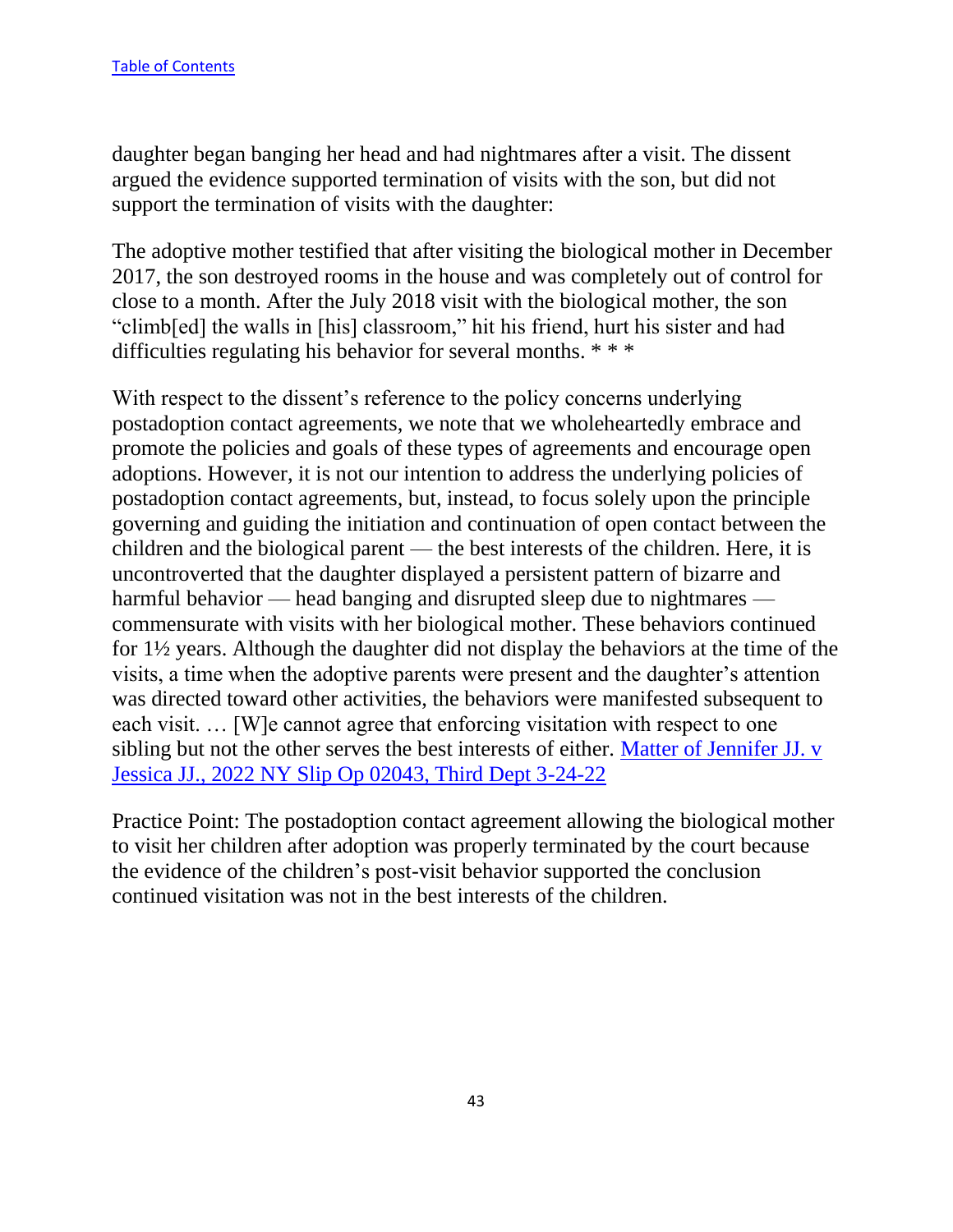FAMILY LAW, COVID, VISITATION.

MOTHER DID NOT WILLFULLY VIOLATE THE ORDER OF VISITATION; COVID MADE MEETING IN A PUBLIC PLACE DIFFICULT, THERE WAS CONFUSION ABOUT WHICH ORDER APPLIED, AND MOTHER RELIED ON HER ATTORNEY'S ADVICE (THIRD DEPT).

The Third Department, reversing Family Court, determined mother did not willfully violate an order of visitation. There was confusion about which order applied and mother relied on her attorney's advice:

The mother contends that Family Court abused its discretion when it found that she willfully violated the visitation order. Specifically, she asserts that she did not produce the child because the father unilaterally canceled visits, there was confusion over what order was in effect, and she relied upon the communications between the parties' attorneys to establish when the visitation would occur. \* \* \*

… Family Court erred in finding that she willfully violated the order. Under these circumstances, where both parties testified as to the difficulties involved in having parenting time take place in a public venue during COVID-19, there was confusion among the parties as to which order was in effect at the time, and the mother relied on her attorney's advice, which had a sound basis … , it is clear that any violation was not willful. [Matter of Damon B. v Amanda C., 2022 NY](https://nycourts.gov/reporter/3dseries/2022/2022_01082.htm) Slip Op 01082, Third [Dept 2-17-22](https://nycourts.gov/reporter/3dseries/2022/2022_01082.htm)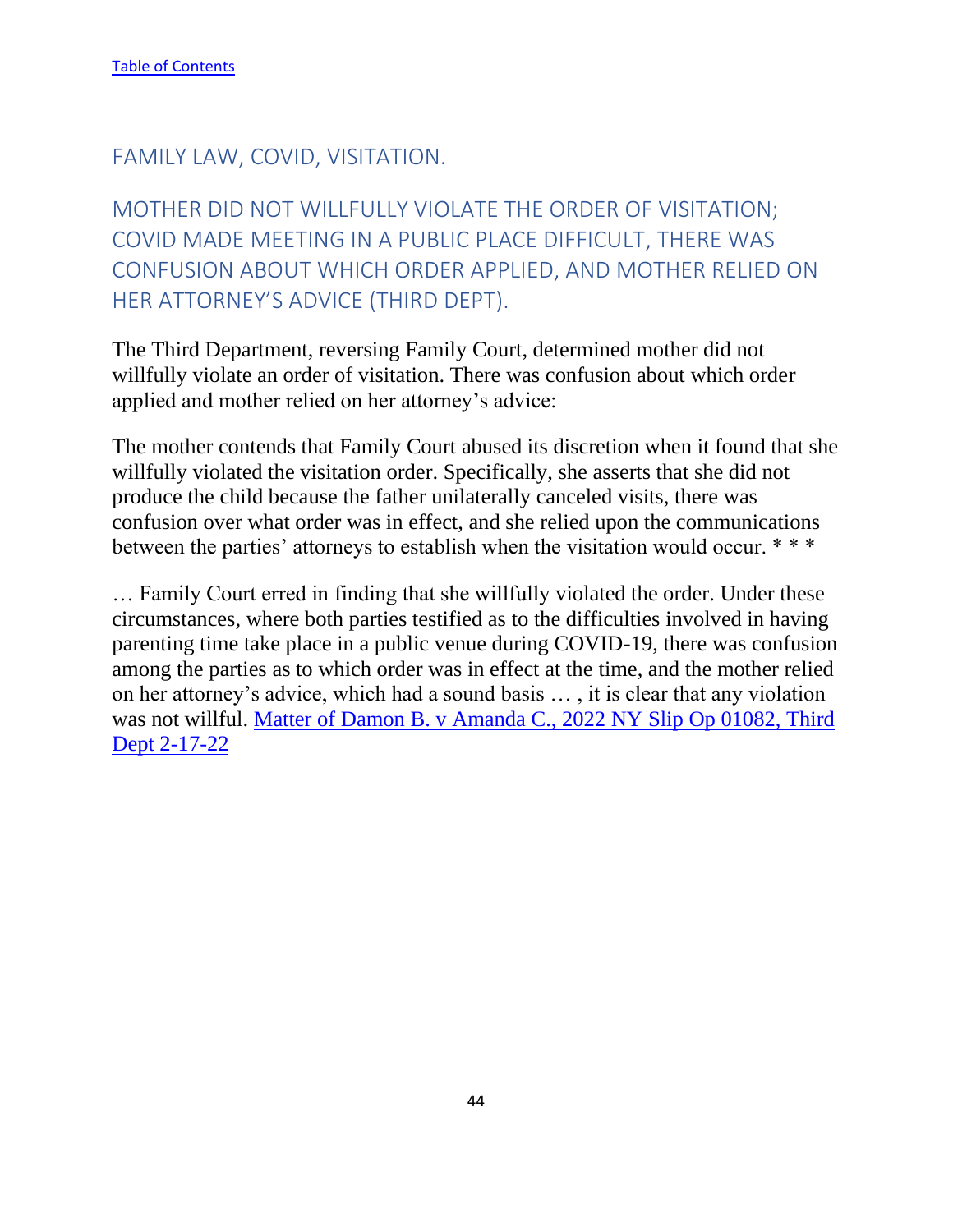## FAMILY LAW, CUSTODY, GRANDPARENTS.

THE "SPECIAL CIRCUMSTANCES" WHICH MAY HAVE JUSTIFIED AWARDING CUSTODY OF THE CHILD TO THE GRANDPARENTS APPLIED ONLY TO FATHER AND NOT AT ALL TO MOTHER; FOR THAT REASON THE GRANDPARENTS' PETITION FOR CUSTODY OF THE CHILD SHOULD NOT HAVE BEEN GRANTED (THIRD DEPT).

The Third Department, reversing (modifying) Family Court, determined the grandparents' petition for custody of the child should not have been granted. Father has a criminal history and has been incarcerated. He was arrested with the child and drug paraphernalia in his car, where he was found asleep. Mother has no criminal history and no drug problems. The "special circumstances" which may have supported granting custody to the grandparents related only to father, not al all to mother. Therefore the grandparents' petition should have been denied:

The record reflects that the child was not subject to surrender, abandonment or persistent neglect nor is the mother unfit. Although the father was the subject of an indicated report relative to the incident when he fell asleep in his vehicle with drug paraphernalia near the child, a finding of neglect was not indicated as to the mother. Moreover, this was an isolated incident and not part of a pattern of persistent neglect. Although there was evidence that the father has a history of drug abuse and criminal convictions, the mother has neither. There was no evidence that the child was at risk of being harmed while in the mother's care; instead, the record demonstrates that the mother provided appropriate shelter, clothing, food and medical attention to the child. Additionally, the mother did not allow the father to have contact with the child in accordance with Family Court's orders. As Family Court found that the grandparents did not meet their burden on extraordinary circumstances as to the mother, the court erred in engaging in a best interests analysis and, instead, the custody petition should have been dismissed … . [Matter](https://nycourts.gov/reporter/3dseries/2022/2022_02161.htm)  [of Anne MM. v Vasiliki NN, 2022 NY Slip Op 02161, Third Dept 3-31-22](https://nycourts.gov/reporter/3dseries/2022/2022_02161.htm)

Practice Point: Here "special circumstances" which may have supported granting the grandparents' petition for custody of the child with respect to father, did not apply at all to mother. Family Court should not have proceeded with a "best interests" analysis and should have denied the petition.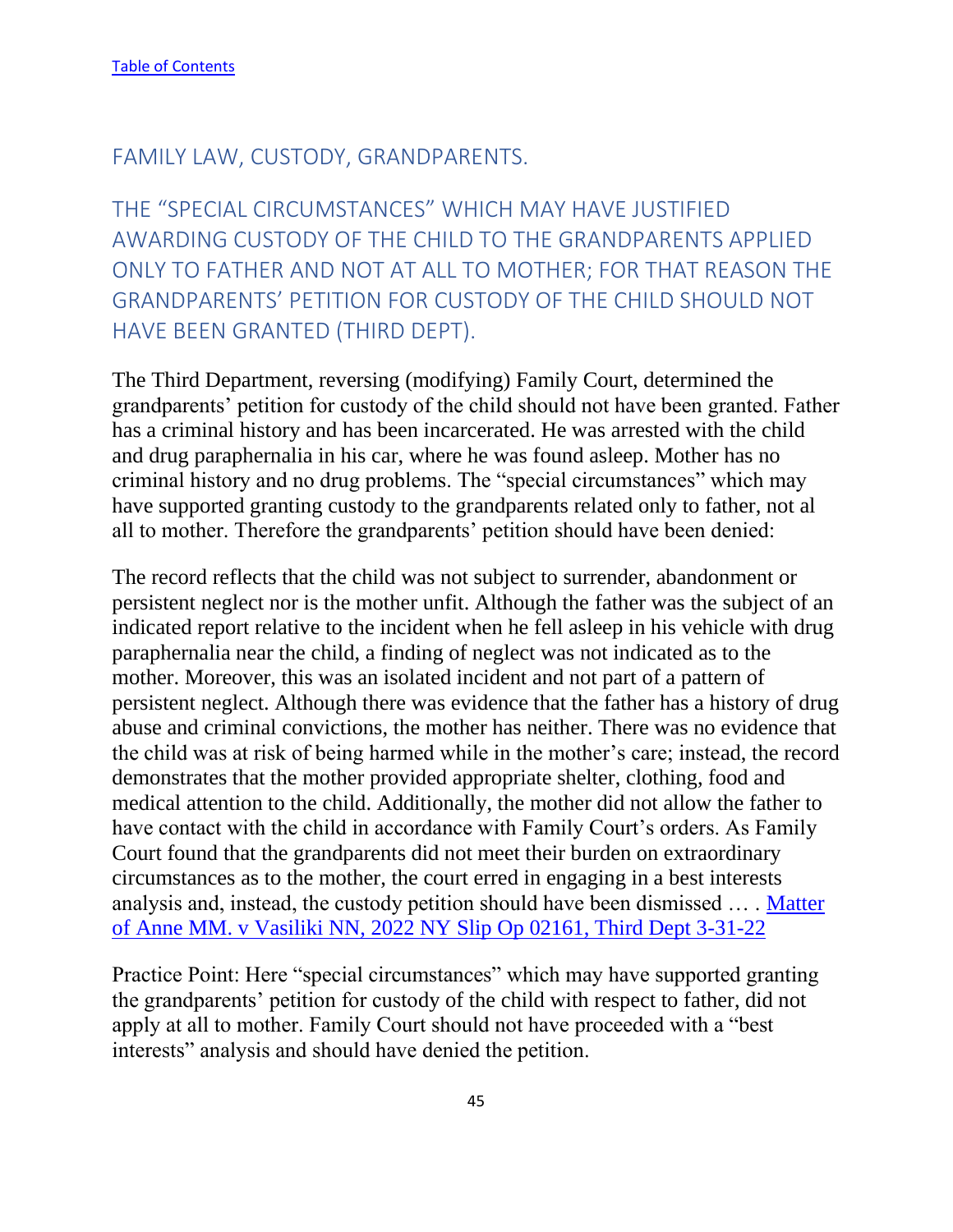FAMILY LAW, FAMILY LAW, JUDGES, AUTOMATIC DISQUALIFICATION, JUDICIARY LAW.

THE FACT THAT THE ATTORNEY FOR THE CHILD (AFC) IN THIS CUSTODY MATTER HAD, AS A JUDGE, PRESIDED OVER A DIFFERENT CUSTODY MATTER INVOLVING MOTHER, BUT INVOLVING DIFFERENT CHIDREN AND A DIFFERENT FATHER, DID NOT REQUIRE AUTOMATIC DISQUALIFACTION OF THE AFC PURSUANT TO JUDICIARY LAW 17 (THIRD DEPT).

The Third Department, over a two-justice dissent, determined the attorney for the child (AFC) in the instant custody matter, who, as a judge, had presided over another custody case involving mother and different children, was not subject to automatic disqualification:

Various factual circumstances exist where disqualification of an attorney under Judiciary Law § 17 has been found. \* \* \*

… [T]he custody case noted by the mother neither involved the subject children nor the subject children's fathe[r\]](https://nycourts.gov/reporter/3dseries/2022/2022_02044.htm#2FN) Rather, it was an entirely separate proceeding involving different children and a different father. Furthermore, the mother does not allege any factual ties between these underlying proceedings and the prior custody case … . Indeed, the only common tie between them is that the mother was a litigant. … [O]nly the mother, and not her present custody claim over the subject children, had been before the AFC during his tenure as a judge.

… [T]he mother's fitness as the custodial parent presumably was an issue presented in her prior custody case. It is also an issue present here. Equating a discrete issue with a "matter" provided in Judiciary Law § 17, however, impermissibly stretches the meaning of "matter" such that it does not comport with "action, claim, ... motion or proceeding" — the other terms in Judiciary Law § 17 ........ [I]n view of the jurisdiction of Family Court and the particular cases such court hears, a party's fitness as a custodial parent frequently arises as an issue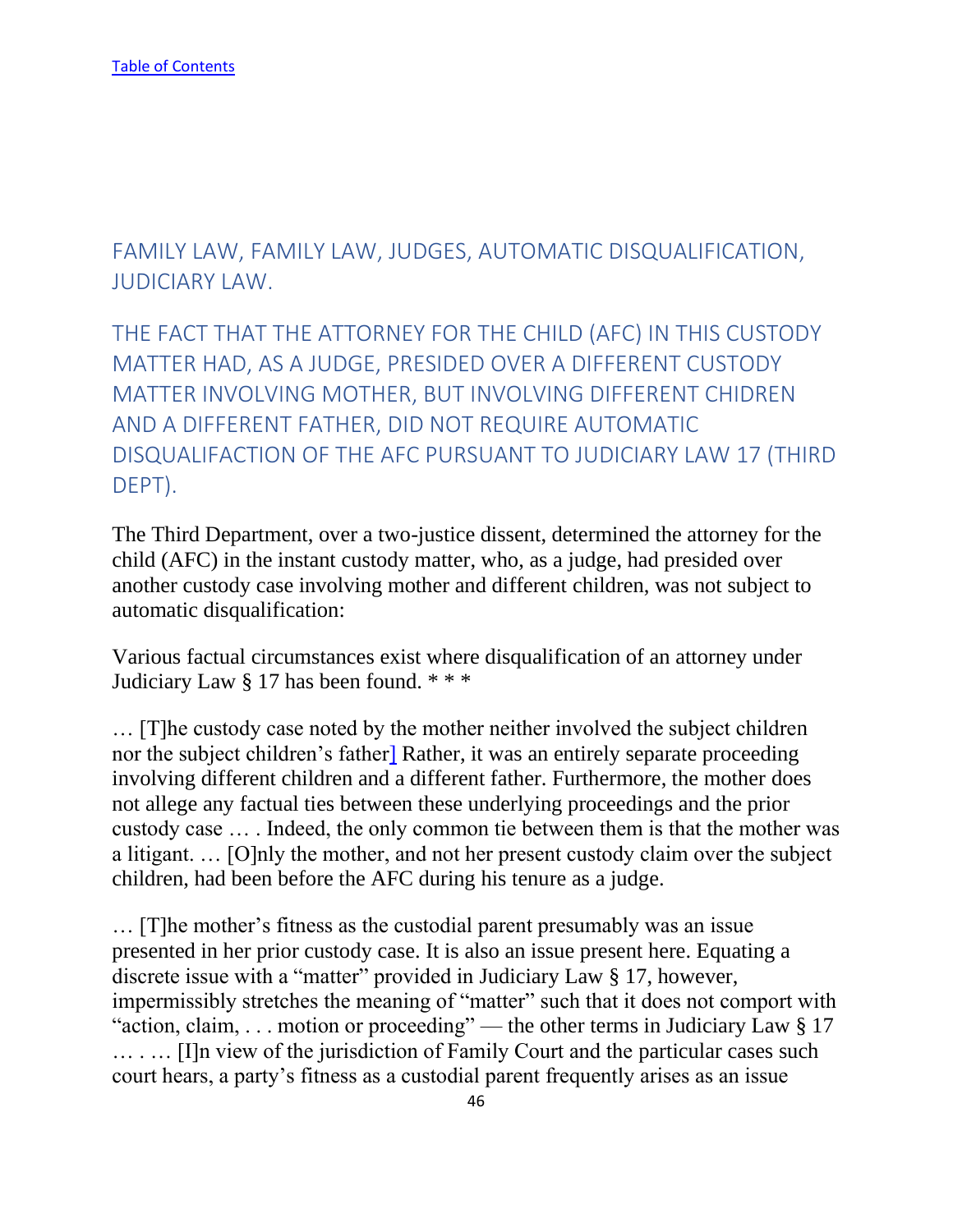whether directly or indirectly. By giving an expansive view to "matter," the AFC, a former Family Court judge who had presided over countless proceedings in the past, would be disqualified from representing any party in any future case where another party in such case was previously before the AFC in one of those past proceedings — a result that would occur without regard to the nature of either the past proceeding or future case. [Matter of Corey O. v Angela P., 2022 NY Slip Op](https://nycourts.gov/reporter/3dseries/2022/2022_02044.htm)  [02044, Third Dept 3-24-22](https://nycourts.gov/reporter/3dseries/2022/2022_02044.htm)

Practice Point: The fact that the attorney for the child (AFC) in this custody case presided, as a judge, over another custody case involving mother, but involving different children and a different father, did not require automatic disqualification of the AFC pursuant to Judiciary Law section 17.

## FAMILY LAW, JUDGES, ADOPTION OF A PARTY'S FINDINGS OF FACT.

THE WIFE'S REQUEST FOR MAINTENANCE WAS REJECTED WITHOUT EXPLANATION AND THE HUSBAND'S FINDINGS OF FACT AND CONCLUSIONS OF LAW WERE WHOLLY ADOPTED BY SUPREME COURT; THE THIRD DEPARTMENT AWARDED MAINTENANCE ON APPEAL (THIRD DEPT).

The Third Department, reversing (modifying) Supreme Court, determined the wife was entitled to maintenance in this divorce proceeding. The parties had been married for 44 years. The wife's income was around \$31,000 and the husband's income was around \$117,000. Both were retired. The Third Department noted that Supreme Court did not give any indication of its rationale for rejecting the wife's application and adopted the husband's findings of fact and conclusions of law:

"The amount and duration of a maintenance award are addressed to the sound discretion of the trial court, and will not be disturbed provided that the statutory factors and the parties' predivorce standard of living are considered" … .. "The court need not articulate every factor it considers, but it must provide a reasoned analysis of the factors it ultimately relies upon in awarding or declining to award maintenance" … .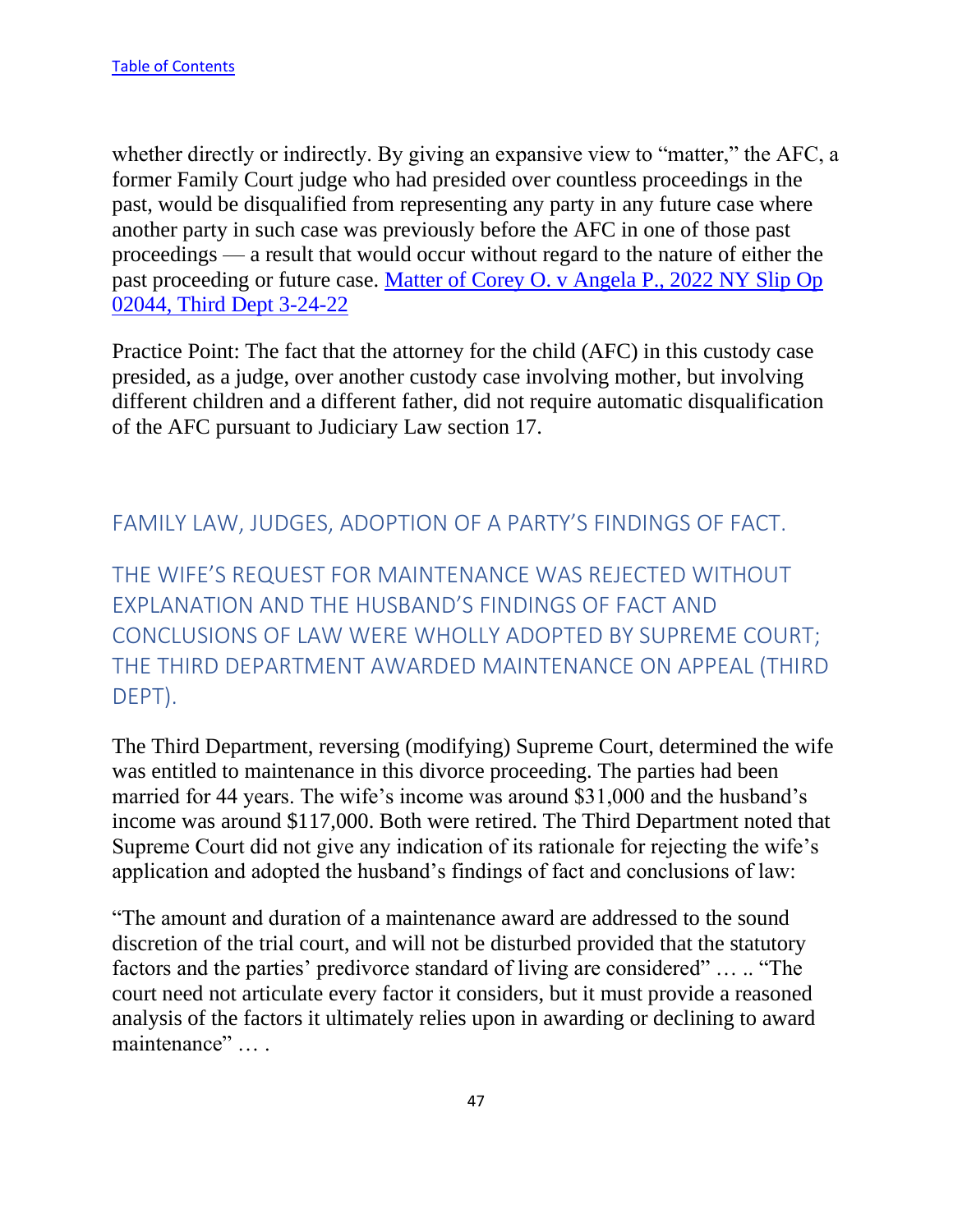Supreme Court wholly adopted verbatim the husband's proposed findings of fact and conclusions of law, without articulating the factors it considered or providing a reasoned analysis for its rulings on the proposed findings of fact and conclusions of law. "[F]indings of fact submitted pursuant to CPLR 4213 (a) cannot constitute the decision of the court [as] mandated by Domestic Relations Law  $\S 236$  (B) (5) (g)" … . Although Supreme Court failed to set forth its rationale for rejecting the wife's request for maintenance, "because our authority is as broad as that of the Supreme Court, we need not remit this issue" … . [Louie v Louie, 2022 NY Slip Op 02172,](https://nycourts.gov/reporter/3dseries/2022/2022_02172.htm)  [Third Dept 3-31-22](https://nycourts.gov/reporter/3dseries/2022/2022_02172.htm)

Practice Point: Here in this divorce proceeding the judge did not give any indication of the rationale for rejecting the wife's request for maintenance and wholly adopted the husband's findings of fact and conclusions of law. Findings of fact cannot constitute a court's decision. Rather than remitting the matter, the Third Department awarded maintenance.

## FAMILY LAW, MALTREATMENT FINDING.

PETITIONER-MOTHER'S APPLICATION TO HAVE THE MALTREATMENT FINDING DEEMED UNFOUNDED AND EXPUNGED PROPERLY DENIED; MOTHER WOULD NOT ALLOW HER 16-YEAR-OLD DAUGHTER INTO THE HOME; TWO-JUSTICE DISSENT (THIRD DEPT).

The Third Department, over a two-justice dissent, affirmed the NYS Office of Children and Family Services' (OCFS's) denial of petitioner-mother's application to have reports by the Central Register of Child Abuse and Maltreatment amended to be unfounded and expunged. Petitioner allegedly refused to allow her 16-yearold daughter into the home, which caused her daughter to find other places to stay. The dissent agreed with the majority's conclusion that mother's failure to exercise adequate care and supervision constituted maltreatment, but disagreed with the majority's finding that the daughter was placed in imminent risk of danger:

#### **From the dissent:**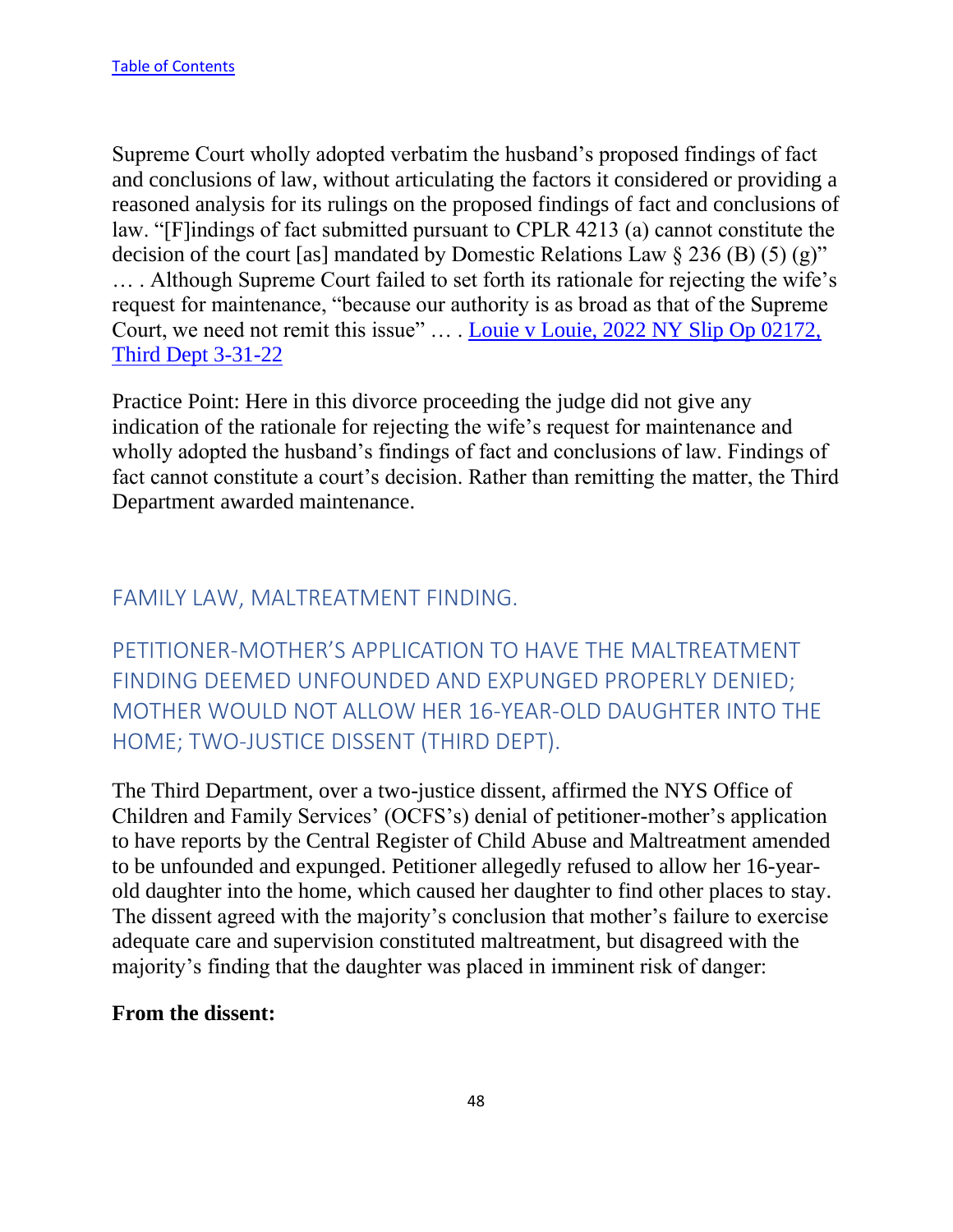OCFS's decision recited a plethora of facts relative to petitioner's failure to exercise the requisite degree of care or supervision. The same cannot be said regarding whether such failure harmed the child or imminently harmed the child. Rather, only in a conclusory fashion did OCFS find that petitioner's failure to exercise a minimum degree of care caused the child's physical, mental or emotional condition to be impaired or to be in imminent danger of being impaired. Indeed, OCFS's decision noted, and the record confirms, that, when the child stayed with the neighbor, the neighbor's residence was "safe" and posed "no concerns." OCFS also noted that the neighbor was approached about potentially obtaining custody of the child. Based on what OCFS found, substantial evidence, in our view, does not support the determination that the child was harmed or was in imminent risk of harm … . [Matter of Tammy OO. v New York State Off. of](https://nycourts.gov/reporter/3dseries/2022/2022_00706.htm)  [Children & Family Servs., 2022 NY Slip Op 00706, Third Dept 2-3-22](https://nycourts.gov/reporter/3dseries/2022/2022_00706.htm)

FAMILY LAW, JUDGES, NO "DEFAULT WARNING."

IN THIS TERMINATION OF PARENTAL RIGHTS PROCEEDING, ALTHOUGH FAMILY COURT THREATENED TO FIND RESPONDENT IN DEFAULT WHEN HE DID NOT PROVIDE PROOF HE FAILED TO APPEAR BECAUSE HE WAS HOSPITALIZED, FAMILY COURT DID NOT ULTIMATELY GIVE RESPONDENT A "DEFAULT WARNING;" RESPONDENT AND HIS COUNSEL WERE PRESENT AT THE FACT-FINDING BUT WERE PRECLUDED BY THE COURT FROM PARTICIPATING; RESPONDENT HAS A RIGHT TO BE HEARD ON THE ABANDONMENT ISSUE; REVERSED AND REMITTED (THIRD DEPT).

The Third Department, reversing Family Court, determined respondent father in this termination of parental rights proceeding was not in default and that he was entitled to present a defense. To explain his failure to appear, respondent said he was hospitalized but he did not provide any proof of hospitalization when the court requested it. The court then found respondent to be in default and precluded respondent and his counsel from participating in the termination hearing:

Petitioner and the attorney for the child argue that the appeal must be dismissed because the challenged order was entered upon respondent's default. We disagree.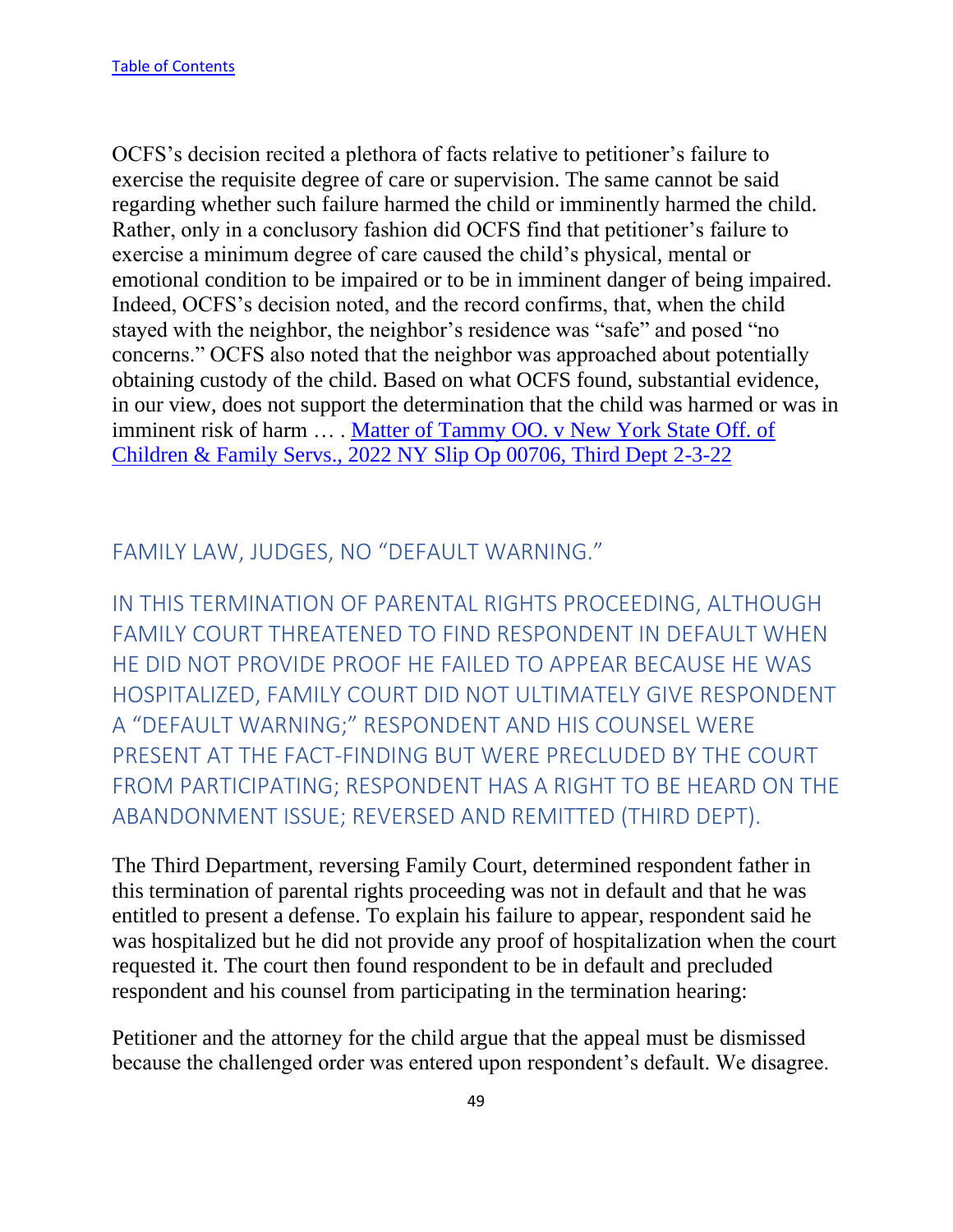In its written decision, Family Court stated that it had advised respondent's counsel at the December 18, 2019 appearance that, if the requested medical documentation was not timely provided, it "would find [respondent] in default" and "the trial would be an [i]nquest." Our review of the record, however, confirms that no such warning was given. Instead, the court cautioned that if respondent failed to comply, it would "proceed with the proceeding with regard to the termination of his parental rights." This is not a default warning but notice that the hearing would go forward on January 15, 2020. However frustrating respondent's noncompliance with the court's reasonable directive to provide documentation of his hospitalization may have been, the key point here is that respondent and his counsel were in attendance at the fact-finding hearing. We fully appreciate that trial courts are vested with broad authority to maintain the integrity of their calendars. Under the circumstances presented, however, we conclude that Family Court abused its discretion in holding respondent to be in default and precluding any participation at the hearing … . [Matter of Makayla NN. \(Charles NN.\), 2022](https://nycourts.gov/reporter/3dseries/2022/2022_02165.htm)  [NY Slip Op 02165, Third Dept 3-31-22](https://nycourts.gov/reporter/3dseries/2022/2022_02165.htm)

Practice Point: Here Family Court never gave a "default warning" to respondent father when he failed to provide proof he did not appear because he was hospitalized. Father, who was present at the fact-finding, should not have been found to be in default and precluded from participating in the termination of parental rights proceeding.

FREEDOM OF INFORMATION LAW (FOIL), CERTIFICATION THERE ARE NO RESPONSIVE DOCUMENTS.

IF A GOVERNMENT AGENCY TO WHICH A FOIL REQUEST HAS BEEN MADE DOES NOT POSSESS ANY RESPONSIVE DOCUMENTS, THE AGENCY MUST PROVIDE A CERTIFICATION TO THAT EFFECT (THIRD DEPT).

The Third Department, reversing Supreme Court, determined that if the records petitioner sought in his FOIL request do not exist or cannot be found, the respondent must so certify: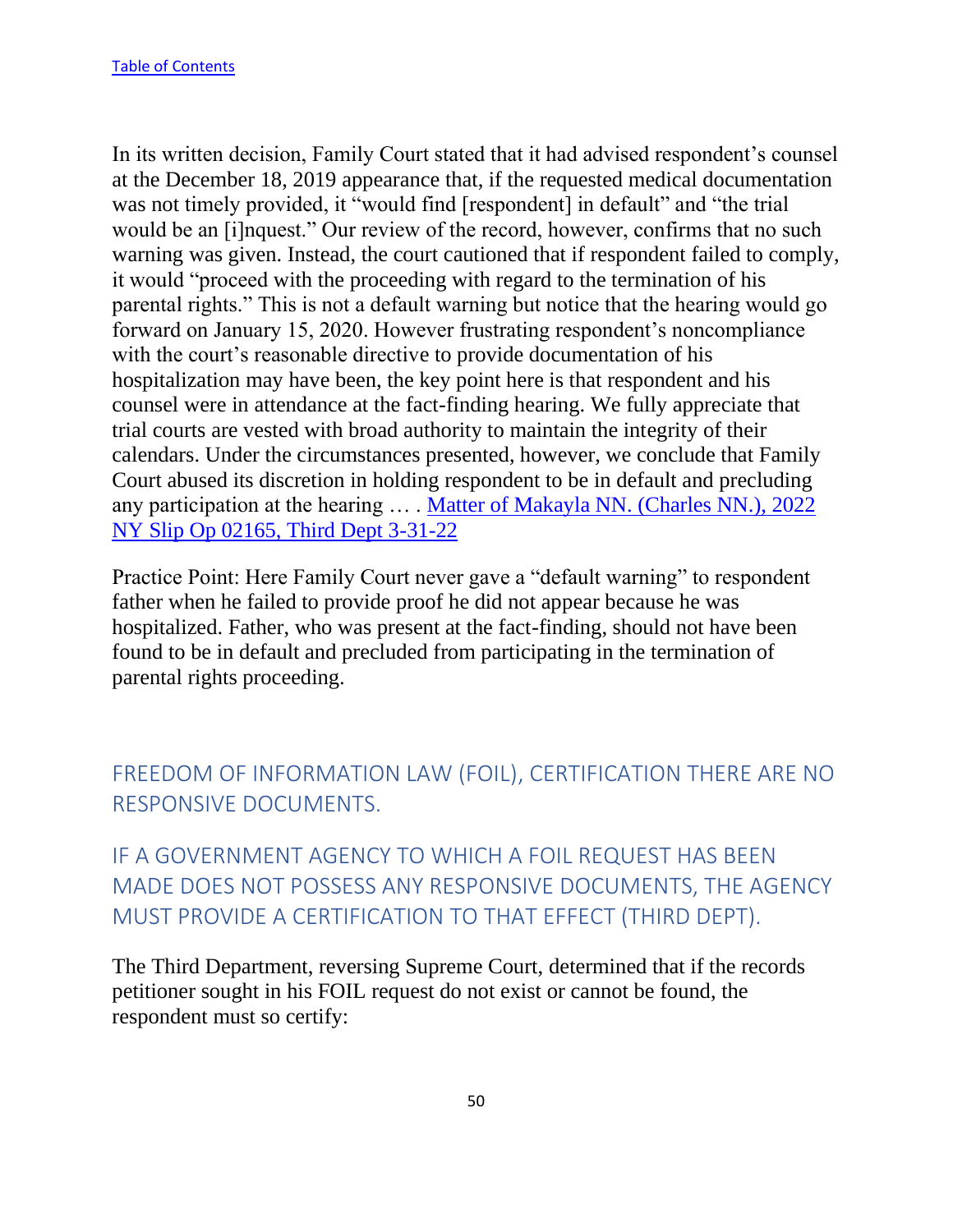… [T]he statute commands that a government entity that does not supply any record in response to a FOIL request "shall certify that it does not have possession of such record or that such record cannot be found after diligent search" (Public Officers Law § 89 [3] [a] … ). Although "[t]he statute does not specify the manner in which an agency must certify that documents cannot be located" … , respondent failed to provide any such certification … . Accordingly, "we remit the matter to Supreme Court for a determination of whether respondent has any other documents in [his] possession which are responsive to petitioner's FOIL request" … , or, if no responsive records can be found after a diligent search, for respondent to provide a proper certification as required … . [Matter of Thomas v Kane, 2022 NY Slip Op](https://nycourts.gov/reporter/3dseries/2022/2022_02164.htm)  [02164, Third Dept 3-31-22](https://nycourts.gov/reporter/3dseries/2022/2022_02164.htm)

Practice Point: If a government agency to which a FOIL request has been made does not possess any responsive documents, the statute requires the agency to provide a certification to that effect.

# FREEDOM OF INFORMATION LAW (FOIL), ATTORNEY-CLIENT PRIVILEGE, PAROLE.

CERTAIN FOIL REQUESTS RE: THE TRAINING AND PROCEDURES OF THE BOARD OF PAROLE PROTECTED BY ATTORNEY-CLIENT PRIVILEGE; TWO DISSENTERS DISAGREED (THRID DEPT).

The Third Department, over two partial dissents, determined the FOIL request for certain documents relating to the training and procedures of the Board of Parole was properly denied as protected by the attorney-client privilege:

"[T]he attorney-client privilege protects communications between an attorney and his or her client that convey facts relevant to a legal issue under consideration, even if the information contained in the communication is not privileged" … . Regarding the minor offenders memoranda, these documents … were created by counsel and contain legal advice to the Board regarding the state of law and how the Board should conduct interviews in accord with such law. The court-decisions handouts likewise provide counsel's summary, view and impression of recent case law to the Board. Similarly, the presentation slides and the parole interviews and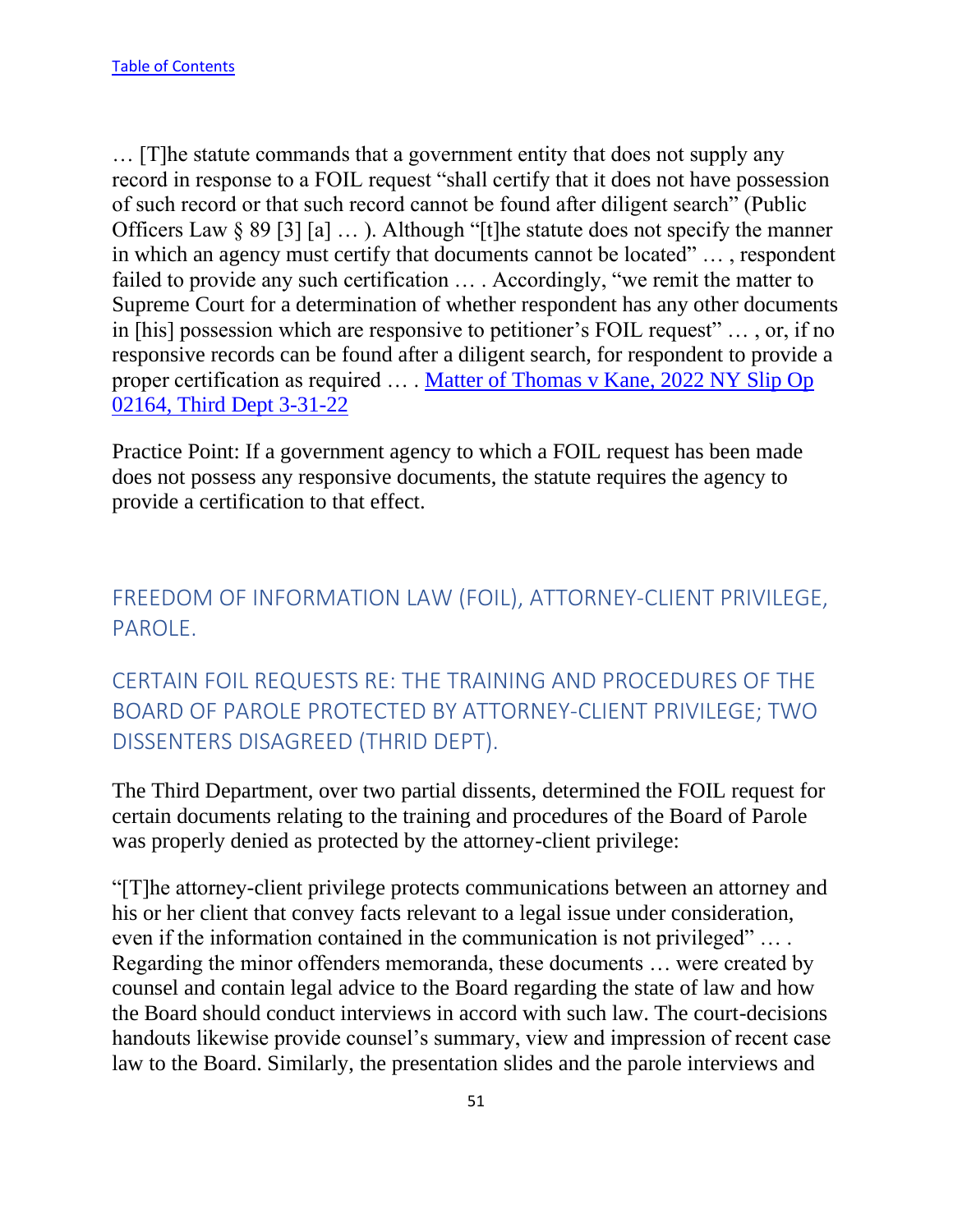decision-making handout discuss various legal standards and regulations and, as the Board's counsel noted, were provided to the Board so it could understand the requirements imposed by them and how it can comply with them. As to the remaining documents — handouts concerning Board interviews, sample decision language concerning departure from COMPAS [Correctional Offender Management Profiling for Alternative Sanctions] and hypothetical Board decisions — they also involve legal advice as to how to reach decisions on parole matters so as to be in compliance with applicable regulations…. .

#### **From the two partial dissents:**

… [M]any of the documents contain sections that are devoted solely to informing the Board of Parole of its duly codified statutory and regulatory duties in rendering parole determinations, without any fact-specific discussions or legal advice on how to apply the law to particular scenarios. Although these documents were prepared by attorneys in the course of a professional relationship, the general legal principles outlined therein are not confidential … \* \* \*

… I disagree with the majority because it is my opinion that the proper basis to withhold these documents is the intra-agency exemption, rather than the attorneyclient privilege exemption. Matter of Appellate Advocates v New York State Dept. [of Corr. & Community Supervision, 2022 NY Slip Op 01354, Third Dept 3-3-22](https://nycourts.gov/reporter/3dseries/2022/2022_01354.htm)

### LABOR LAW-CONSTRUCTION LAW, HOMEOWNER LIABILITY.

PLAINTIFF'S ACTIONS WERE NOT THE SOLE PROXIMATE CAUSE OF HIS FALL FROM A MAKESHIFT PLATFORM ON A LULL (FORKLIFT) USED TO REACH ELEVATED AREAS; PLAINTIFF'S MOTION FOR A DIRECTED VERDICT ON HIS LABOR LAW 240(1) CAUSE OF ACTION AGAINST THE HOMEOWNER WHO LEASED THE LULL AND DIRECTED PLAINTIFF'S WORK SHOULD HAVE BEEN GRANTED (THIRD DEPT).

The Third Department, reversing Supreme Court, determined plaintiff's motion for a directed verdict on his Labor law 241(6) cause of action should have been granted. Plaintiff fell from a makeshift platform he placed on a lull (forklift) to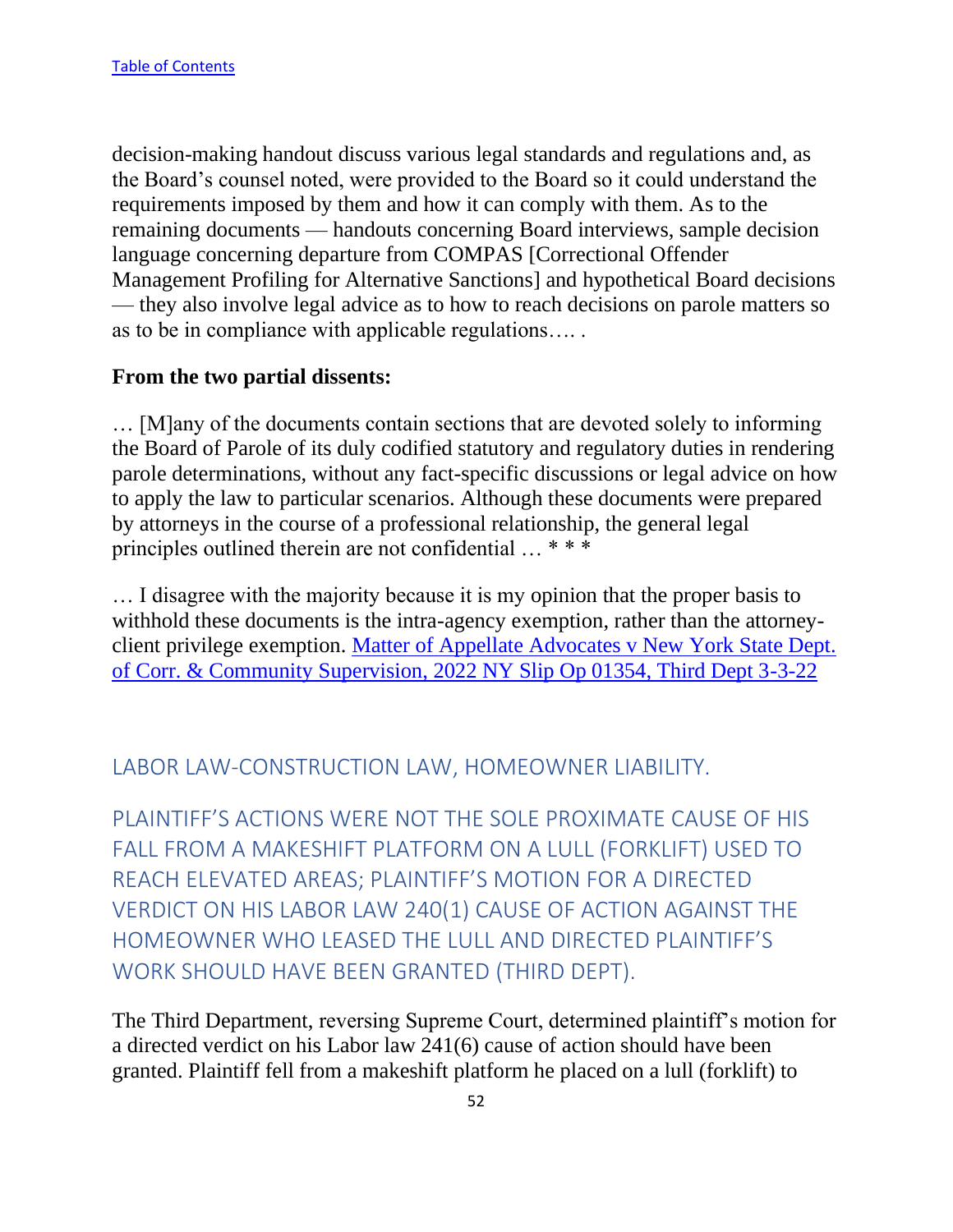reach elevated areas of a house he was wrapping with an insulation material (Tyvek). The central question was whether plaintiff's own actions were the sole proximate cause of his fall and injuries:

… [I]t is beyond dispute that the lull was not an adequate safety device for the elevated work being performed by plaintiff at the time of his fall … . This conclusion is not changed by defendant's provision of harnesses incompatible with the lull … . Plaintiff's accident was plainly the direct result of the makeshift lull setup failing, and the parties are therefore in agreement that, unless plaintiff's choice not to use other available safety devices when installing the Tyvek was the sole proximate cause of his own injuries, plaintiff has established his Labor Law § 240 (1) claim.

Plaintiff indeed brought extension ladders and scaffolding with him to the job site, and it appears that defendant provided some ladders as well. …[T]here is simply no trial evidence to suggest that plaintiff knew he was expected to use a ladder or scaffolding to wrap the front of the house with Tyvek. It is uncontroverted that use of the lull with a makeshift platform had become commonplace at the job site in the weeks preceding plaintiff's accident, that the scaffolding was set up at the rear of the house specifically because the lull could not traverse the terrain there and that defendant's only affirmative safety-related instructions to plaintiff regarding the subject elevated work were to either use a harness or construct a platform, both of which involved use of the lull. As proof of the foregoing element is lacking, there is no rational process by which a jury could conclude that plaintiff was the sole proximate cause of his own injuries … . [DeGraff v Colontonio, 2022 NY Slip](https://nycourts.gov/reporter/3dseries/2022/2022_01074.htm)  [Op 01074, Third Dept 2-17-22](https://nycourts.gov/reporter/3dseries/2022/2022_01074.htm)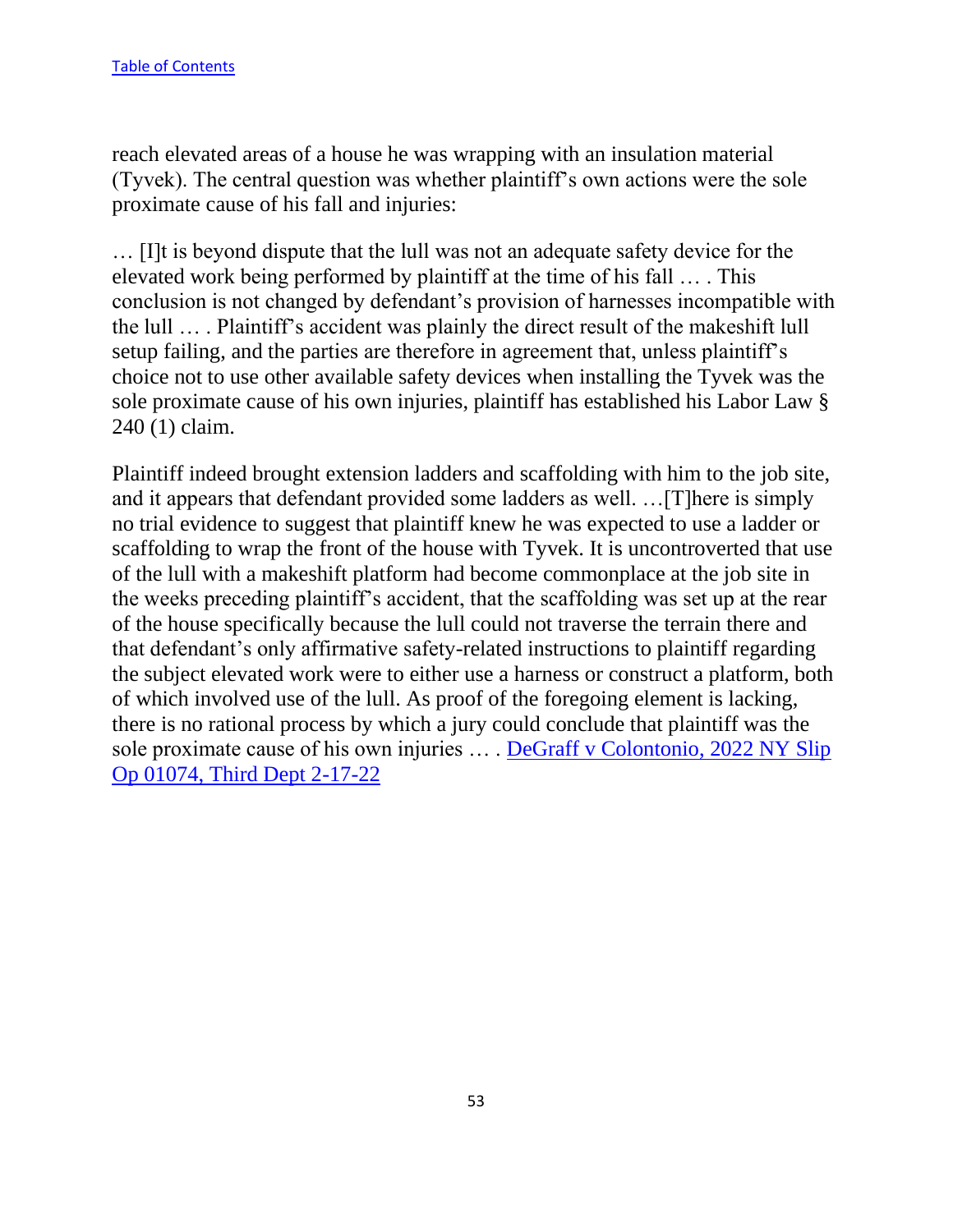### LANDLORD-TENANT, HUD REGULATIONS.

THE NOTICE OF TERMINATION OF A LEASE DID NOT COMPLY WITH THE HUD REGULATION REQUIRING THAT THE REASONS FOR TERMINATION BE STATED WITH ENOUGH SPECIFICITY TO ALLOW THE TENANT TO MOUNT A DEFENSE; EVICTION ORDER REVERSED (THIRD DEPT).

The Third Department, reversing County Court, in a full-fledged opinion by Justice Lynch, determined the landlord did not comply with the HUD regulation requiring that a notice of termination of a lease state the reasons for the termination with enough specificity to allow the tenant to mount a defense. The issue was raised by respondent-tenant's oral general denial:

In our view, the notice of termination was deficient, as it did not set forth the factual predicates underlying the alleged violation of the lease terms, instead merely paraphrasing the lease and the underlying regulation … . No specific incident is described in the notice, nor are any specific facts. The regulatory standard of requiring "enough specificity so as to enable the tenant to prepare a defense" demands more detail as to the nature of the asserted misconduct (24 CFR 247.4 [a] [2]). [Matter of Metro Plaza Apts., Inc. v Buchanan, 2022 NY Slip Op](https://nycourts.gov/reporter/3dseries/2022/2022_01087.htm)  [01087, Third Dept 2-17-22](https://nycourts.gov/reporter/3dseries/2022/2022_01087.htm)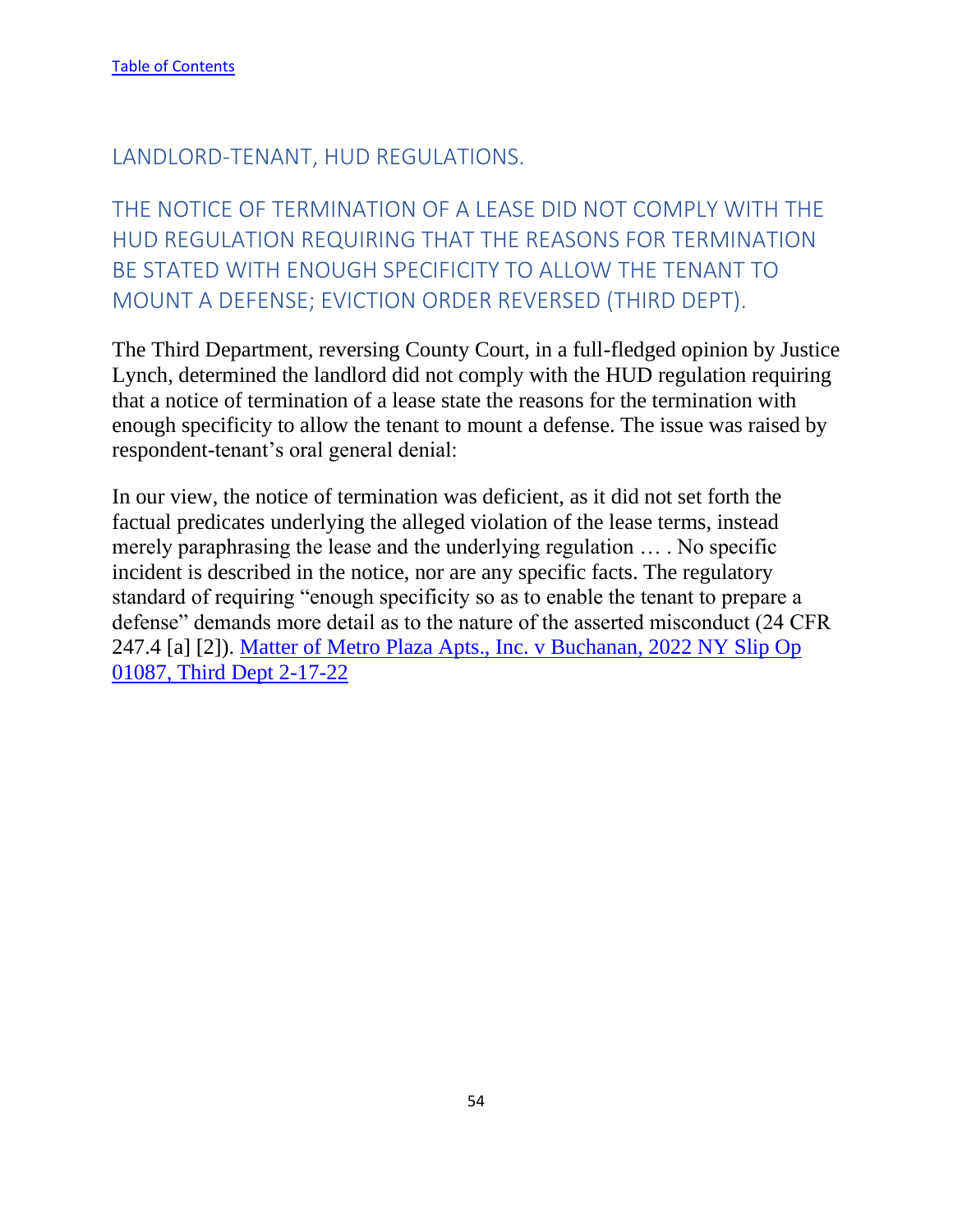### LANDLORD-TENANT, "NUISANCE LAW."

THIS ACTION WAS BROUGHT BY THE OWNERS OF RENTAL PROPERTIES IN THE DEFENDANT VILLAGE ALLEGING, AMONG OTHER CAUSES OF ACTION, VIOLATIONS OF THEIR CONSTITUTIONAL RIGHTS BY THE VILLAGE "NUISANCE LAW" WHICH WAS DECLARED UNCONSTITUTIONAL BECAUSE IT INFRINGED ON THE TENANTS' RIGHT TO CALL THE POLICE ("NUISANCE POINTS" WERE ASSESSED FOR CALLS TO THE POLICE); THE ACTION BY THE RENTAL-PROPERTY OWNERS WAS PROPERLY DISMISSED (THIRD DEPT).

The Third Department affirmed the dismissal of this action brought by owners of rental properties in the defendant village asserting, among other causes of action, violations of their constitutional rights stemming from a local law (Nuisance Law) which was declared unconstitutional:

… [This court] declar[ed] that the Nuisance Law was "overbroad and facially invalid under the First Amendment" … . As to the finding of facial invalidity under the First Amendment, this Court held that, because the Nuisance Law did not prohibit the assessment of nuisance points against a property for police involvement thereat, the law violated the right of plaintiffs' tenants to petition the government for redress of grievances by deterring them from calling the police in response to crimes committed at their properties … . \* \* \*

… Supreme Court properly dismissed the first cause of action for malicious prosecution. \* \* \*

As for the First Amendment claim, Supreme Court found …that plaintiffs lacked standing to assert their tenants' constitutional rights. \* \* \*

With respect to the selective enforcement claim, nothing in the record suggests that plaintiffs were singled out for enforcement of the Nuisance Law due to the population of tenants to which they rented — i.e., individuals whose rent was paid by the Tompkins County Department of Social Services. \* \* \*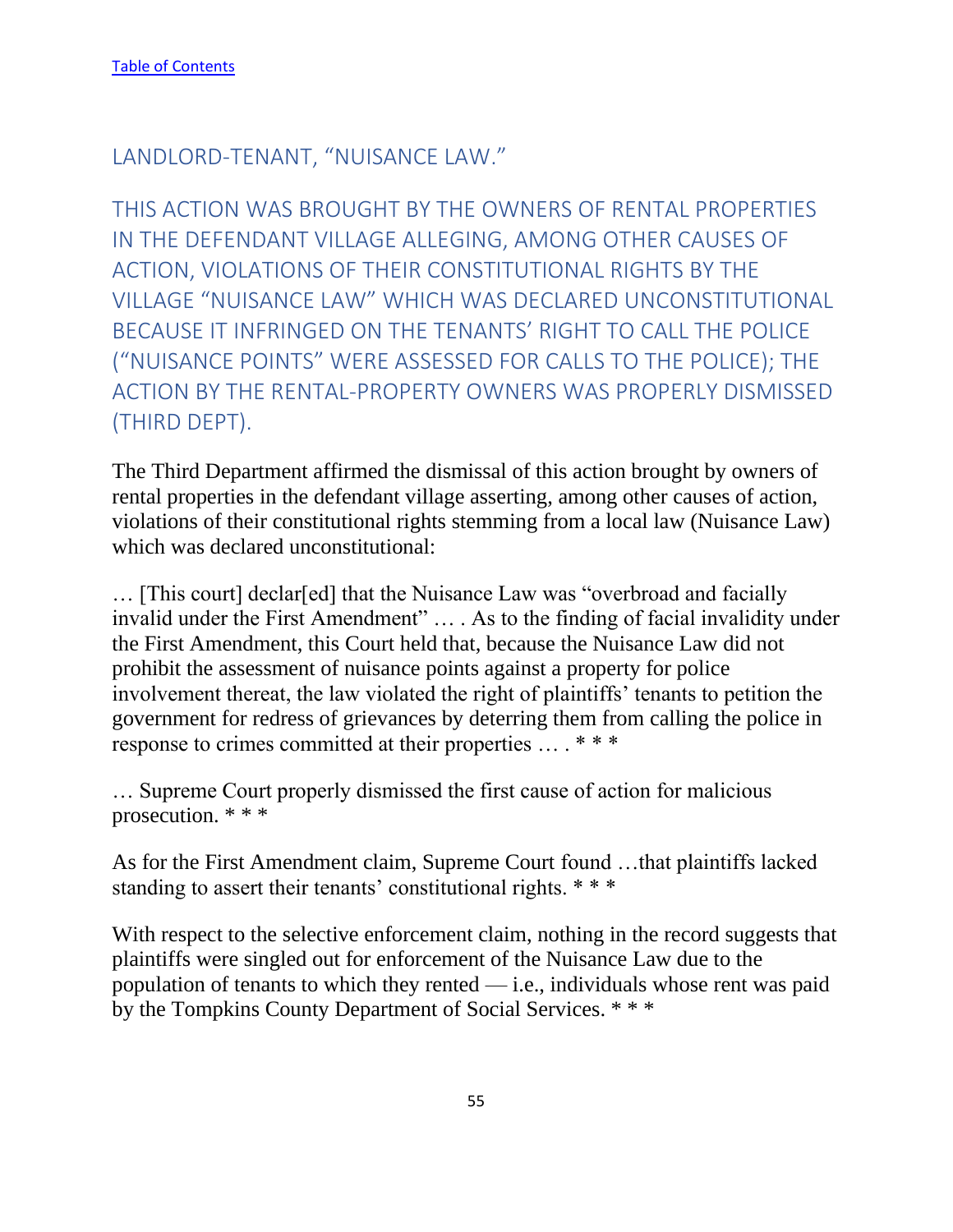… [P]laintiffs' due process claim, to the extent based upon defendants' alleged failure to follow the procedures set forth in the Nuisance Law, is not actionable. [Pirro v Board of Trustees of the Vil. of Groton, 2022 NY Slip Op](https://nycourts.gov/reporter/3dseries/2022/2022_01358.htm)  [01358, Third Dept 3-3-22](https://nycourts.gov/reporter/3dseries/2022/2022_01358.htm)

## NEGLIGENCE, MEDICAL MALPRACTICE, CERTIFICATE OF MERIT.

THE FAILURE TO TIMELY FILE THE CERTIFICATE OF MERIT IN THIS MEDICAL MALPRACTICE ACTION WAS NOT A GROUND FOR DIMSISSAL OF THE COMPLAINT (THIRD DEPT).

The Third Department, reversing Supreme Court, determined, under the facts, plaintiff had not abandoned this medical malpractice action and plaintiff's failure to timely file the certificate of merit was not a ground for dismissal of the complaint:

… [P]laintiff's attorney filed an alternative certificate with the complaint that he was unable to timely procure the required consultation in view of the impending statute of limitations in accord with CPLR 3012-a (a) (2). In such an instance, the certificate of merit must be filed within 90 days of commencement, a deadline that plaintiff did not meet … . The mere failure to meet that deadline, however, does not require a dismissal of the action … . … [P]laintiff expressly identified his medical expert in the … discovery response. In his opposing affidavit, plaintiff's counsel explained that the failure to file the certificate of merit was an oversight, i.e., basic law office failure, and further affirmed that he duly consulted with the physician in accord with the requirements of CPLR 3012-a (a) (1). In any event, plaintiff did not formally move for leave to file a late certificate of merit and, therefore, whether plaintiff established good cause under CPLR 2004 for such leave is not at issue … . … [W]e find no basis to dismiss the complaint based on the certificate of merit issue. [Duvernoy v CNY Fertility, PLLC, 2022 NY Slip Op](https://nycourts.gov/reporter/3dseries/2022/2022_01084.htm)  [01084, Third Dept 2-17-22](https://nycourts.gov/reporter/3dseries/2022/2022_01084.htm)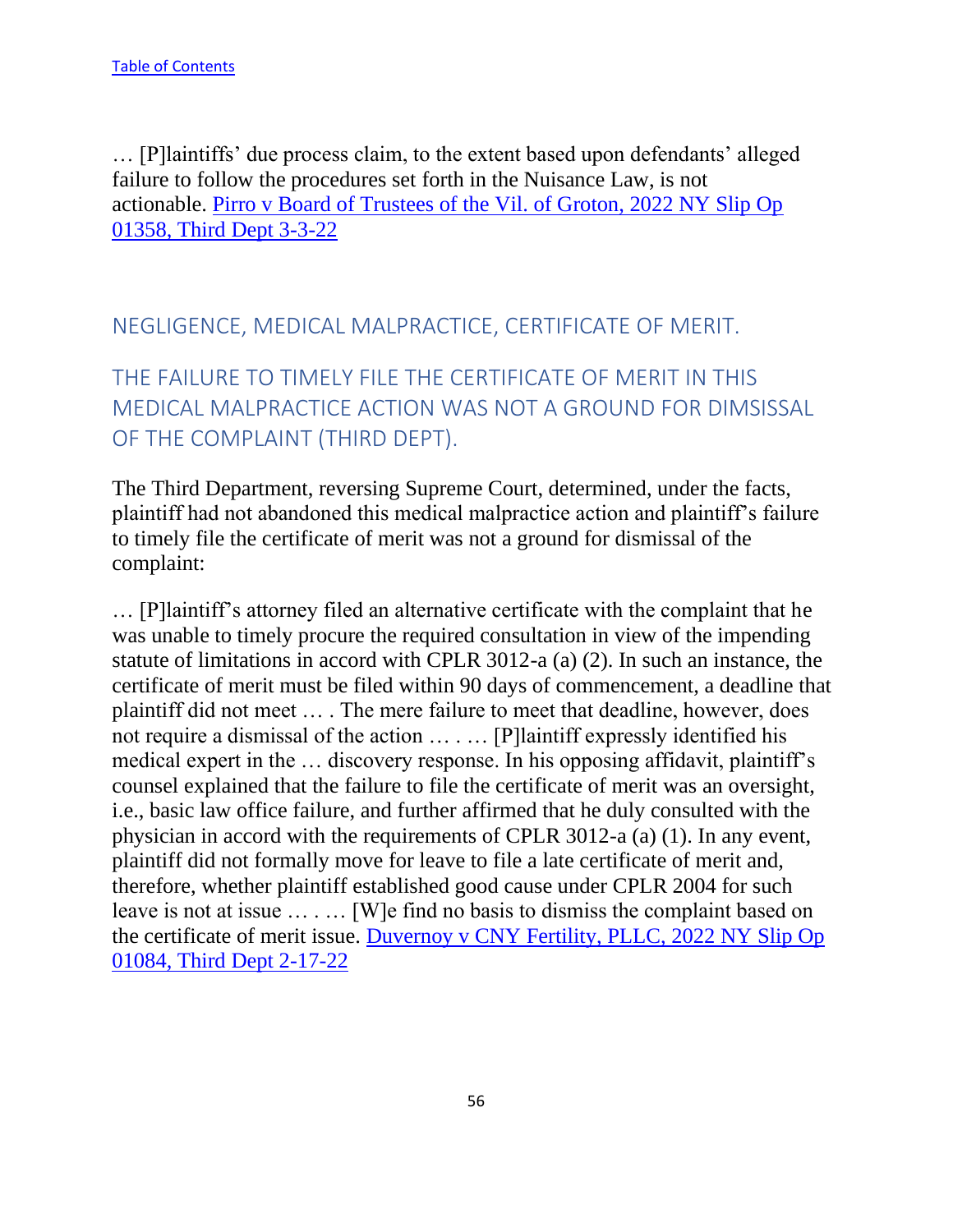### NEGLIGENCE, ALL-TERRAIN VEHICLE ACCIDENT.

THE EVIDENCE SUPPORTED THE DEFENSE VERDICT IN THIS ALL-TERRAIN VEHICLE ACCIDENT CASE; TWO DISSENTERS ARGUED THE 14-YEAR-OLD DEFENDANT DRIVER ACKNOWLEDGED HIS NEGLIGENCE ON THE STAND (THIRD DEPT).

The Third Department, over a partial dissent, determined the jury verdict finding the 14-year-old defendant driver of an all-terrain vehicle (a Gator) was not negligent was supported by the evidence. The Gator overturned and the 16-yearold passenger was injured. The defendant's and plaintiff's descriptions of the accident conflicted. The dissenters argued the defendant acknowledged he was negligent when he testified:

The jury heard … conflicting testimony regarding how defendant was driving at the time of the accident, whether that driving was what led to the Gator tipping over and whether defendant had any reason to believe that his actions posed a risk of harm given the acknowledged stability of the Gator and the fact that he and plaintiff had already performed several donuts without incident. It was for the jury to resolve these factual questions and determine whether defendant "fail[ed] to use that degree of care that a reasonably prudent person would have used under the same circumstances" and engaged in conduct posing a reasonably foreseeable risk to others … . ….

#### **From the dissent:**

… [D]efendant testified that he was 14 years old on the day of the accident, that he was operating the John Deere Gator Utility Vehicle (hereinafter Gator) and performing a "donut" at the time of the accident. He described a donut as "the action of turning the wheel of the vehicle while pressing the accelerator in order to get the back wheels to spin out." He stated that he knew that the Gator was not intended as a recreational vehicle and also testified that, although he was aware of the manufacturer's safety warnings pertaining to limitations on speed, the use of seat belts and the prohibition of anyone younger than 16 years old driving the vehicle, he disregarded many of those warnings at the time of the accident. Finally, he testified that, although he had always operated the Gator safely in the past, his parents were angry with him after this accident "because [he] was driving [the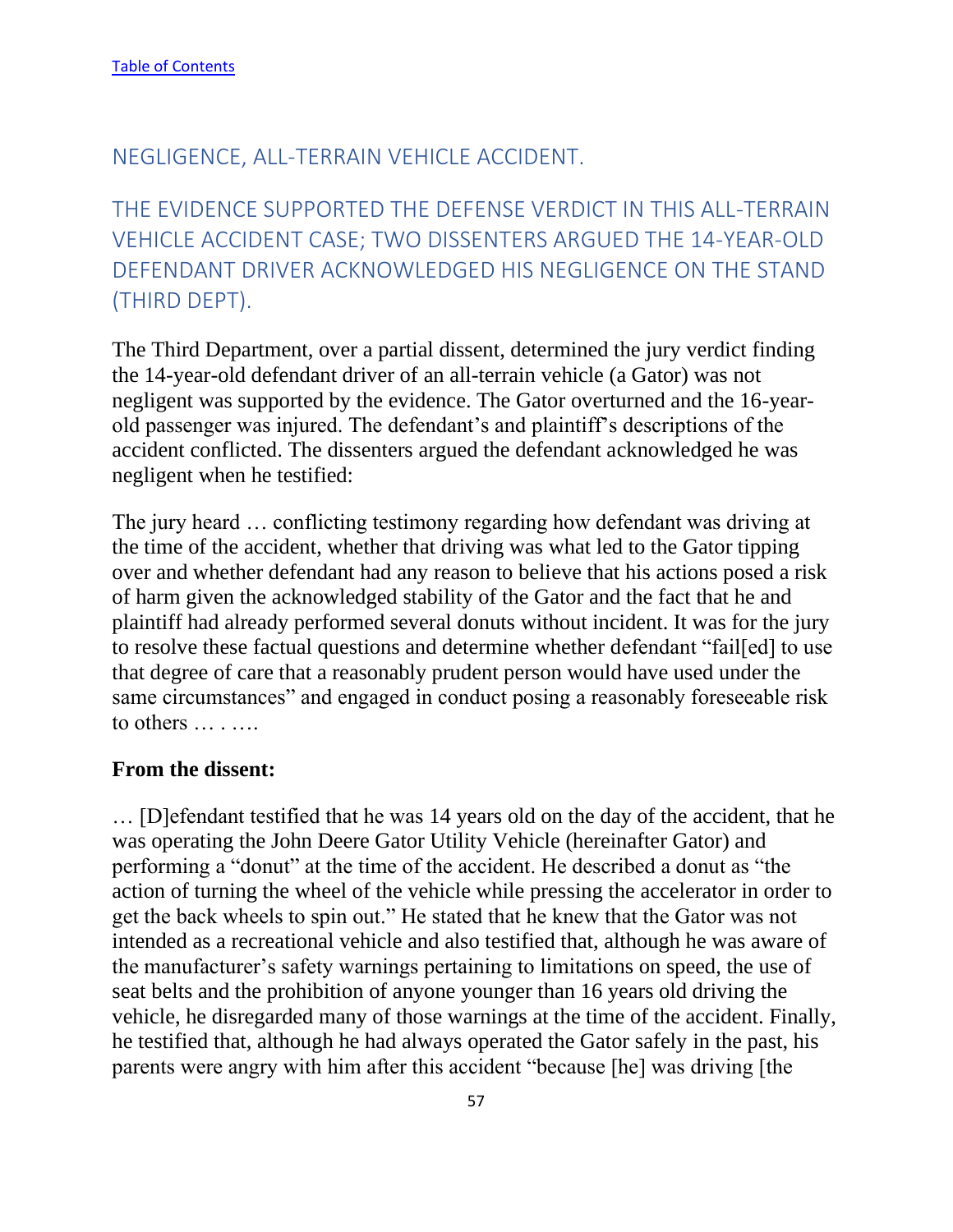Gator] in a manner that was inconsistent with [his] entire past." When asked if this manner was unsafe, defendant simply stated "yes." [Wright v O'Leary, 2022 NY](https://nycourts.gov/reporter/3dseries/2022/2022_00485.htm)  [Slip Op 00485, Third Dept 1-27-22](https://nycourts.gov/reporter/3dseries/2022/2022_00485.htm)

NEGLIGENCE, EDUCATION-SCHOOL LAW, COLLEGE STUDENT ASSUALTED.

SUNY ALBANY NOT PROTECTED BY GOVERNMENT IMMUNITY IN THIS CASE BROUGHT BY A STUDENT WHO ALLEGED SHE WAS ASSAULTED IN HER DORM ROOM BY A PERSON NOT AUTHORIZED TO BE IN THE DORM; THERE WERE QUESTIONS OF FACT ABOUT THE ADEQUACY OF SECURITY AND THE FORESEEABILITY OF THE ASSAULT (THIRD DEPT).

The Third Department determined defendant SUNY Albany's motion for summary judgment in this inadequate-security case was properly denied. Claimant was assaulted in her dorm room by a person who was not authorized to be in the dormitory. The Court of Claims held the school was not protected by government immunity because building security was a proprietary function (akin to a landlord's duty), as opposed to a governmental function, and therefore government immunity did not apply. There was evidence the lock on the dormitory door was not adequate and the sexual assault by an intruder was foreseeable:

As the Court of Appeals has recognized, "[a] governmental entity's conduct may fall along a continuum of responsibility to individuals and society deriving from its governmental and proprietary functions" and "any issue relating to the safety or security of an individual claimant must be carefully scrutinized to determine the point along the continuum that the [governmental entity's] alleged negligent action falls into, either a proprietary or governmental capacity" (Miller v State of New York, 62 NY2d 506, 511-512 [1984]). In Miller, a student at a state university was raped by an intruder in the laundry room in her dormitory. The Court of Appeals permitted the claim of negligence — stemming from the defendant's failure to lock the entrance doors to the dormitory — to go forward in the defendant's proprietary capacity as a landlord. As in Miller, claimant's allegations that defendants failed to, among other things, install proper security devices, including locks, clearly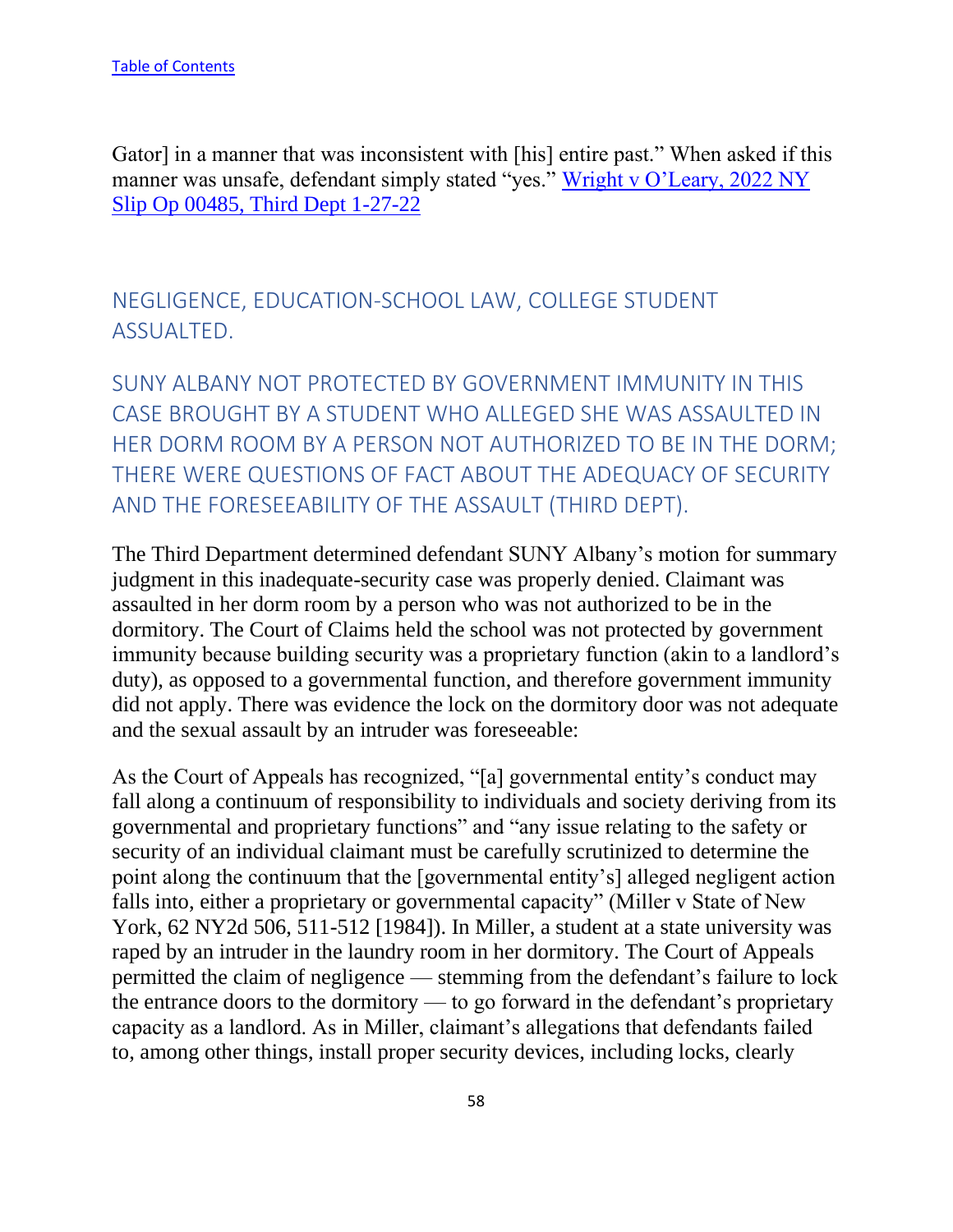implicate defendants' proprietary function as a landlord, and the Court of Claims therefore correctly rejected defendants' claim of governmental immunity. …

"Landlords have a common-law duty to take minimal precautions to protect tenants from foreseeable harm, including foreseeable criminal conduct by a third person" … . Criminal conduct is foreseeable if it is "reasonably predictable based on the prior occurrence of the same or similar criminal activity at a location sufficiently proximate to the subject location" … . [P.R.B. v State of New York, 2022 NY Slip](https://nycourts.gov/reporter/3dseries/2022/2022_00348.htm)  [Op 00348, Third Dept 1-20-22](https://nycourts.gov/reporter/3dseries/2022/2022_00348.htm)

NEGLIGENCE, MEDICAL MALPRACTICE, DISCOVERY, FAMILY LAW, SOCIAL SERVICES LAW.

CERTAIN CHILD CUSTODY RECORDS AND CHILD PROTECTIVE SERVICES RECORDS (WHICH DO NOT RELATE TO AN INVESTIGATION) MAY BE DISCOVERABLE IN THIS MEDICAL MALPRACTICE ACTION BROUGH ON BEHALF OF AN INFANT (THIRD DEPT).

The Third Department, reversing (modifying) Supreme Court, determined certain child custody records and Child Protective Services (CPS) records were or may be discoverable in this negligence and medical malpractice case brought on behalf of an infant. The custody records were relevant to plaintiff's standing to sue and to family dynamics which may have affected the child's health, and there may be some CPS records which are discoverable because they do not relate to an investigation, Therefore the matter was remitted for an in camera review:

Supreme Court did not address the second basis upon which defendants sought disclosure of the custody records, however, which was that they may contain information on family dynamics that impacted the infant's development and would therefore be relevant as to plaintiff's allegations, in her bill of particulars, that the infant's learning disabilities and intellectual and emotional deficits arose out of defendants' conduct. …

… [D]efendants are not entitled to disclosure of records relating to either a report of abuse or an investigation into one … . …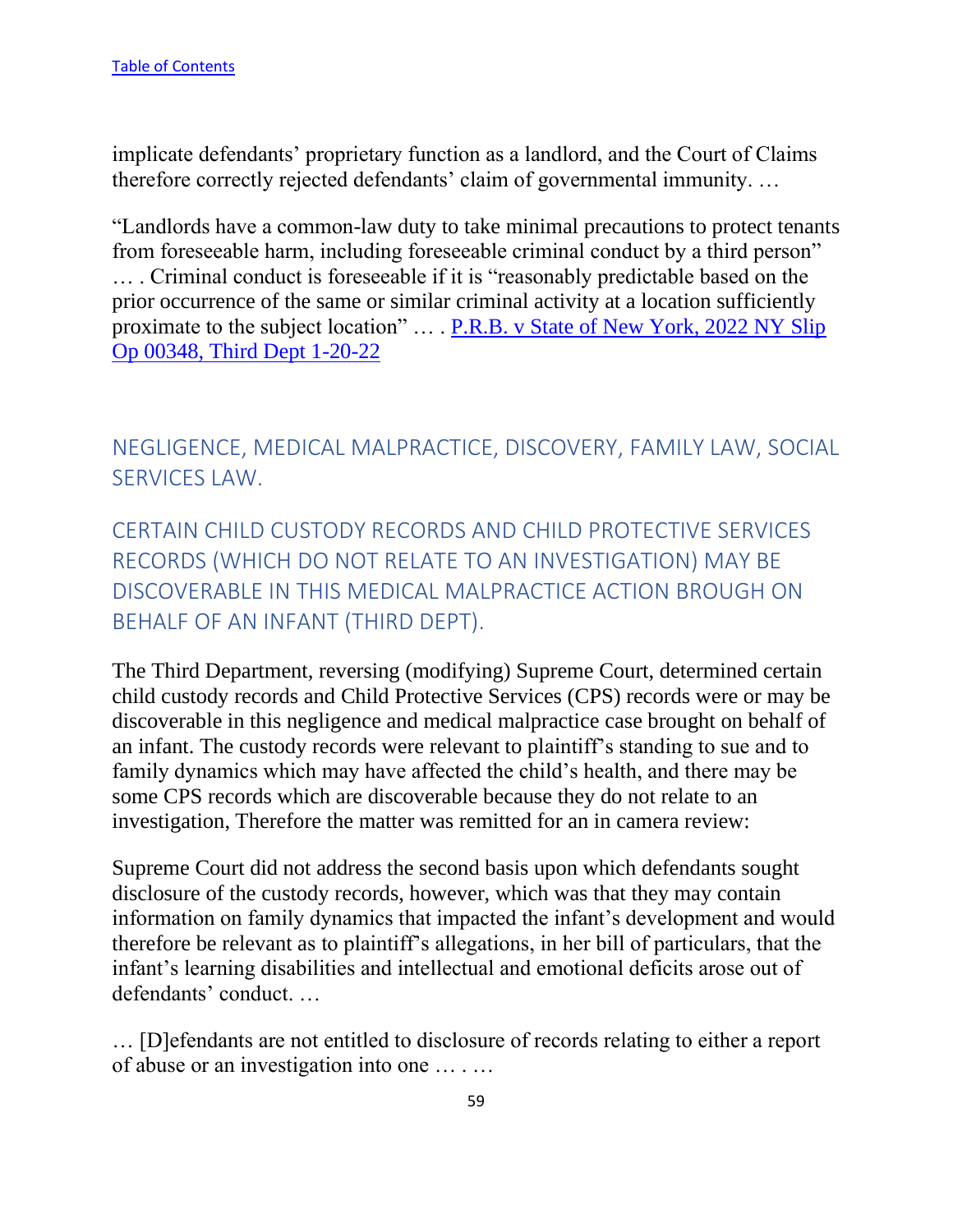… [C]hild protective officials and related child welfare organizations may well possess discoverable documents that were not generated in the course of a child protective investigation but do contain information relevant to assessing whether the infant's claimed injuries were linked to defendants' actions or some other cause. [C.T. v Brant, 2022 NY Slip Op 01090, Third Dept 2-17-22](https://nycourts.gov/reporter/3dseries/2022/2022_01090.htm)

## NEGLIGENCE, SLIP AND FALL, NOTICE.

CONFLICTING EVIDENCE ABOUT THE ABILITY TO SEE ICE ON THE PARKING LOT RAISED A TRIABLE QUESTION OF FACT WHETHER DEFENDANTS HAD CONSTRUCTIVE NOTICE OF THE CONDITION WHICH ALLEGEDLY CAUSED PLAINTIFF'S SLIP AND FALL (THIRD DEPT).

The Third Department, reversing (modifying) Supreme Court, determined defendants in this ice slip and fall case did not eliminate questions of fact about whether they had constructive notice of the icy condition:

Supreme Court found that plaintiffs' testimony, submitted by defendants, showed that the allegedly dangerous condition "was neither visible nor had it existed for a significant period of time," and "plaintiffs have not submitted any evidence to prove . . . constructive notice." Although [plaintiff] testified that the parking lot appeared wet, not icy, when viewed from her husband's truck, she also stated that she saw the ice once she had fallen; further, the affidavit of a witness states that "[t]he ice in the parking lot that morning was clearly visible." Thus, the record contains conflicting accounts as to the visibility of the ice. "When considering a summary judgment motion, courts must view the evidence in a light most favorable to the nonmoving party and accord that party the benefit of every reasonable inference from the record proof, without making any credibility determinations" … . Applying this standard, we find a triable issue of fact as to constructive notice. [Carpenter v Nigro Cos., Inc., 2022 NY Slip Op 01857, Third](https://nycourts.gov/reporter/3dseries/2022/2022_01857.htm)  [Dept 3-17-22](https://nycourts.gov/reporter/3dseries/2022/2022_01857.htm)

Practice Point: Where there is conflicting evidence of constructive notice of a dangerous condition, here whether the ice which caused plaintiff's slip and fall was visible, summary judgment is not appropriate.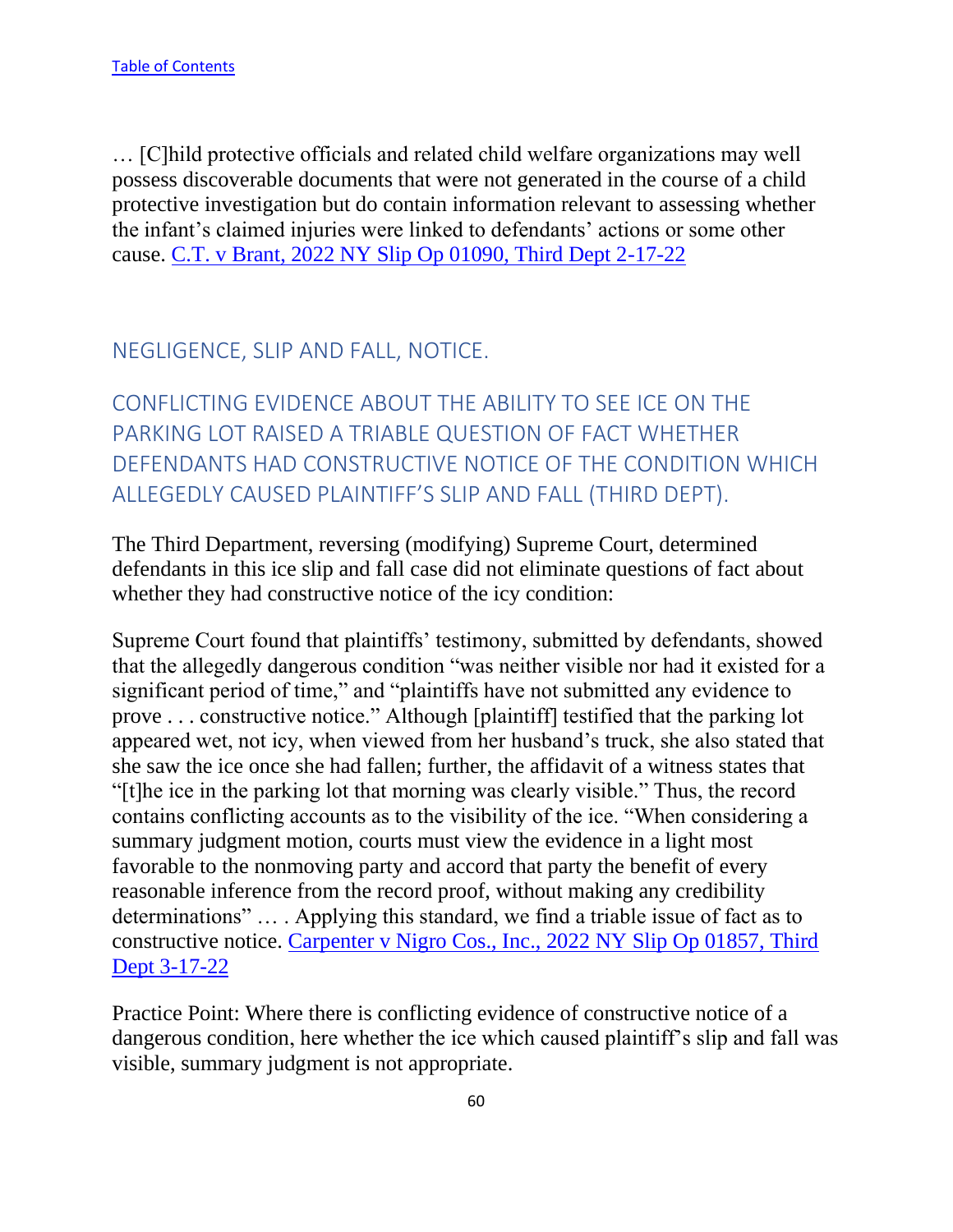### NEGLIGENCE, SLIP AND FALL.

PLAINTIFF RAISED A QUESTION OF FACT WHETHER THE STEPS ON WHICH SHE SLIPPED AND FELL, ALTHOUGH ON A PUBLIC RIGHT-OF-WAY, WERE SUBJECT TO A SPECIAL USE BY THE ABUTTING PROPERTY OWNER (POTENTIALLY RENDERING THE ABUTTING PROPERTY OWNER LIABLE) (THIRD DEPT).

The Third Department, reversing Supreme Court, determined plaintiff in this slip and fall case should have been allowed to present evidence of defendant synagogue's special use of steps which were part of the public right-of-way but which lead to the synagogue entrance. Plaintiff slipped on ice on the "public rightof-way" portion of the steps and broke her ankle:

… [D]efendant proffered evidence in support of its motion for summary judgment that plaintiff's fall occurred on public property, thereby shifting the burden to plaintiff to raise an issue of fact as to defendant's liability as an abutter … . With respect to its special use theory of recovery, plaintiff points to the deposition testimony of defendant's secretary and bookkeeper, who testified that she was unaware of who initially built the subject set of steps, or when, but that defendant rebuilt them prior to plaintiff's fall. Photographs submitted by both parties make clear that the subject steps are not only directly in line with the synagogue's main entrance, but match that entrance's width with near exactitude, the entrance notably being wide enough to encompass two sets of double doors. There is proof that congregants attending Sabbath services and holiday services would access the synagogue via this entrance only. In addition, photographic evidence reveals that the portion of the raised sidewalk between the two sets of steps is constructed of more decorative pavers or cobblestones, laid by defendant, setting that area apart from the otherwise concrete sidewalk, arguably improving the overall appearance of the main entrance and visually linking the two sets of steps up to the synagogue.

Viewing the evidence in the light most favorable to plaintiff and affording her the benefit of every available inference, as we must, the foregoing was adequate to raise a triable issue of fact as to whether the subject steps were constructed or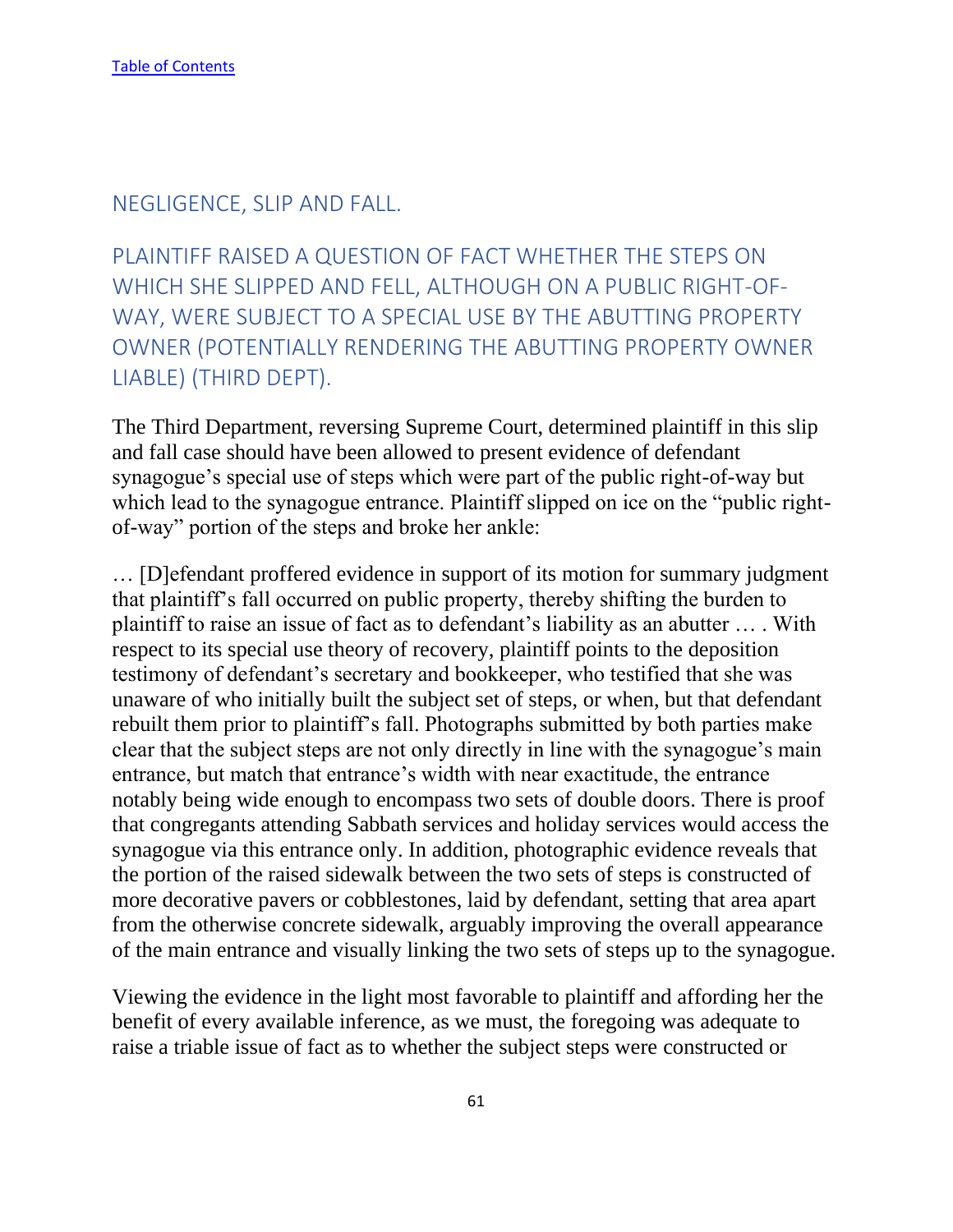altered for defendant's benefit. [Podhurst v Village of Monticello, 2022 NY Slip Op](https://nycourts.gov/reporter/3dseries/2022/2022_00707.htm)  [00707, Third Dept 2-3-22](https://nycourts.gov/reporter/3dseries/2022/2022_00707.htm)

## PRIVILEGE, PHYSICIAN-PATIENT, BREACH AS A TORT.

# PLAINTIFF STATED A CAUSE OF ACTION FOR BREACH OF THE PHYSICIAN-PATIENT PRIVILEGE, A TORT (THIRD DEPT).

The Third Department, reversing Supreme Court, determined plaintiff stated a cause of action for breach of the physician-patient privilege (CPLR 4504(a)). Plaintiff was a resident at the State College of Veterinary Medicine at Cornell University. During her residency plaintiff was treated by defendant Witlin, a psychiatrist. In a conversation with a staff psychologist at the college, Witlin said he was "aware of [plaintiff's] deterioration" and that she "was a mess the last time [he] saw her." Plaintiff was subsequently denied a second year of residency:

"The elements of a cause of action for breach of physician-patient confidentiality are: (1) the existence of a physician-patient relationship; (2) the physician's acquisition of information relating to the patient's treatment or diagnosis; (3) the disclosure of such confidential information to a person not connected with the patient's medical treatment, in a manner that allows the patient to be identified; (4) lack of consent for that disclosure; and  $(5)$  damages" ... ...

… [P]laintiff's claimed damages are not limited to those related to the decision not to reappoint her. The complaint, as amplified by the bill of particulars, alleges that plaintiff suffered mental distress and related emotional harm as a direct result of the disclosure of her confidential medical information. Because a breach of physician-patient confidentiality is actionable as a tort … , plaintiff may recover for emotional harm so long as "the mental injury is a direct, rather than a consequential, result of the breach and . . . the claim possesses some guarantee of genuineness" … . [Bonner v Lynott, 2022 NY Slip Op 02175, Third Dept 3-31-22](https://nycourts.gov/reporter/3dseries/2022/2022_02175.htm)

Practice Point: Here plaintiff stated a cause of action for breach of the patientphysician privilege which sounds in tort and includes damages as an element.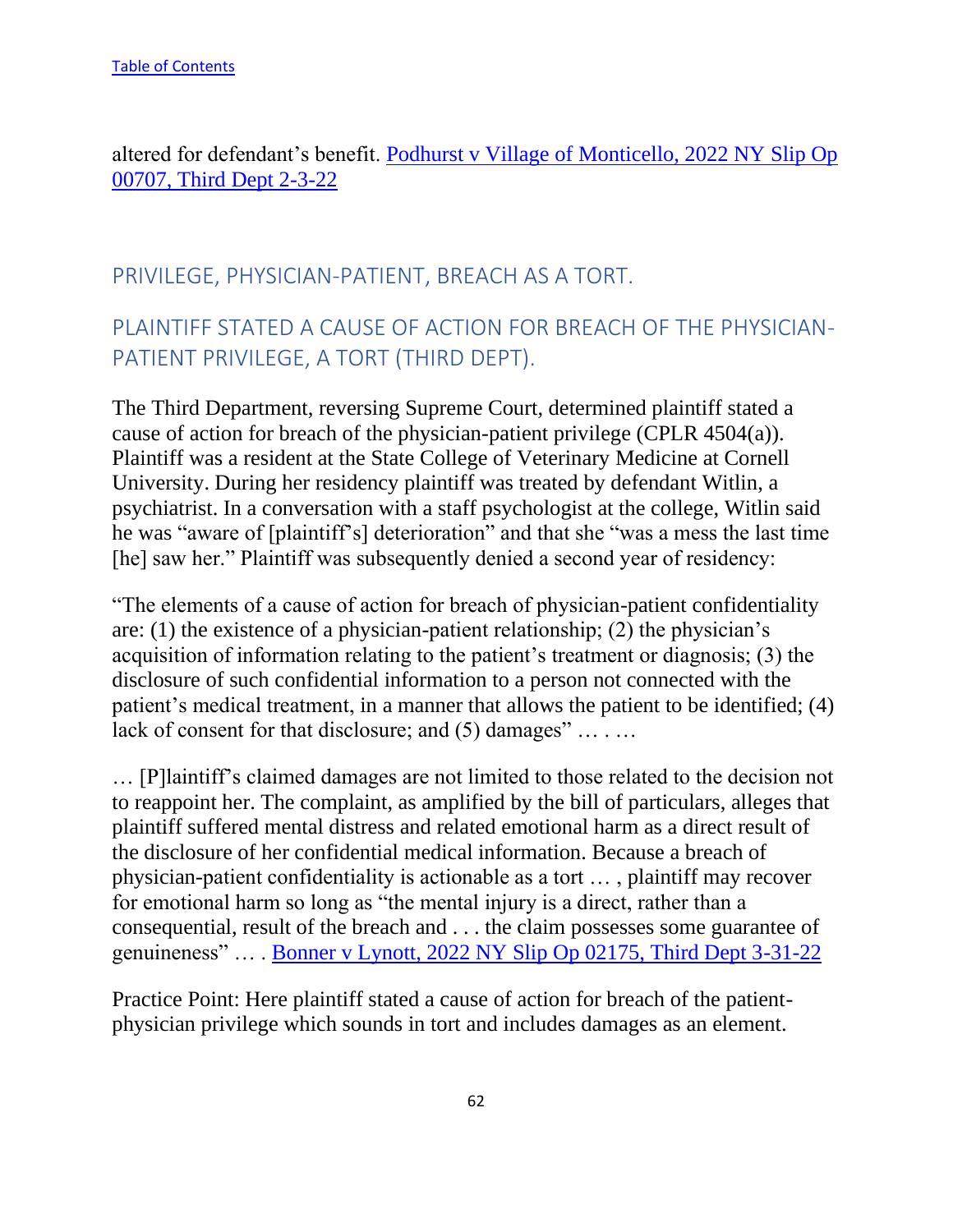### PRODUCTS LIABILITY, BAILOR LIABILITY.

# DEFENDANT, BASED ON ITS STATUS AS BAILOR OF THE MACHINE WHICH ALLEGEDLY INJURED PLAINTIFF, MAY BE LIABLE UNDER BREACH OF WARRANTY AND STRICT PRODUCTS LIABILITY CAUSES OF ACTION (THIRD DEPT).

The Third Department, reversing (modifying) Supreme Court, in a decisions addressing many issues not summarized here, noted that breach of warranty and strict products liability causes of action can arise from a bailment. Here plaintiff alleged she was injured by a machine (called a "table") and defendant was the "owner" of the table by virtue of its status as bailor:

In light of … material issues of fact as to whether defendant owned and/or was bailor of the table, we find that Supreme Court erred in granting defendant's motion for summary judgment as to the breach of implied warranty cause of action. As "[t]here is, in fact, no substantive distinction between [the theories of breach of implied warranty and strict products liability] in the context of this case" … , we reach this same conclusion as to the strict products liability cause of action. [Reese v Raymond Corp., 2022 NY Slip Op 01077, Third Dept 2-17-22](https://nycourts.gov/reporter/3dseries/2022/2022_01077.htm)

RETIREMENT AND SOCIAL SECURITY LAW, DOOR SHUT ON OFFICER'S HAND.

THE WIND BLOWING A DOOR SHUT ON PETITIONER POLICE OFFICER'S HAND DID NOT CONSTITUTE AN "ACCIDENT" WITHIN THE MEANING OF THE RETIREMENT AND SOCIAL SECURITY LAW (THIRD DEPT).

The Third Department, over a two-justice dissent, determined petitioner police officer's injury caused by wind slamming a door on her hand was not an "accident" entitling her to disability benefits:

… "[W]hen determining whether a precipitating event was unexpected, [the Comptroller] and courts may … consider whether the injured person had direct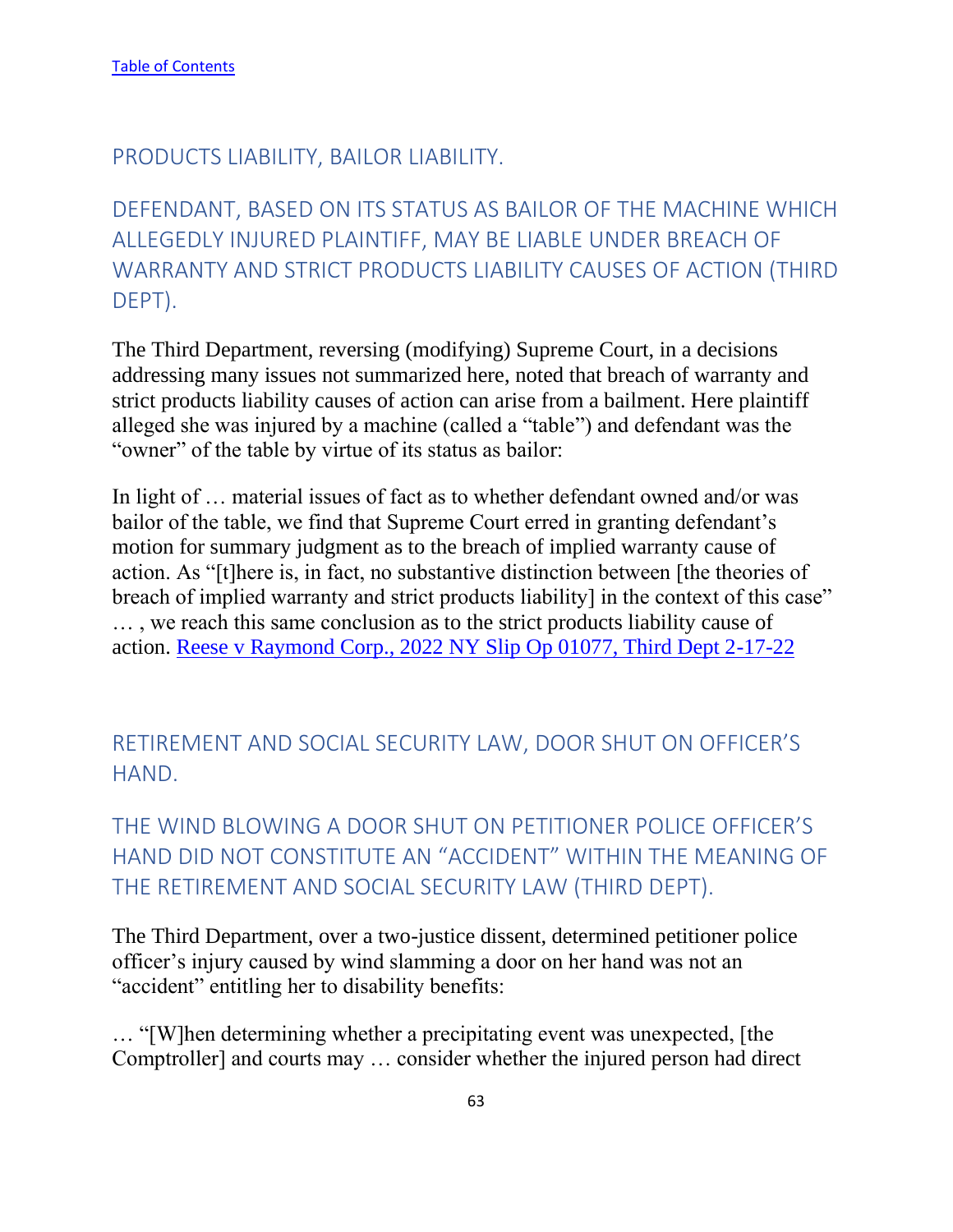knowledge of the hazard prior to the incident or whether the hazard could have been reasonably anticipated so long as such a factual finding is based upon substantial evidence in the record" ... . \* \* \*

… [P]etitioner testified that, as she was walking from the bus to the booth to write her report, she observed that it was windy. Indeed, petitioner does not dispute that, on the day of the incident, it was cold and windy and that she was aware of the weather conditions. According to petitioner, the door to the booth weighed between 80 and 100 pounds and she was aware that the door would close on its own, as it did not have a closure arm attached to slow its closure. Petitioner further testified that, when she went to open the door to the booth, she felt resistance due to the wind blowing against it and she only opened the door enough for her to "squeeze" herself in. As petitioner entered the doorway, she felt a gust of wind and, concerned that the door was going to hit her as it closed, she put her right hand out behind her for protection. The wind blew the door shut behind her, slamming her right hand in the doorjamb. … [S]ubstantial evidence supports the Comptroller's determination that petitioner could have reasonably anticipated that the wind would blow the door closed on her and, therefore, the incident did not constitute an accident within the meaning of the Retirement and Social Security Law … . [Matter of Rizzo v DiNapoli, 2022 NY Slip Op 00095, Third Dept 1-6-22](https://nycourts.gov/reporter/3dseries/2022/2022_00095.htm)

RETIREMENT AND SOCIAL SECURITY LAW, FALL CAUSED BY BROKEN CHAIR.

PETITIONER POLICE OFFICER'S SITTING IN A DESK CHAIR (WHICH WAS SUBSEQUENTLY FOUND TO BE BROKEN), LEANING BACK, FALLING BACKWARD AND INJURING HIS HEAD CONSTITUTED AN "ACCIDENT" WITHIN THE MEANING OF THE RETIREMENT AND SOCIAL SECURITY LAW (THIRD DEPT).

The Third Department, reversing the Comptroller, over a dissent, annulled the determination that petitioner police officer was not injured in an "accident" within the meaning of the Retirement and Social Security Law. Petitioner alleged he sat in a desk chair, leaned back and fell over striking his head. There was evidence the chair was broken: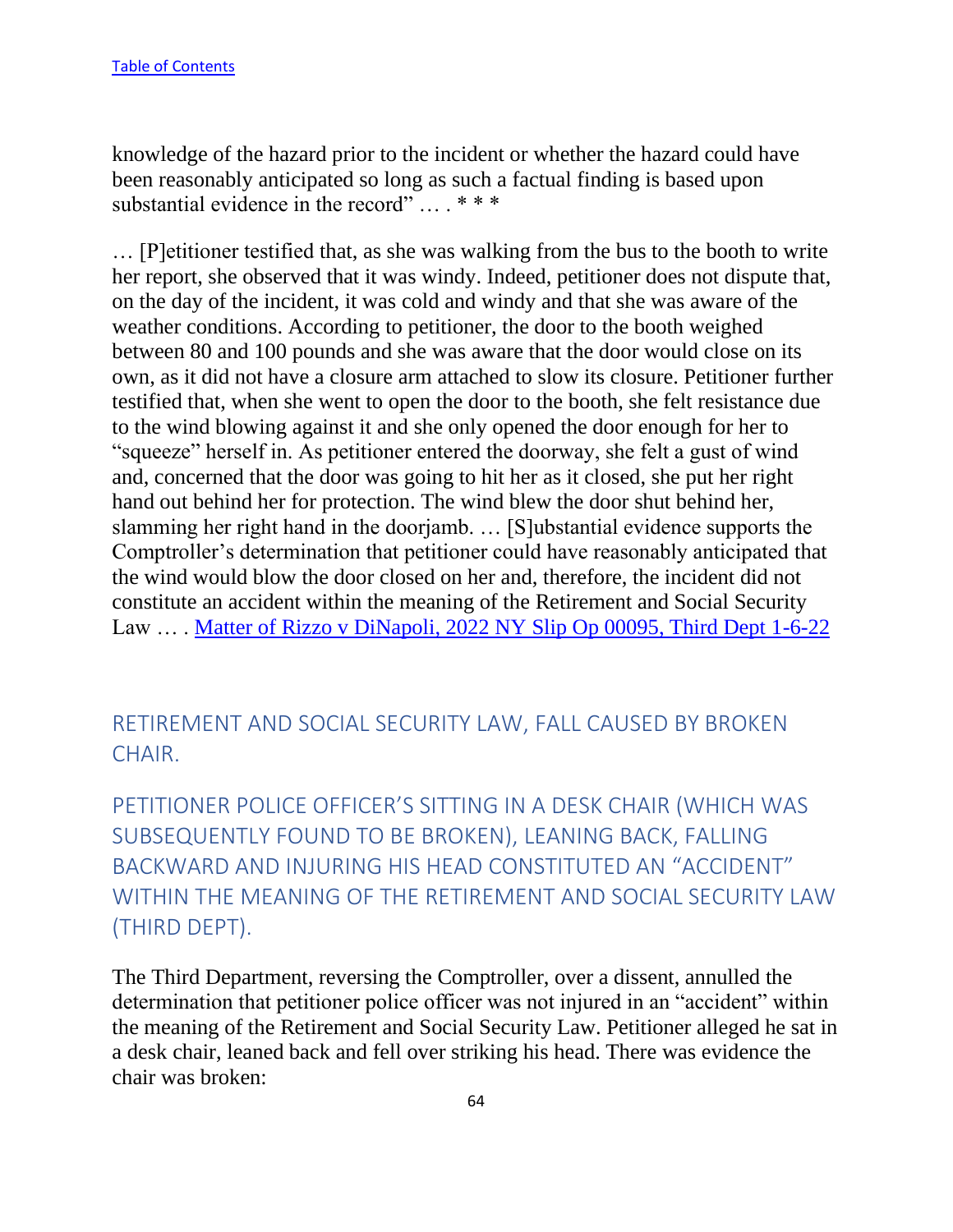Petitioner's burden was to demonstrate that his disability arose out of an accident which, for purposes of the Retirement and Social Security Law, is defined as "a sudden, fortuitous mischance, unexpected, out of the ordinary, and injurious in impact" … . \* \* \*

In our view, the incident as described constitutes an accident. Contrary to the findings of the Hearing Officer, whether the chair was broken prior to or during the fall is of no moment, as either way petitioner was unaware of any defect. In either situation, the collapse of a chair back would be a sudden, unexpected outcome for anyone who simply sits and leans back. [Matter of Crone v DiNapoli, 2022 NY Slip](https://nycourts.gov/reporter/3dseries/2022/2022_00481.htm)  [Op 00481, Third Dept 1-27-22](https://nycourts.gov/reporter/3dseries/2022/2022_00481.htm)

### RETIREMENT AND SOCIAL SECURITY LAW, SLIP AND FALL.

PETITIONER, A COURT OFFICER, SLIPPED AND FELL ON A WET FLOOR IN THE COURTHOUSE; THE FALL WAS AN ACCIDENT WITHIN THE MEANING OF THE RETIREMENT AND SOCIAL SECURITY LAW (THIRD DEPT).

The Third Department, reversing the Comptroller, determined petitioner court officer suffered a compensable accident when slipped on a wet floor in the courthouse and may therefore be entitled to accidental disability retirement benefits:

Petitioner testified that she was on duty and returning to the security office at the end of her shift when she "slipped on the wet floor" in the courthouse where she was assigned. Having fallen to the ground on her back, she "felt the water on the floor" and observed that the whole area appeared to be wet as though recently mopped. She stated that she did not observe that the floor — which was light in color — was wet before her fall and, further, there had been no signs advising of the hazard. She had never seen anyone mopping in the courthouse and was wearing nonslip shoes as part of her uniform at the time of the fall.

Like the incidents deemed accidental in Matter of Knight v McGuire (62 NY2d 563 [1984] [accident where the petitioner slipped on wet pavement getting into a patrol car]) and Matter of Gasparino v Bratton (92 NY2d 836, 838-839 [1998]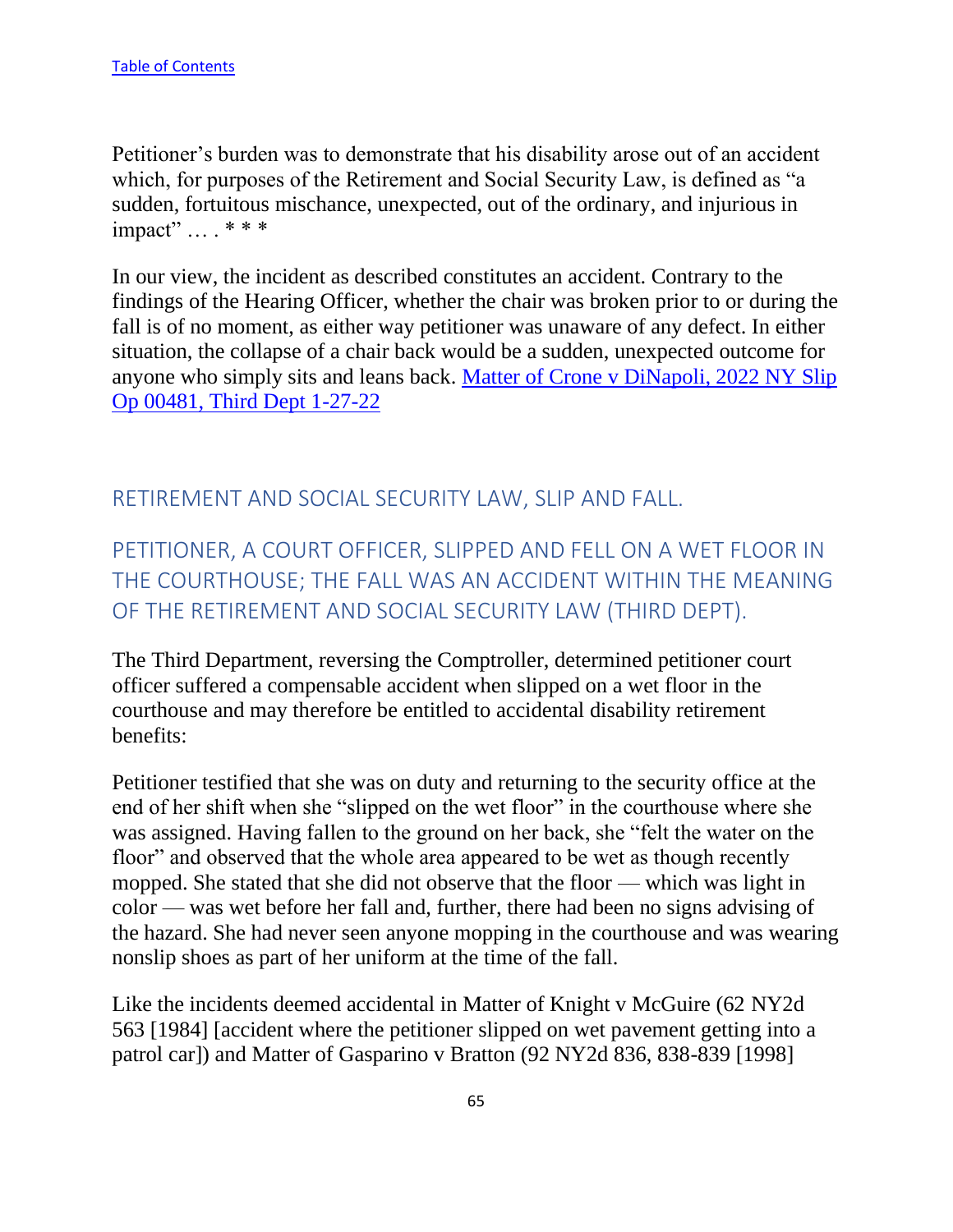[accident where the petitioner slipped in water on a bathroom floor]), the precipitating event here was not a risk of the work performed by petitioner. Her description of the incident also demonstrates that her fall was sudden and unexpected … . [Matter of Como v New York State Comptroller, 2022 NY Slip Op](https://nycourts.gov/reporter/3dseries/2022/2022_01223.htm)  [01223, Third Dept 2-24-22](https://nycourts.gov/reporter/3dseries/2022/2022_01223.htm)

WORKERS' COMPENSATION, ATTORNEY'S FEES.

ALTHOUGH CLAIMANT DID NOT SUCCEED IN DEMONSTRATING HER CONDITION HAD WORSENED SUCH THAT SHE WAS ENTITLED TO INCREASED BENEFITS, HER COUNSEL'S FEES SHOULD NOT HAVE BEEN RESCINDED BY THE WORKERS' COMPENSATION BOARD (THIRD DEPT).

he Third Department, reversing (modifying) the Workers' Compensation Board, determined the rescission of the award of claimant's counsel's fee on the ground that the claim was unsuccessful was arbitrary and capricious. Claimant was unable to show her condition had worsened entitling her to increased benefits:

The initial application submitted by claimant's counsel, which sets forth in detail the services rendered and the time spent in connection therewith, reflects that counsel represented claimant for a number of years, engaged in extensive correspondence with, among others, claimant, Petroski [claimant's treating physician] and the carrier, reviewed various reports, attended hearings and successfully sought and obtained a reopening of this matter. Although counsel ultimately did not succeed in obtaining an increase in claimant's loss of wageearning capacity, the Board rescinded the fee award solely upon counsel's unsuccessful efforts in this regard. Notwithstanding the Board's broad discretion, this single-factor reasoning strikes us as arbitrary and capricious — particularly in view of the fact that claimant clearly received an economic benefit from counsel's overall representation of her. [Matter of Simmons v Glens Falls Hosp., 2022 NY](https://nycourts.gov/reporter/3dseries/2022/2022_00712.htm)  [Slip Op 00712, Third Dept 2-3-22](https://nycourts.gov/reporter/3dseries/2022/2022_00712.htm)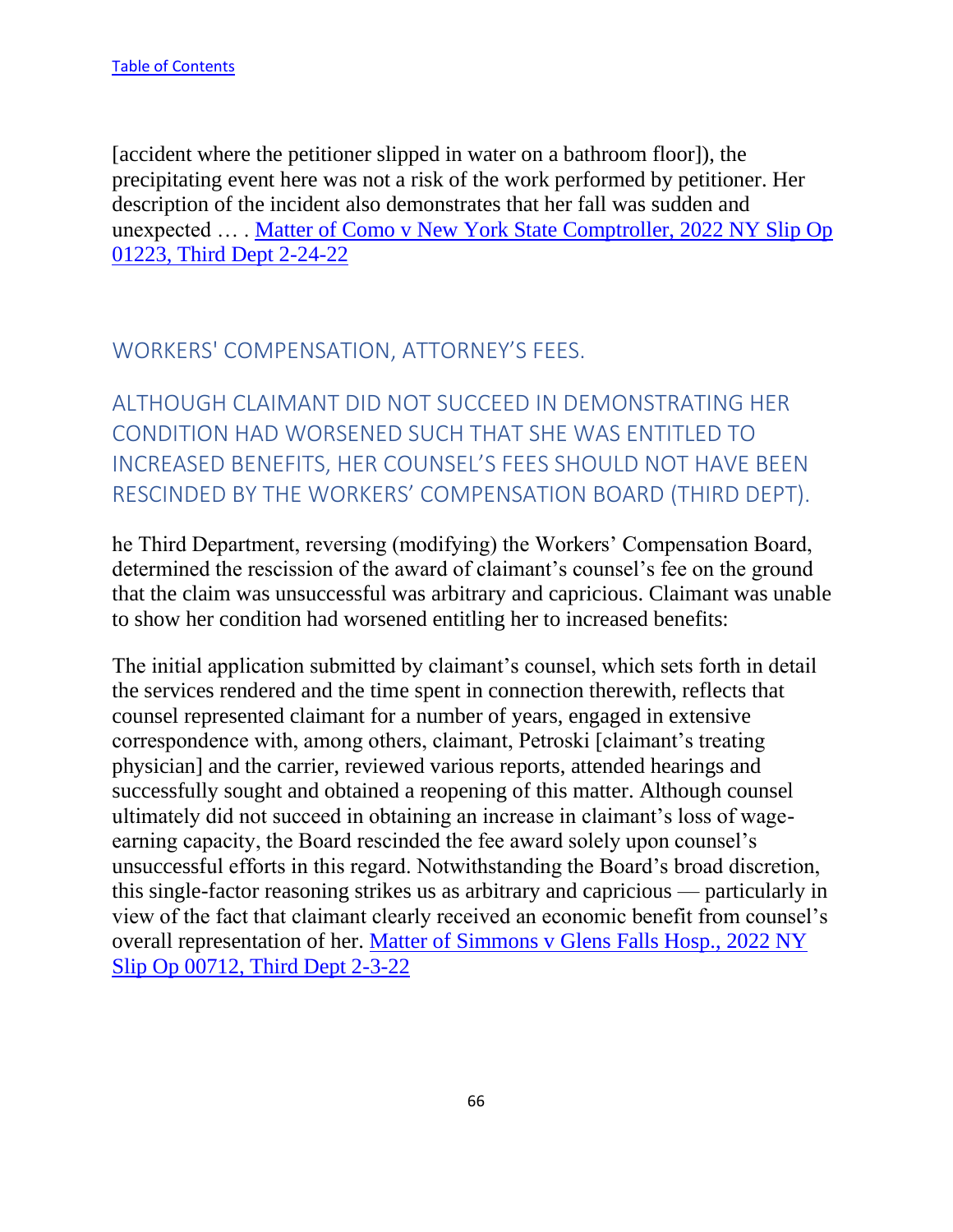WORKERS' COMPENSATION, DEPARTURE FROM PRECEDENT NOT EXPLAINED.

THE WORKERS' COMPENSATION BOARD HAD PREVIOUSLY HELD THAT, IN A HEARING-LOSS CASE, THE FAILURE TO INCLUDE THE AUDIOGRAM (HEARING TEST) WITH THE INDEPENDENT MEDICAL EXAMINATION RECORD PRECLUDES CONSIDERATION OF THE EXPERT EVIDENCE; THE AUDIOGRAM WAS NOT INCLUDED HERE AND THE BOARD DID NOT EXPLAIN ITS DEPARTURE FROM PRECEDENT (BY CREDITING THE EXPERT EVIDENCE); DETERMINATION REVERSED (THIRD DEPT).

The Third Department, reversing the Workers' Compensation Board in this hearing-loss case, determined the carrier's expert's (Arick's) failure to include the audiogram (hearing test) with the independent medical examination (IME) record required that the expert's evidence be precluded. There was precedent to that effect and the board did not explain its departure from precedent:

Arick could not explain during his testimony, however, why a copy of his audiogram was neither provided with his IME report nor present in the Board's file, and claimant's counsel continued to raise this point during the hearing, on administrative appeal to the Board and now again before this Court. As claimant argues, the Board has previously determined that where an audiogram test providing the basis for a physician's SLU [schedule loss of use] finding does not accompany the IME report and is not submitted to the Board file, that physician's IME report and findings must be precluded … . …

The Board failed to address claimant's contention regarding the omission of Arick's audiogram from his IME and the record and, as such, has not provided a rational explanation for departing from its prior decision requiring that an audiogram be submitted to the Board with the IME report (see Workers' Compensation Law § 137 [1] [a]; 12 NYCRR 300.2 [d] [4] [iii], [iv]; [12]). Inasmuch as the Board has not provided a rational basis for departing from its own precedent, its decision must be reversed ... . Matter of Cala v PAL Envtl. Safety [Corp., 2022 NY Slip Op 01498, Third Dept 3-10-22](https://nycourts.gov/reporter/3dseries/2022/2022_01498.htm)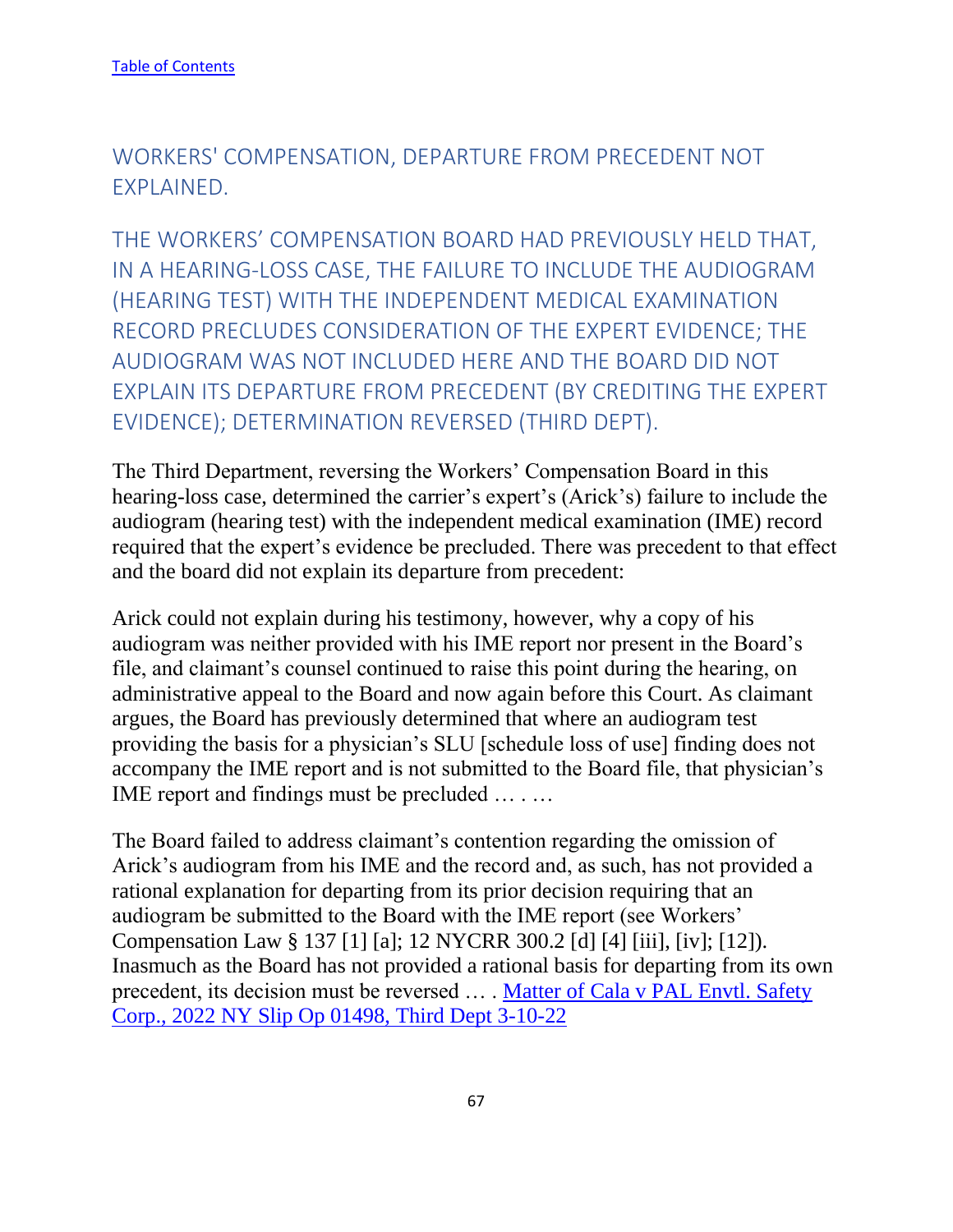Practice Point: If the Workers' Compensation Board departs from its own precedent without explanation, the determination will be reversed.

### WORKERS' COMPENSATION, EXPERT OPINION.

CLAIMANT'S EXPERT PROVIDED SUFFICIENT EVIDENCE OF A CAUSAL RELATIONSHIP BETWEEN CLAIMANT FIREFIGHTER'S LUNG CANCER AND EXPOSURE TO TOXINS AT GROUND ZERO, WORKERS' COMPENSATION BOARD REVERSED (THIRD DEPT).

The Third Department, reversing the Workers' Compensation Board, determined the evidence supported a finding that claimant firefighter's lung cancer and death were caused by exposure to toxins at Ground Zero:

The Board found the opinion of Ploss [claimant's expert] to be incredible in part because he did not "cite to any studies or other evidence to sufficiently explain his opinion regarding causation." However, Ploss opined that "[i]t is well accepted that the numerous carcinogens contained in the debris of th[e] highly polluted area known as Ground Zero could cause numerous malignancies such as cancer of the lungs." As claimant asserts, the question of whether such studies supported the doctor's findings could have been raised at the hearing, but was not. Ploss further testified that the toxic exposure at Ground Zero that decedent experienced was intense and concentrated given his prolonged exposure and lack of respiratory protection and that such exposure would have resulted in damage to decedent's bronchial tree and lung tissue. In our view, the medical opinion of Ploss was neither speculative nor a general expression of possibility and demonstrated that decedent's exposure at Ground Zero and the World Trade Center site was a contributing factor to his demise for purposes of causation. In view of the foregoing, the Board improperly rejected Ploss' uncontroverted medical opinion as to causation … . [Matter of Murphy v New York State Cts., 2022 NY Slip Op](https://nycourts.gov/reporter/3dseries/2022/2022_00087.htm)  [00087, Third Dept 1-6-22](https://nycourts.gov/reporter/3dseries/2022/2022_00087.htm)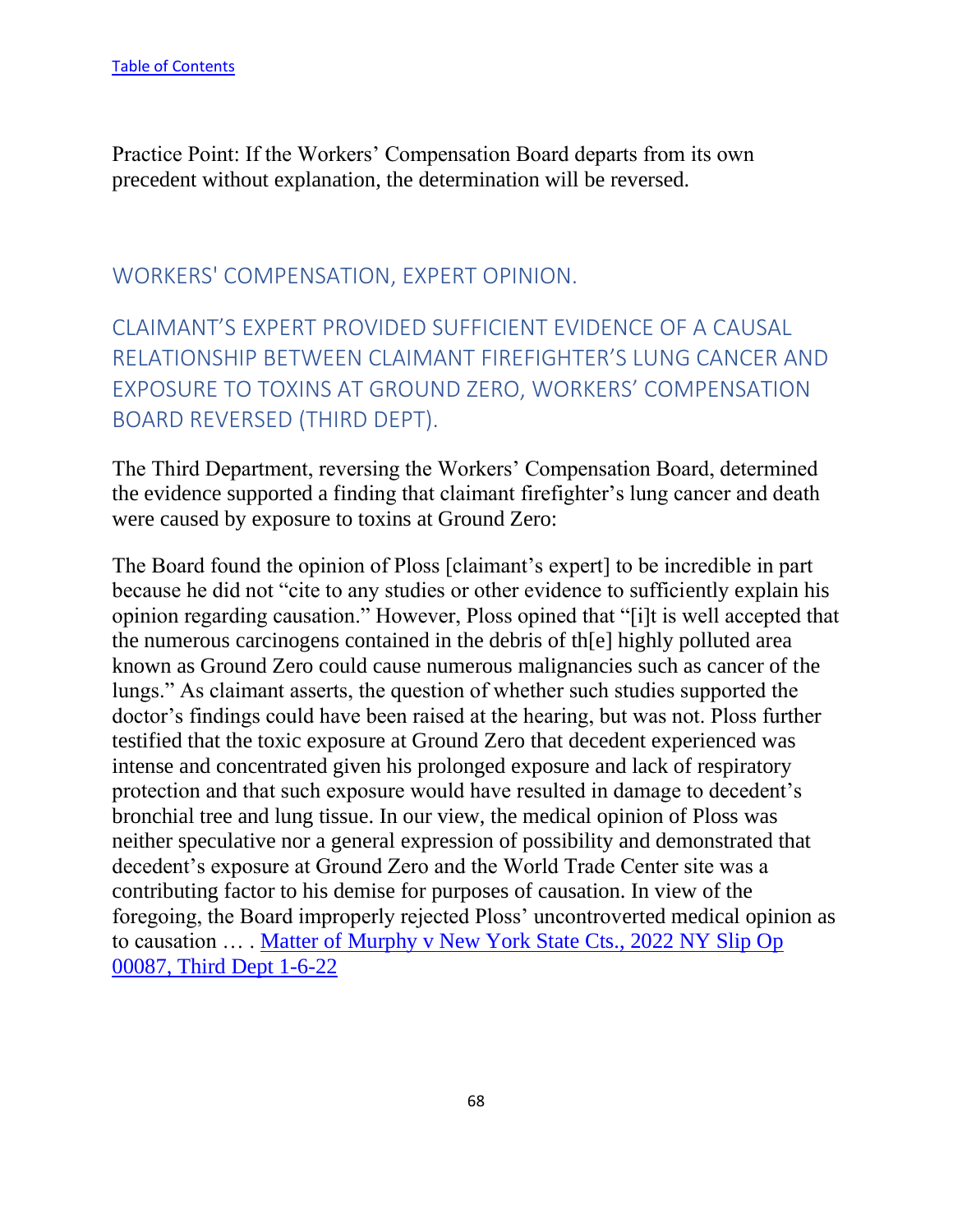### WORKERS' COMPENSATION, EXPERT OPINION.

# THE BOARD ACCEPTED ONE EXPERT'S OPINION AND REJECTED THE OTHER BASED ON AN ISSUE THE EXPERTS WERE NEVER ASKED ABOUT; DECISION REVERSED (THIRD DEPT).

The Third Department, reversing the Workers' Compensation Board, determined the Board relied on an issue the experts were never asked about. One expert (Katz) found that claimant lost 3.3% of his hearing and the other (Alleva) found claimant had lost 45.3% of his hearing. The Board rejected Alleva's opinion and adopted Katz's concluding claimant had not explained how he could have done his job with a 50% hearing loss, an issue not discussed by the experts:

Although '[t]he Board's authority in assessing the credibility of witnesses includes the power to selectively adopt or reject portions of a medical expert's opinion, . . . as with any administrative determination, the Board's decision in this regard must be supported by substantial evidence" … . There is no evidence in the record that Alleva was asked to explain how claimant was able to work with a 45.3% loss of hearing. Nor is there any evidence in the record that the issue of whether claimant's hearing loss would have affected his job performance was ever raised by either party or their medical experts before the Workers' Compensation Law Judge. In light of the dearth of evidence supporting the conclusions reached by the Board, we cannot say that its decision was supported by substantial evidence in the record. Matter of Mogilevsky [v New York City Tr. Auth., 2022 NY Slip Op](https://nycourts.gov/reporter/3dseries/2022/2022_01088.htm)  [01088, Third Dept 2-17-22](https://nycourts.gov/reporter/3dseries/2022/2022_01088.htm)

WORKERS' COMPENSATION, EXPERT OPINION.

# THE BOARD SHOULD NOT HAVE RELIED ON THE OPINION OF AN EXPERT WHO DID NOT FOLLOW THE IMPAIRMENT GUIDELINES BY REVIEWING THE UPDATED X-RAYS OF CLAIMANT'S HIP (THIRD DEPT).

The Third Department, reversing the Workers' Compensation Board, determined the board relied on the opinion of an expert, Petroski, who did not follow the impairment guidelines by consulting the updated x-rays of claimant's hip: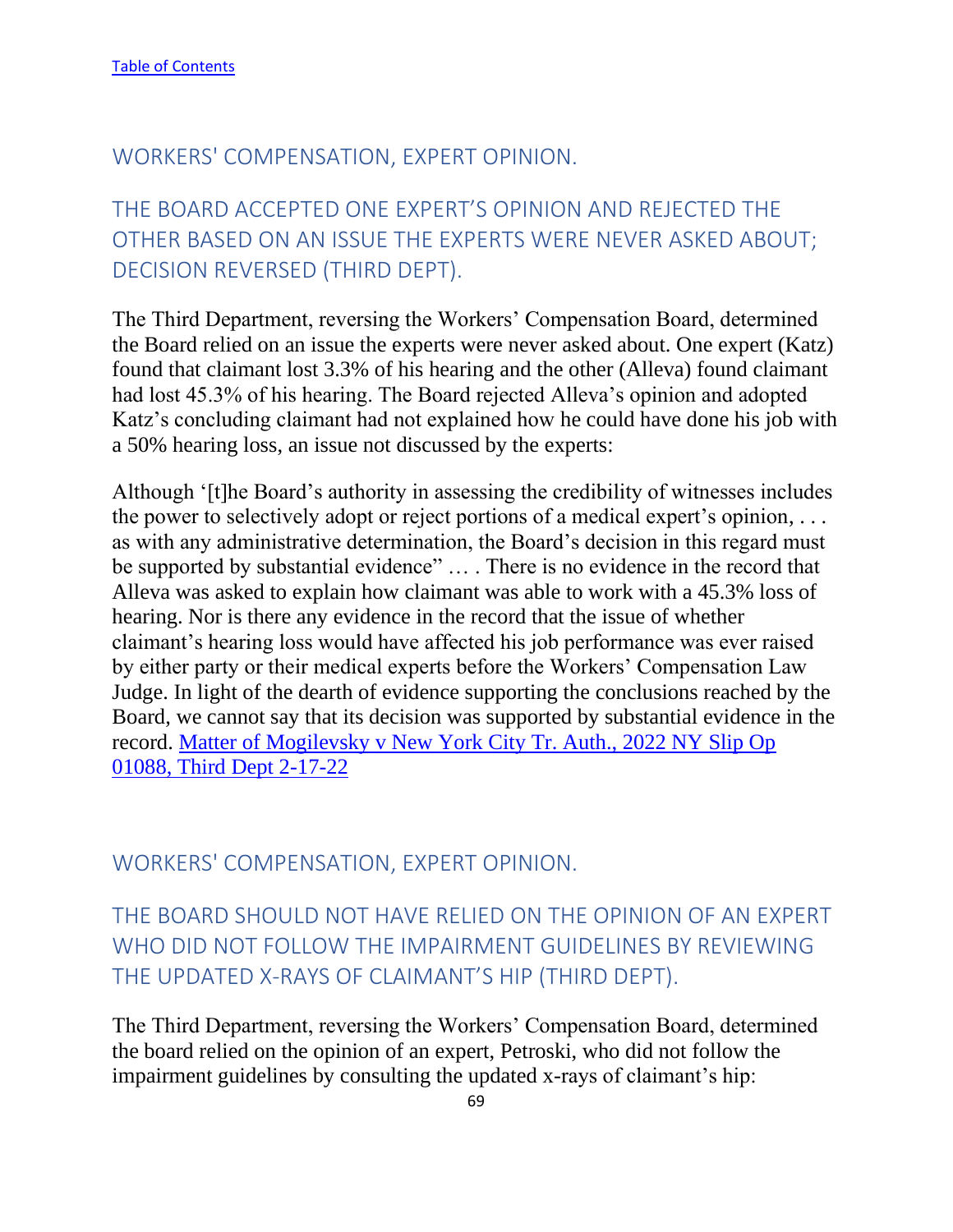Nowhere in his … report … does Petroski … indicate that he had obtained and considered and reviewed updated X rays, as required by Special Consideration No. 8 of the impairment guidelines … , in arriving at his conclusion that claimant had sustained a 0% SLU [schedule loss of use] of her left leg. … [T]he deposition testimony of Petroski also does not reflect that had he obtained and considered updated X rays in rendering his opinion about the appropriate SLU of claimant's left leg. Although Petroski stated that no new history was given at the time of or during his examination of claimant, he acknowledged that he did not recall declining to review X rays that claimant brought with her to the examination for him to review. ... Inasmuch as Petroski did not obtain and consider updated X rays consistent with the impairment guidelines, the Board's determination to credit Petroski's finding that claimant sustained a 0% SLU was not supported by substantial evidence and must be reversed ... . Matter of Strack v Plattsburgh City [Sch. Dist., 2022 NY Slip Op 00710, Third Dept 2-3-22](https://nycourts.gov/reporter/3dseries/2022/2022_00710.htm)

## WORKERS' COMPENSATION, JUDICIAL ESTOPPEL.

DEFENDANTS ARGUED PLAINTIFF WAS NOT AN EMPLOYEE IN THE WORKERS' COMPENSATION PROCEEDING; HERE THE DEFENDANTS ARGUED PLAINTIFF WAS AN EMPLOYEE AND HIS REMEDY WAS LIMITED TO WORKERS' COMPENSATION; THE DOCTRINE OF JUDICIAL ESTOPPEL PRECLUDED THE WORKERS' COMPENSATION AFFIRMATIVE DEFENSE IN THIS ACTION (THIRD DEPT).

The Third Department, reversing (modifying) Supreme Court, over a dissent, determined the judicial estoppel doctrine applied and plaintiff's motion to dismiss the workers' compensation affirmative defense in this personal injury action should have been granted. Plaintiff was injured on the job. In the Workers' Compensation proceeding defendants argued plaintiff was an not an employee. In this action defendants argued he was an employee and his recovery is limited to Workers' Compensation:

… [T]he record makes clear that defendants, through Old Republic [insurance company], consistently advanced in the Workers' Compensation Law proceeding the theory that plaintiff was not its employee. Old Republic, as the workers'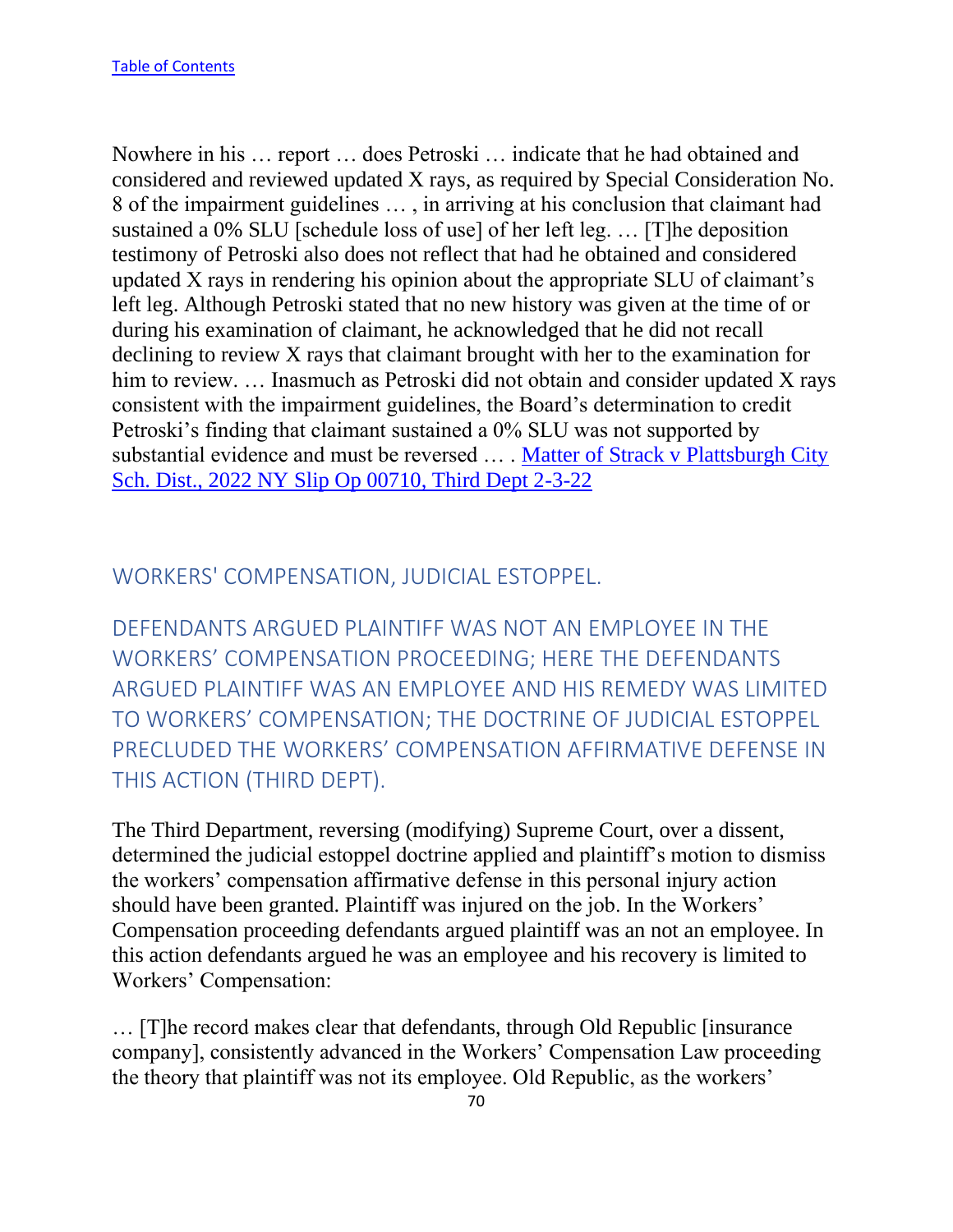compensation carrier for defendants, was subsequently discharged from this proceeding. As such, defendants achieved its desired result after asserting the lack of an employer-employee relationship. Although the record is not explicit as to the basis for the discharge of Old Republic from the Workers' Compensation Law proceeding, "[t]he policy behind judicial estoppel would not be served by limiting its application to cases where the legal position at issue was ruled upon in the context of a judgment" … .

In this action  $\ldots$  defendants have taken a contrary position — i.e., plaintiff was employed by defendants as a special employee and, therefore, his sole remedy for compensation was to pursue workers' compensation benefits. Allowing defendants to argue in this action that plaintiff was their employee, after they had disavowed an employer-employee relationship in the Workers' Compensation Law proceeding and received a benefit from this position, would subvert the equitable policy behind the doctrine of judicial estoppel … . [Walker v GlaxoSmithKline,](https://nycourts.gov/reporter/3dseries/2022/2022_00484.htm)  [LLC, 2022 NY Slip Op 00484, Third Dept 1-27-22](https://nycourts.gov/reporter/3dseries/2022/2022_00484.htm)

## WORKERS' COMPENSATION, SHOOTING IN WORKPLACE.

ALTHOUGH THE DOCTOR WAS AT WORK AT THE HOSPITAL WHEN HE WAS SHOT DURING A MASS SHOOTING, HIS INJURY WAS NOT WORK-RELATED WITHIN THE MEANING OF THE WORKERS' COMPENSATION LAW (THIRD DEPT).

The Third Department, reversing the Workers' Compensation Board, in a fullfledged opinion by Justice Reynolds Fitzgerald, determined the shooting of a doctor, Justin Timperio, although it occurred while Timperio was working at the hospital, was not a work-related injury within the meaning of the Workers' Compensation Law. Timperio had brought a negligence lawsuit against the hospital in federal court and, in the context of the hospital's motion for summary judgment, the federal court ruled the injuries did not arise from Timperio's employment. The federal ruling did not colaterally estop the Workers' Compensation Board from considering the claim in the first place (because it was not a final ruling), but the Board's ultimate conclusion the injury was work-related was reversed by the Third Department: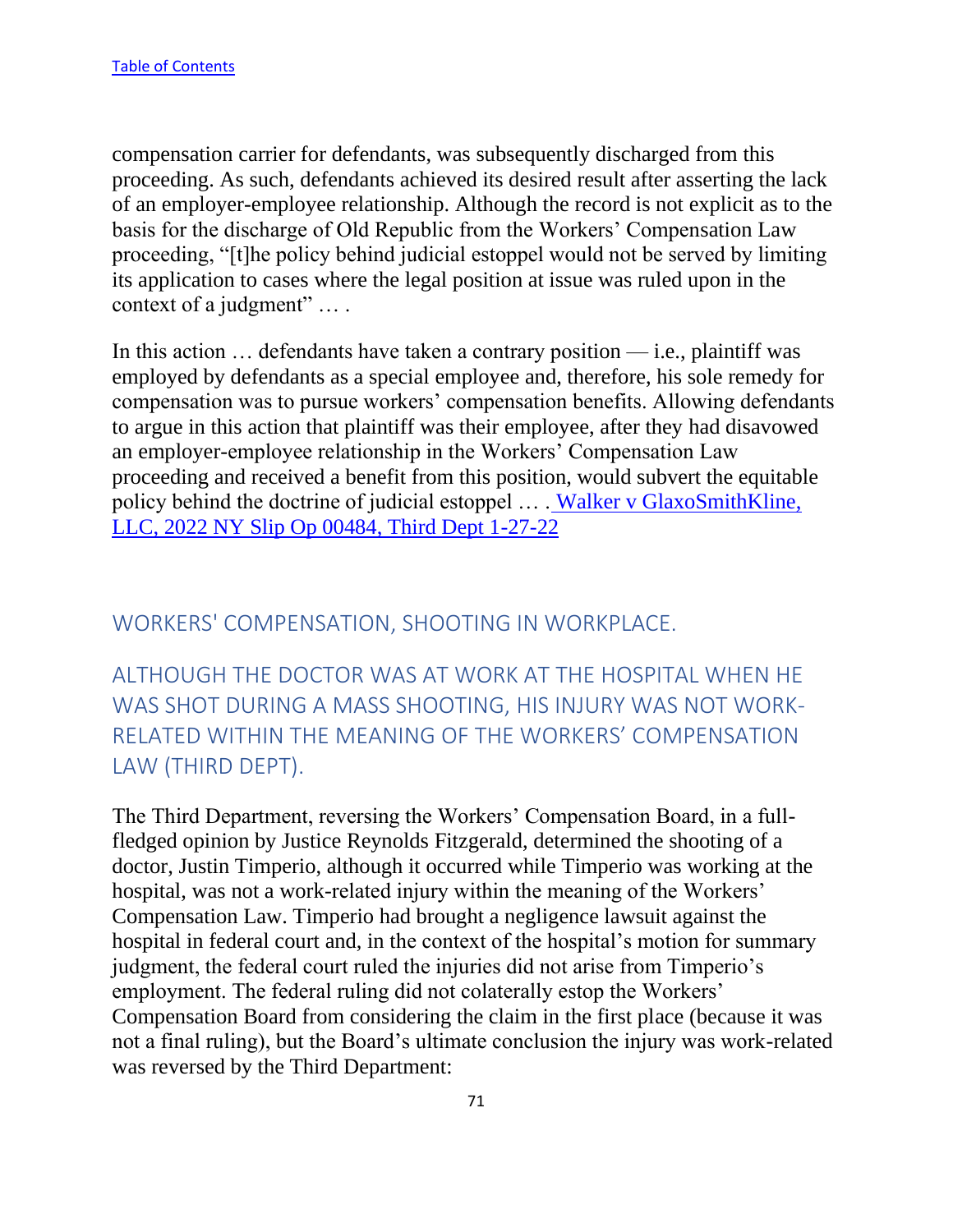The undisputed facts in the record demonstrate that the attack was perpetrated by an individual who was not employed by the hospital at the time of the attack (and had not worked there for over two years), was not and never was Timperio's coworker, did not know Timperio and provided no reason for the attack prior to taking his own life. Nor did Timperio know the attacker, and there is no evidence that the attack was based upon an employment-related animus between the two individuals or that the attack had any nexus to Timperio's employment or "performance of h[is] job duties" … . Such proof was sufficient to rebut the presumption articulated in Workers' Compensation Law § 21 (1) and to establish that the assault on Timperio resulted exclusively from arbitrary, broad-sweeping and gravely maligned personal animosity and not from work-related differences with Timperio .... Matter of Timperio v Bronx-Lebanon Hosp., 2022 NY Slip Op 00711, Third Dept 2-3-22

WORKERS' COMPENSATION. EMPLOYER'S OBJECTIONS TO MEDICAL EVIDENCE.

ALTHOUGH THE EMPLOYER WAIVED ITS OWN INDEPENDENT MEDICAL EXAMINATION, THE EMPLOYER RAISED SPECIFIC, SUBSTANTIVE OBJECTIONS TO CLAIMANT'S ORTHOPEDIST'S PERMANENCY FINDINGS, INCLUDING THE ALLEGATIONS THE ORTHOPEDIST DID NOT COMPLETELY REVIEW THE MEDICAL RECORDS AND DID NOT FOLLOW THE RELEVANT GUIDELINES; THE BOARD'S FAILURE TO ADDRESS THE EMPLOYER'S OBJECTIONS REQUIRED REVERSAL AND REMITTAL (THIRD DEPT).

The Third Department, reversing the Workers' Compensation Board and remitting the matter, determined the board should have addressed the employer's specific objections to the permanency findings of claimant's orthopedist (Capiola), even though the employer did not produce its own independent medical report:

Upon administrative review, the employer renewed its objections that the credibility of the medical opinion was not based on a complete review of claimant's medical records, that claimant had not reached MMI [maximum medical improvement], that the guidelines were not followed in rendering the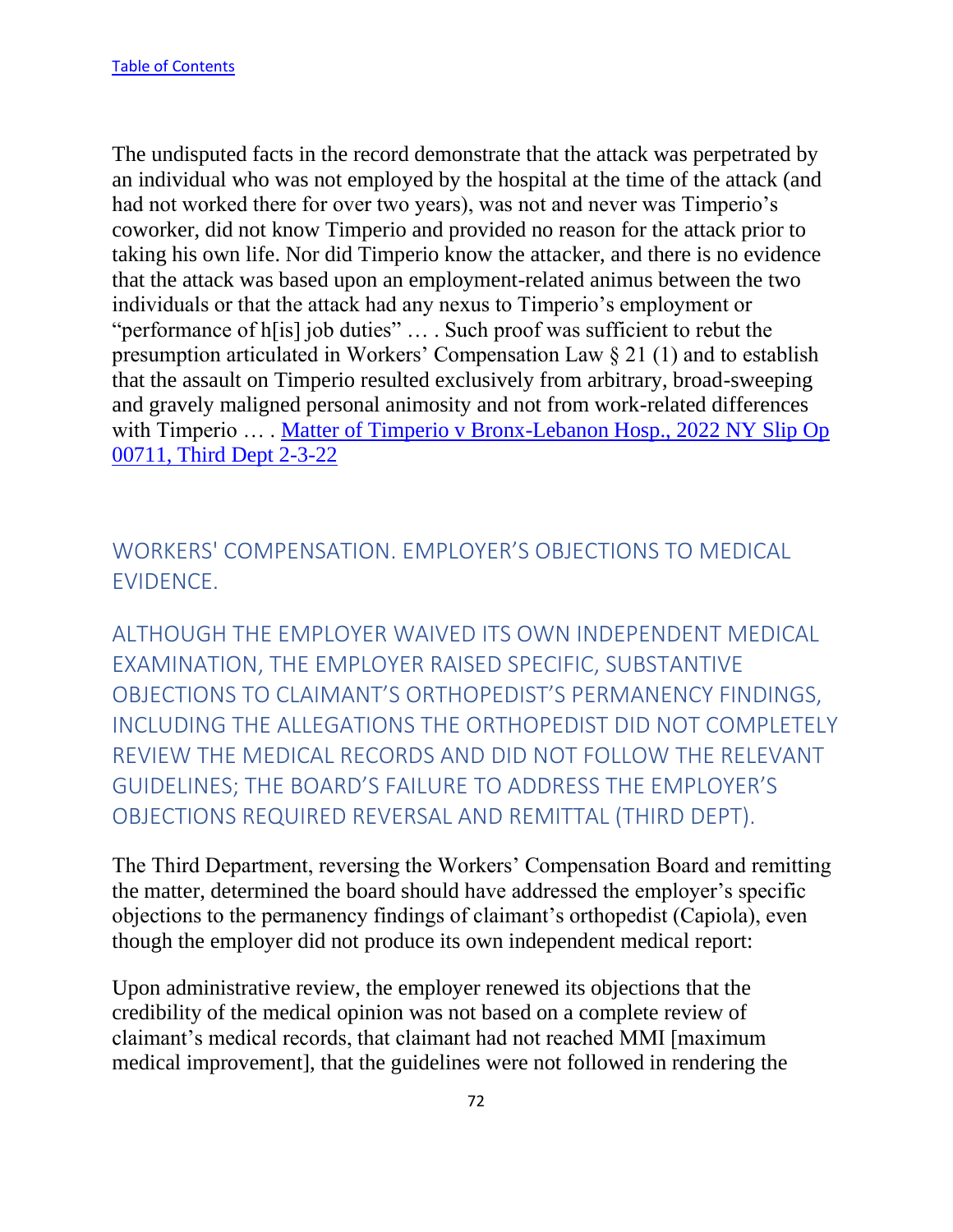medical opinion and that there was inconsistency between claimant's medical condition and his physical restrictions. …

In its decision, the Board sets forth in detail the parties' opposing positions and then adopted the findings and decision of the WCLJ [Workers' Compensation Law Judge]. Neither the decision of the Board nor that of the WCLJ sets forth any reasoning or analysis of the substantive issues raised by the employer. Although there was no opposing medical opinion and the Board "may not reject an uncontradicted opinion that is properly rendered" … , the issues raised by the employer in its application for review challenged the propriety and reliability of Capiola's permanency findings. The Board's failure to specifically address the claims raised by the employer "depriv[ed] the employer . . . of the opportunity to have the Board consider the merits of . . . issue[s] that [were] properly preserved" and precludes any meaningful review by this Court … . Matter of Ippolito v NYC Tr. Auth., 2022 NY Slip Op 01493, Third Dept 3-10-22

Practice Point: Even though the employer waived the production of its own independent medical examination in this Workers' Compensation case, the Workers' Compensation Board should have considered the employer's substantive objections to the permanency findings of the claimant's orthopedist, including allegations the orthopedist did not review all the medical records and did not follow the relevant guidelines.